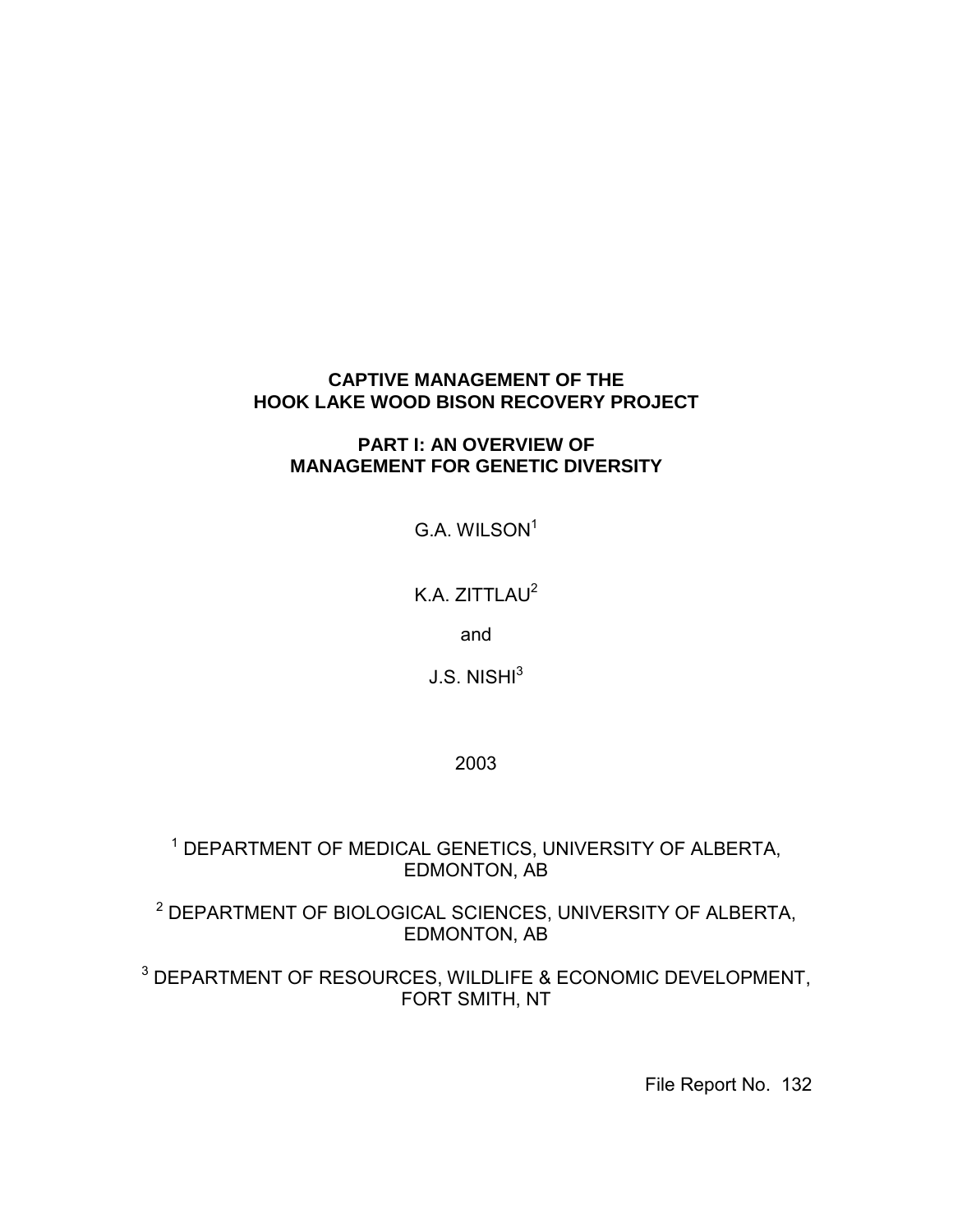# **ABSTRACT**

<span id="page-1-0"></span>In this report we review issues in conservation genetics, which pertain directly to genetic management and captive breeding of wildlife. Our goal is to evaluate genetic management options for the Hook Lake Wood Bison Recovery Project (HLWBR), a community-based wildlife conservation project that was initiated in 1996 and is run co-operatively between the Government of the Northwest Territories (NWT), the Aboriginal Wildlife Harvesters' Committee (AWHC) and Deninu Kue' First Nation in Fort Resolution. A principal aim of the project is to salvage genetic diversity from the Hook Lake herd, a wild, free-ranging herd of wood bison in the Slave River Lowlands that is diseased with bovine tuberculosis *(Mycobacterium bovis)* and brucellosis *(Brucella abortus)*. The long-term goal of the co-operative project is to use a captive, disease-free herd to re-establish a healthy herd of free-ranging bison in the Hook Lake area. The current phase of the project, genetic salvage and captive-breeding, is based on a combination of techniques to propagate a healthy captive herd. From 1996 to 1998, a total of 62 calves were captured from the wild Hook Lake herd. At the time of writing (Nov 2002), 57 individuals comprised the founder herd with an additional 84 captiveborn animals ranging in age from calves to three-year olds. To date there have been no cases of tuberculosis or brucellosis; all founder animals have been repeatedly tested using a combination of serologic tests for brucellosis and tuberculosis. As the HLWBRP proceeds into a growth phase through captive breeding and total herd size approaches the upper capacity of the facility, it becomes critically important to manage reproduction of the captive herd so as to

iii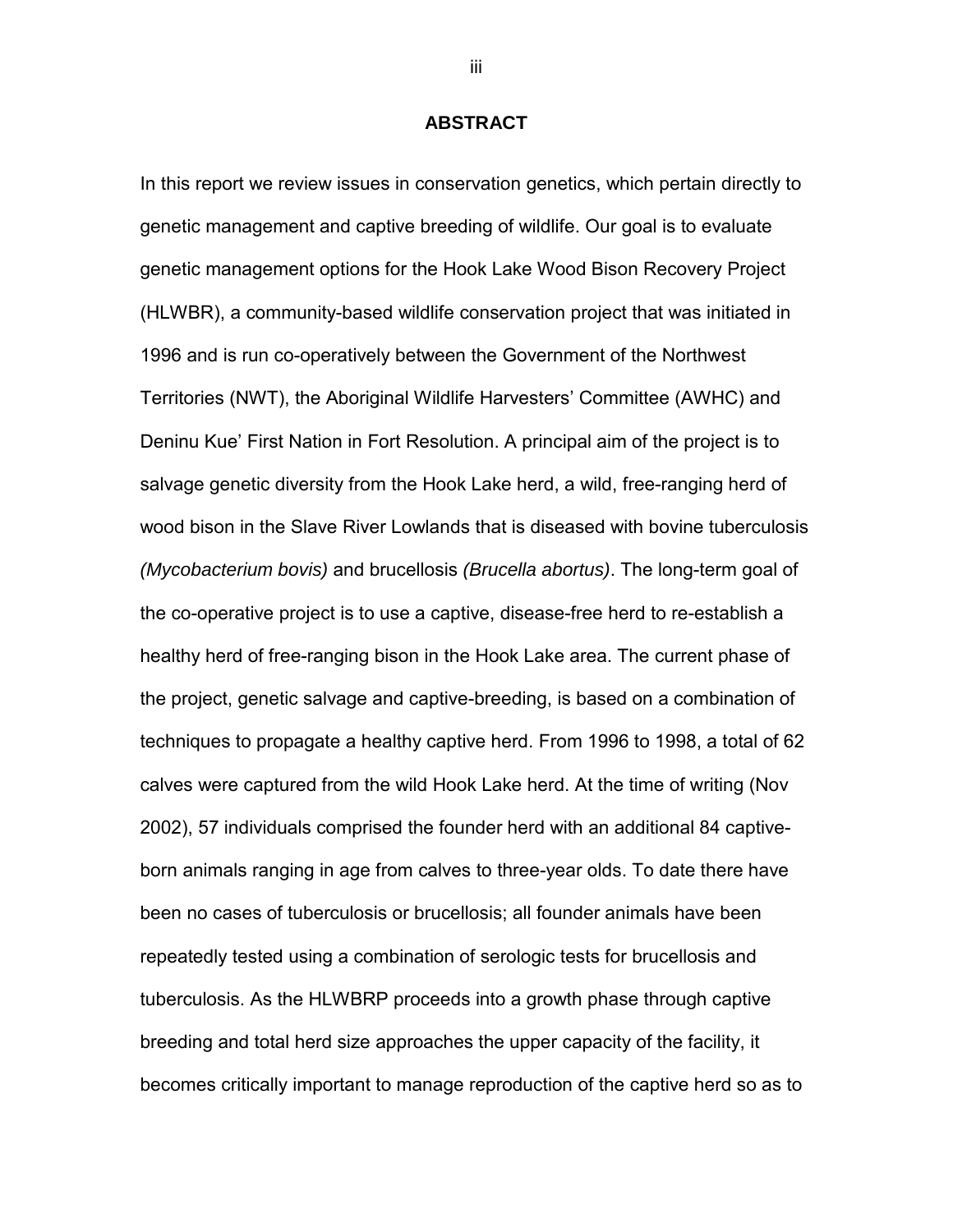minimize the loss of genetic diversity in future generations of captive-born bison. This report represents the first of two parts of an overall genetic management review of the HLWBRP. Here our objectives were to 1) detail the rationale for conservation of genetic diversity, 2) provide an overall framework and rationale for genetic management of captive breeding herds, and 3) explore the various tools available to the conservation geneticist in developing options for breeding management of the recovery project.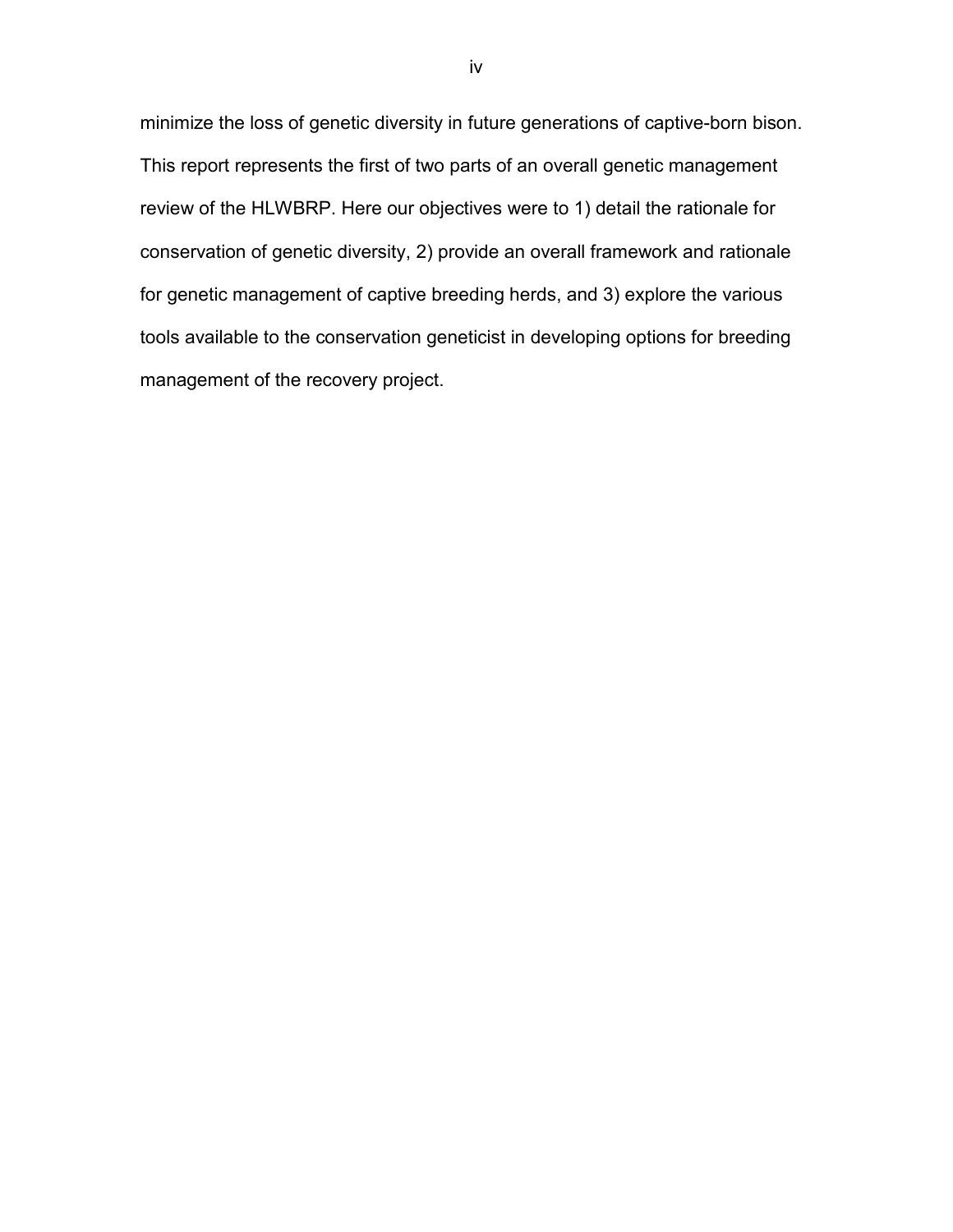# **TABLE OF CONTENTS**

| 2.1) Potential negative aspects of low genetic variability at the population<br>2.2) Conservation of genetic diversity for reintroduction into the wild  9 |  |
|------------------------------------------------------------------------------------------------------------------------------------------------------------|--|
|                                                                                                                                                            |  |
|                                                                                                                                                            |  |
| 5.1) Factors that influence MVP for large social mammals 37<br>5.2) Population Viability Anaysis (PVA) computer packages 38                                |  |
|                                                                                                                                                            |  |
|                                                                                                                                                            |  |
|                                                                                                                                                            |  |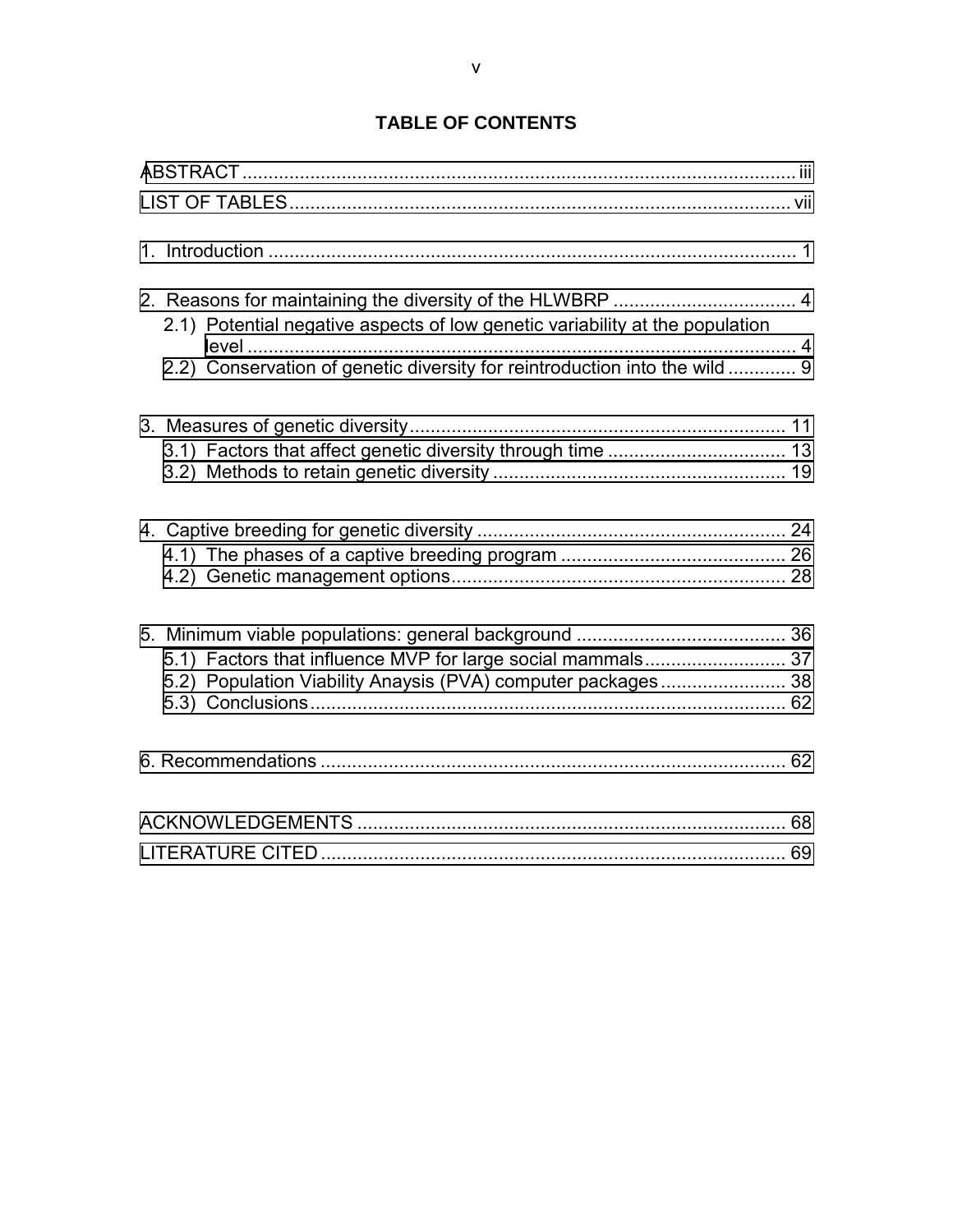# **LIST OF TABLES**

<span id="page-4-0"></span>

| Table 1. Current number of bison, Hook Lake Wood Bison Recovery Project, Fort |  |
|-------------------------------------------------------------------------------|--|
| Table 2. Effective size of the wood bison population at Elk Island National   |  |
|                                                                               |  |
| Table 4. Population Viability Analysis (PVA) computer packages 60             |  |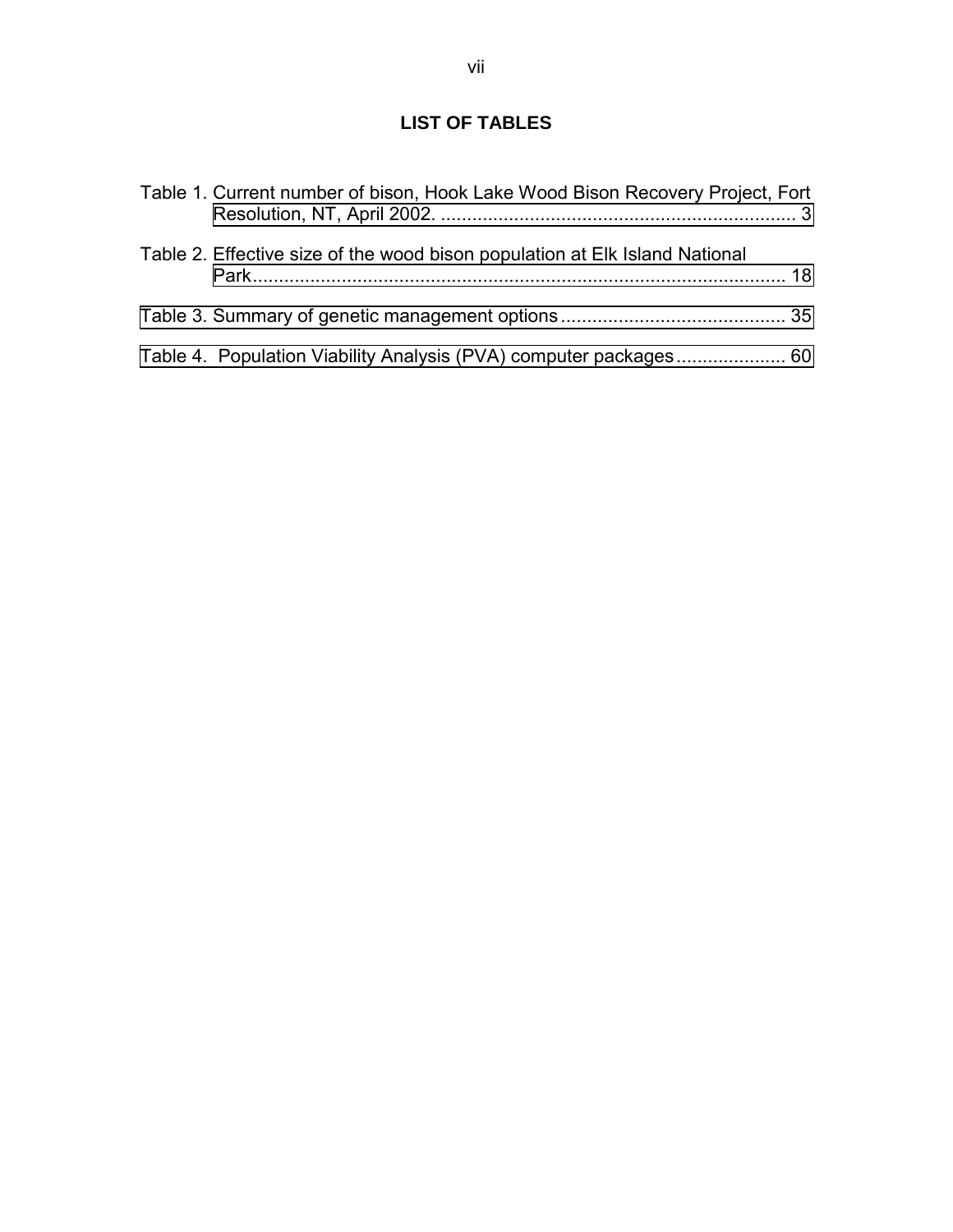# <span id="page-5-0"></span>**1. Introduction**

Wood bison were once among the most common ungulates in North America. Their range included northern Alberta and British Columbia, and parts of the Northwest Territories (NWT), Yukon and Alaska (van Zyll de Jong 1986, Guthrie 1990, Stephenson *et al.* 2001). However, their numbers decreased from approximately 100 000 in the year 1800 to about 250 animals by the year 1900, existing mainly in the region of what is now Wood Buffalo National Park (Soper 1941).

 Efforts to conserve the wood bison in Canada date back to 1877, with the passing of the Buffalo Protection Act (Hewitt 1921). This was followed by the establishment of Wood Buffalo National Park in 1922 to protect the remaining wood bison, which had increased in numbers to about 1500, all existing in that area (Soper 1941). Unfortunately, 6673 plains bison from Wainwright National Park were shipped to Wood Buffalo National Park from 1925 to 1928 (Ogilvie 1979). Wood bison conservation was irreversibly affected by this action for two reasons: 1) the wood and plains bison hybridized (Polziehn *et al.* 1996, Wilson and Strobeck 1999) and 2) brucellosis and tuberculosis were introduced into the region (Fuller 2002), and have since spread throughout the park and remain endemic to the population (Joly and Messier 2001).

The effect of the hybridization of wood and plains bison in Wood Buffalo National Park on the taxonomic status of wood bison is heavily debated. Some feel that this hybridization has resulted in the loss of wood bison as a subspecies (Geist 1991), while others feel that wood and plains bison are still different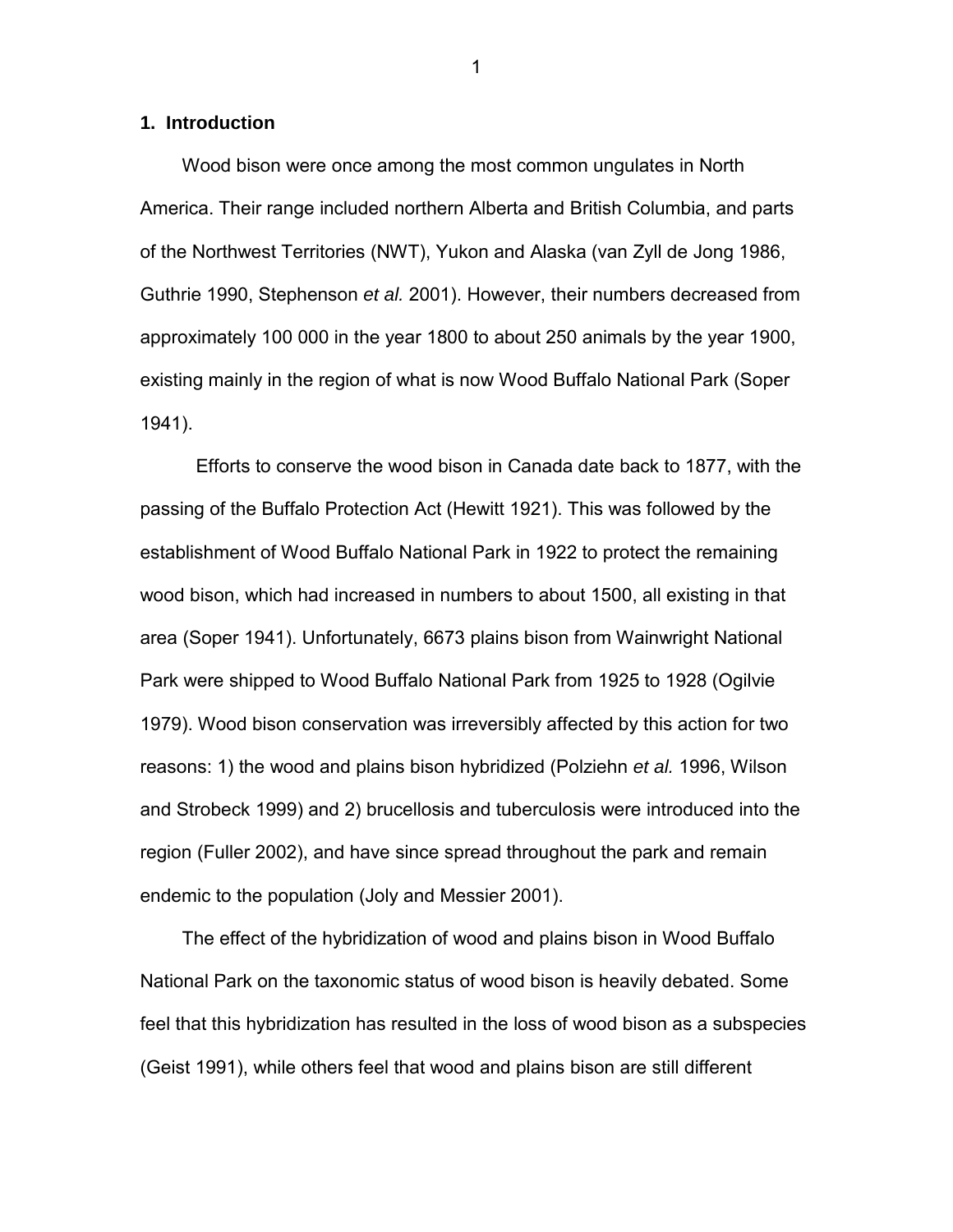enough to warrant subspecific status (van Zyll de Jong *et al.* 1995, Gates *et al.* 2001). The conservation of wood bison is still imperative<sup>1</sup>, regardless of taxonomic status, as the animals in this region have a genetic history that is unique (Wilson and Strobeck 1999, Gates *et al.* 2001).

To date, three attempts have been made to salvage disease-free wood bison from this region (Gates *et al.* 2001, Nishi *et al.* 2002b). The Mackenzie Bison Sanctuary and Elk Island National Park populations were established in the 1960s. Fewer than twenty founders were used for each of these populations. Both the Mackenzie Bison Sanctuary and Elk Island National Park populations contain significantly less genetic variation than their source population, Wood Buffalo National Park<sup>2</sup> (Wilson and Strobeck 1999).

The third salvage attempt was carried out on the Hook Lake herd, located north and west of Wood Buffalo National Park. A total of 62 calves were taken from the region between 1996 and 1998 (Gates *et al.* 1998, Nishi *et al.* 2001, Nishi *et al.* 2002a), of which 57 founders are currently alive (Table 1). A study comparing the success of this genetic salvage operation to the previous salvage attempts revealed that, while the founders of the Hook Lake Wood Bison Recovery Project (HLWBRP) population are more variable than those from

l

 $1$  In 1978, the Committee on the Status of Endangered Wildlife in Canada (COSEWIC) listed the wood bison as "endangered" in Canada (Novakowski 1978). Progress towards recovery (WBRT 1987), resulted in downlisting wood bison to "threatened" status in 1988. Most recently, Ruckstuhl (2000) recommended to COSEWIC to continue to list wood bison as threatened in large part because of the continued threats of bovine diseases, interbreeding with plains bison, and habitat loss, combined with the fact that only two free-ranging disease free herds - the Mackenzie and Yukon herds – meet or exceed the minimum viable population objective of 400 animals.

 $2$  In 1990, a Federal Environmental Assessment Panel reviewed the issue of diseased bison in Wood Buffalo National Park and recommended that the park bison be depopulated and replaced with healthy animals primarily from Elk Island National Park (Connelly et al. 1990). Had this plan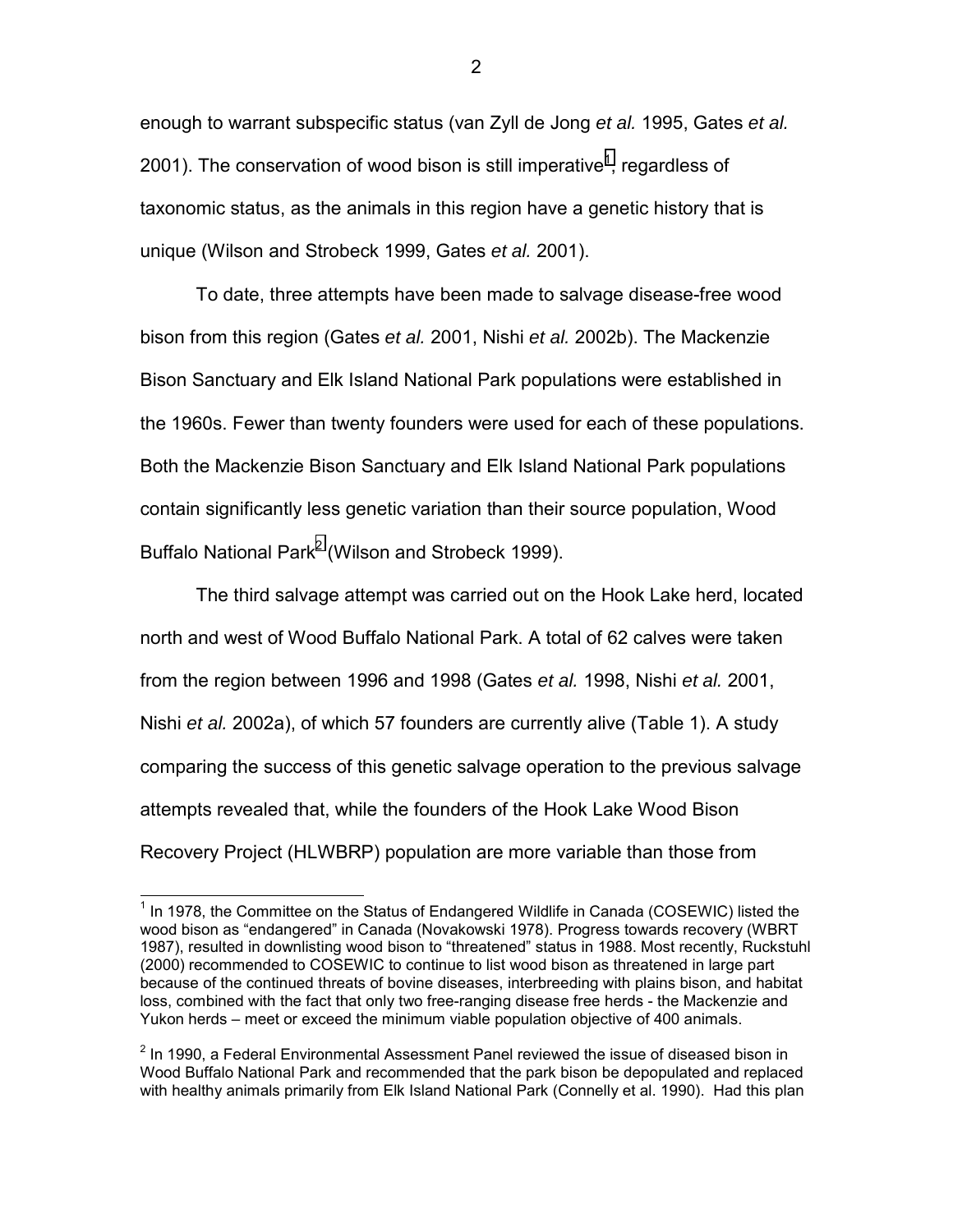<span id="page-7-0"></span>previous salvage attempts, to date that genetic variation is not well represented

in the calves born to the population (Wilson 2001, Wilson *et al.* in prep).

| Cohort                |    | Male | Female    | Total           |
|-----------------------|----|------|-----------|-----------------|
| Wild-caught founders: |    |      |           |                 |
| 1996 <sup>a</sup>     | 5  | (1)  | 13<br>(1) | (2)<br>18       |
| 1997                  | 4  | (0)  | 16<br>(0) | 20<br>(0)       |
| 1998 <sup>b</sup>     | 5  | (1)  | (2)<br>14 | (3)<br>19       |
| Captive-born:         |    |      |           |                 |
| 1999 <sup>c</sup>     | 3  | (0)  | (2)<br>4  | (2)             |
| 2000 $d$              | 10 | (2)  | (2)<br>11 | 21<br>(4)       |
| 2001 $e$              | 11 | (2)  | (2)<br>11 | 22<br>(4)       |
| 2002 <sup>f</sup>     | 17 | (1)  | 17<br>(1) | $(3^{*})$<br>34 |
| Total                 | 55 |      | 86 (10)   | (18)<br>141     |

Table 1. Current number of bison, Hook Lake Wood Bison Recovery Project, Fort Resolution, NT, November 2002. Numbers in brackets represent mortalities.

<sup>a</sup>Female bison reacted on caudal fold test. She and male penmate were killed on 5 March 1997 for post mortem examination (Gates *et al.* 1998). *<sup>b</sup>*

 Female calf euthanized on 15 August 1998 due to severe ataxia after 3.5 months of unsuccessful treatment (culture negative for tuberculosis and brucellosis). Female short

yearling died on 12 April 1999 from accidental neck injury. *c* 1999 cohort mortalities: nutritional myopathy, unknown.

 $\overline{a}$ 

<sup>d</sup> 2000 cohort mortalities: late term abortion (non-disease related), stillborn (hypoxia resulting from dystocia), trauma (kicked in head), unknown.

*<sup>e</sup>*2001 cohort mortalities: trauma (exposure), shock, suspected nutritional myopathy (2 calves).

*<sup>f</sup>*2002 cohort mortalities: suspected nutritional myopathy (2 calves). \*One calf of unconfirmed sex was found dead on its calving date – cause of death was unknown.

As the HLWBRP proceeds through the growth phase and approaches its

upper capacity, it is critically important to manage growth and reproduction of the

captive herd so as to minimize the loss of genetic diversity in future generations

of captive-born bison. This report represents the first of two parts of an overall

genetic management review of the HLWBRP. Our objectives were to 1) detail the

rationale for conservation of genetic diversity, 2) provide an overall framework

been implemented, the genetic diversity unique to wood bison found only in Wood Buffalo National Park would have been lost.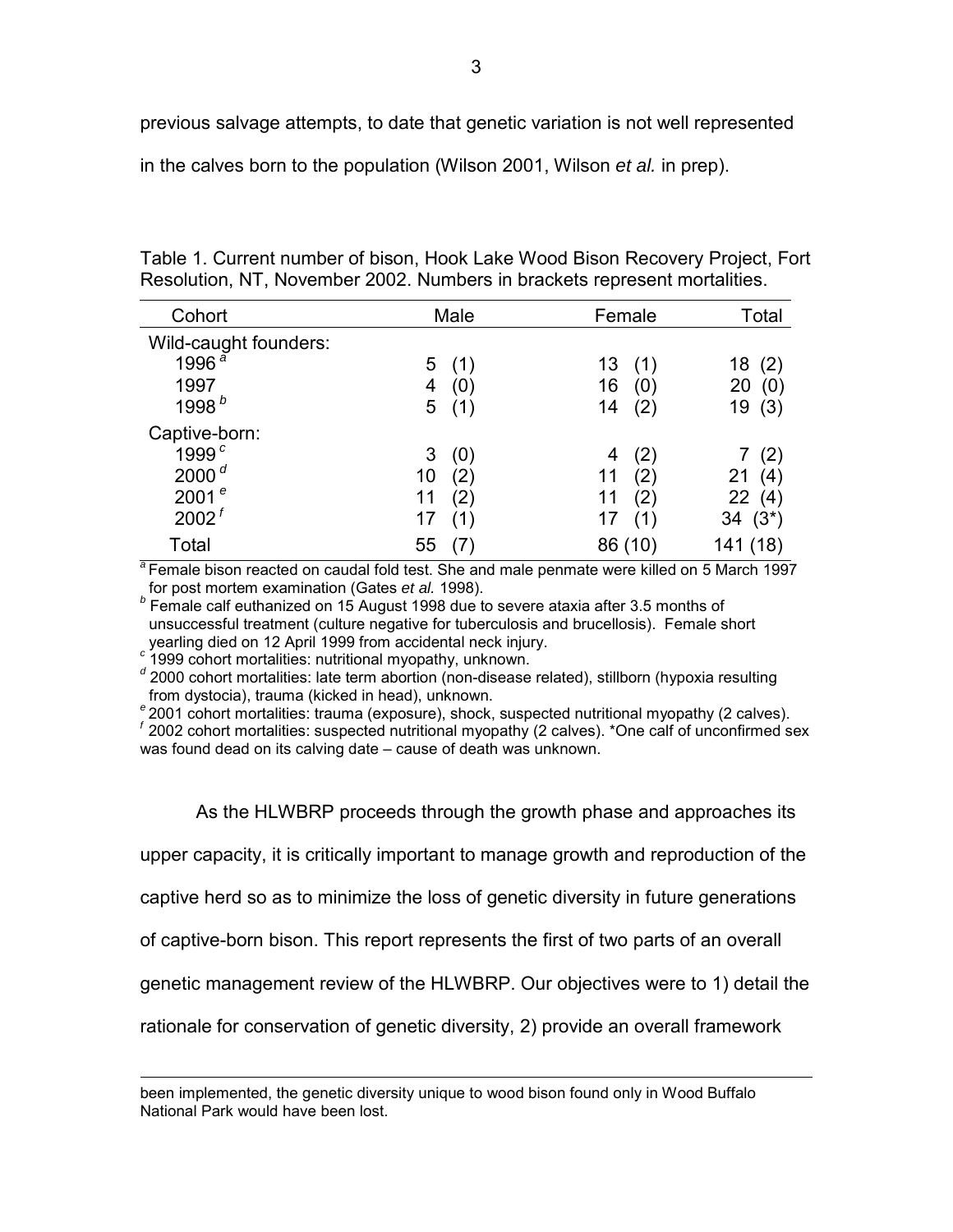<span id="page-8-0"></span>and rationale for genetic management of captive breeding herds, and 3) explore the various tools available to the conservation geneticist in developing options for breeding management of the recovery project.

#### **2. Reasons for maintaining the diversity of the HLWBRP**

There are numerous reasons for attempting to maintain the genetic diversity found within the bison of the HLWBRP. These reasons fall into two main categories: the protection of the genetic health of the HLWBRP population, and the conservation of wood bison as a subspecies. The importance of genetic variation to conservation at the population and subspecies level is discussed below.

# **2.1) Potential negative aspects of low genetic variability at the population level**

The genetic health of a population, i.e. its ability to adapt to present or future environmental conditions, rests upon the maintenance of genetic diversity within it. A loss of genetic diversity can have extreme negative effects on the ability of a population to exist through even short periods of time by increasing the effects of inbreeding in a population, and decreasing the population's ability to adapt to different selection pressures.

 The genetic load of a population refers to the amount of deleterious recessive alleles in that population. Most mammals have recessive deleterious alleles present in their genome (Wright 1977, Charlesworth and Charlesworth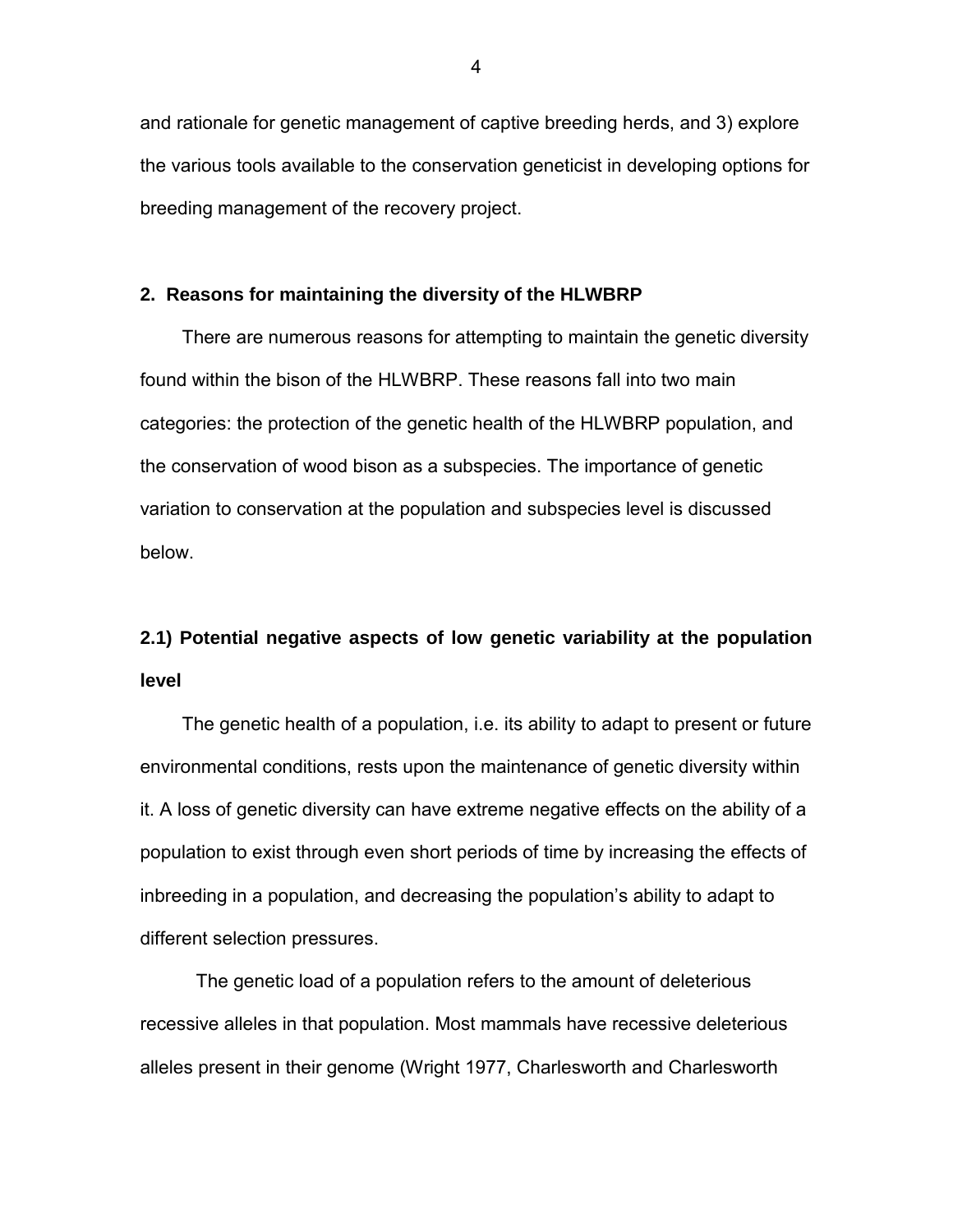1987, Ralls *et al.* 1988). These alleles have little to no effect on an individual when present in a heterozygous state. Inbreeding is thought to have a negative effect on the fitness of individuals by increasing the number of loci at which an individual is homozygous for these deleterious alleles. As inbreeding increases, so does the probability that the two alleles an individual has at a locus will be identical by descent (i.e. derived from an ancestor common to both sides of the pedigree), and therefore homozygous (Lacy 1997).

 The negative effects of inbreeding on an individual's fitness have long been known. Charles Darwin was among the first to write about a link between the level of inbreeding in domesticated individuals, and the health of these individuals (Darwin 1868). The negative effects of inbreeding include high mortality, reduced competitive ability, greater susceptibility to disease, lower fecundity, and more frequent developmental defects (see for e.g. Wright 1977, Allendorf and Leary 1986, Ralls *et al.* 1988, Hedrick and Kalinowski 2000, Frankham *et al.* 2002). However, it is only recently that the negative effects of inbreeding have been documented in wild mammalian populations.

The most commonly cited examples of inbreeding depression affecting mammalian populations involve various species of big cats. Florida panthers underwent a population bottleneck of about 30 animals, and thus have low levels of genetic variation. These animals have poor sperm quality and often suffer from high levels of microbial parasites (Roelke *et al.* 1993, O'Brien 1994). Lions in the Ngorongoro Crater, Tanzania, reduced to around ten animals in 1962, are less variable and have more sperm abnormalities than nearby lion populations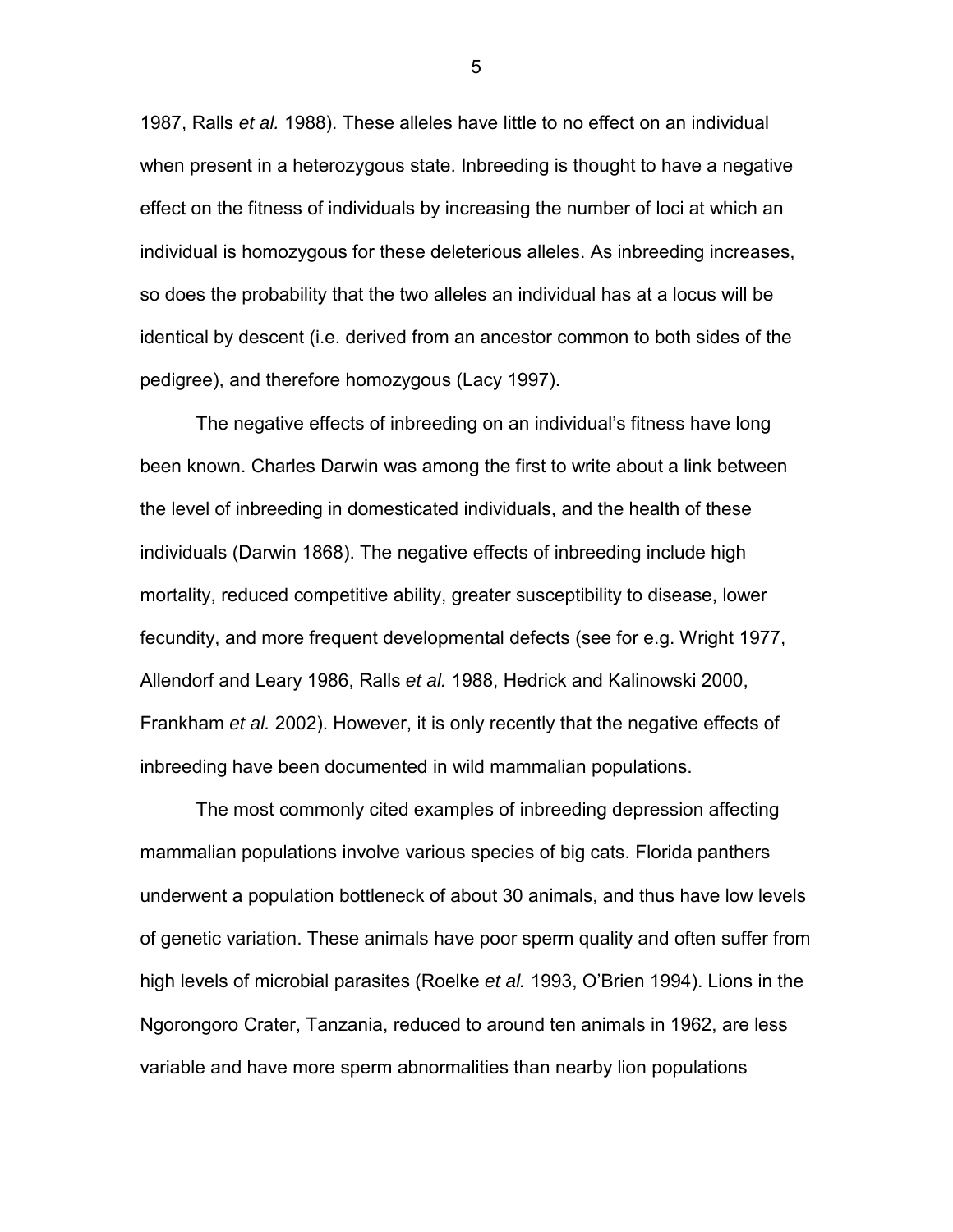(Packer *et al.* 1991). Evidence for inbreeding depression has been found in an ungulate population where researchers observed that horn growth is faster in bighorn sheep that have higher levels of heterozygosity (Fitzsimmons *et al.* 1995). As horns are used during mate competition, faster growing horns could result in an increase in fitness.

There is also some evidence that inbreeding depression can negatively affect fitness in bison. Van Vuren (1984) hypothesized about a link between supernumerary teeth and inbreeding. The plains bison population in Badlands National Park, South Dakota, is currently derived from two lineages: the original Nebraska line (NL), and a more recently introduced Colorado line (CL) (Berger and Cunningham 1994). The Colorado line was derived from only three individuals, and was likely less genetically variable than the Nebraska line. None of the five CL bulls were observed to successfully mate during a five-year study by Berger and Cunningham (1994). Also, NL-CL hybrids had reduced growth and delayed onset of puberty over pure NL animals. The authors hypothesized that these results could be attributed to inbreeding effects in the Colorado line. However, it should be noted that Wilson *et al.* (2002) found no relationship between heterozygosity and either weight or reproductive success in a study of wood bison at Elk Island National Park.

 The above examples show the relationship between inbreeding and individual fitness. However, in order for conservation efforts to be negatively affected by low levels of genetic diversity, it must be shown that populations with low genetic diversity are less fit, and therefore more likely to go extinct, than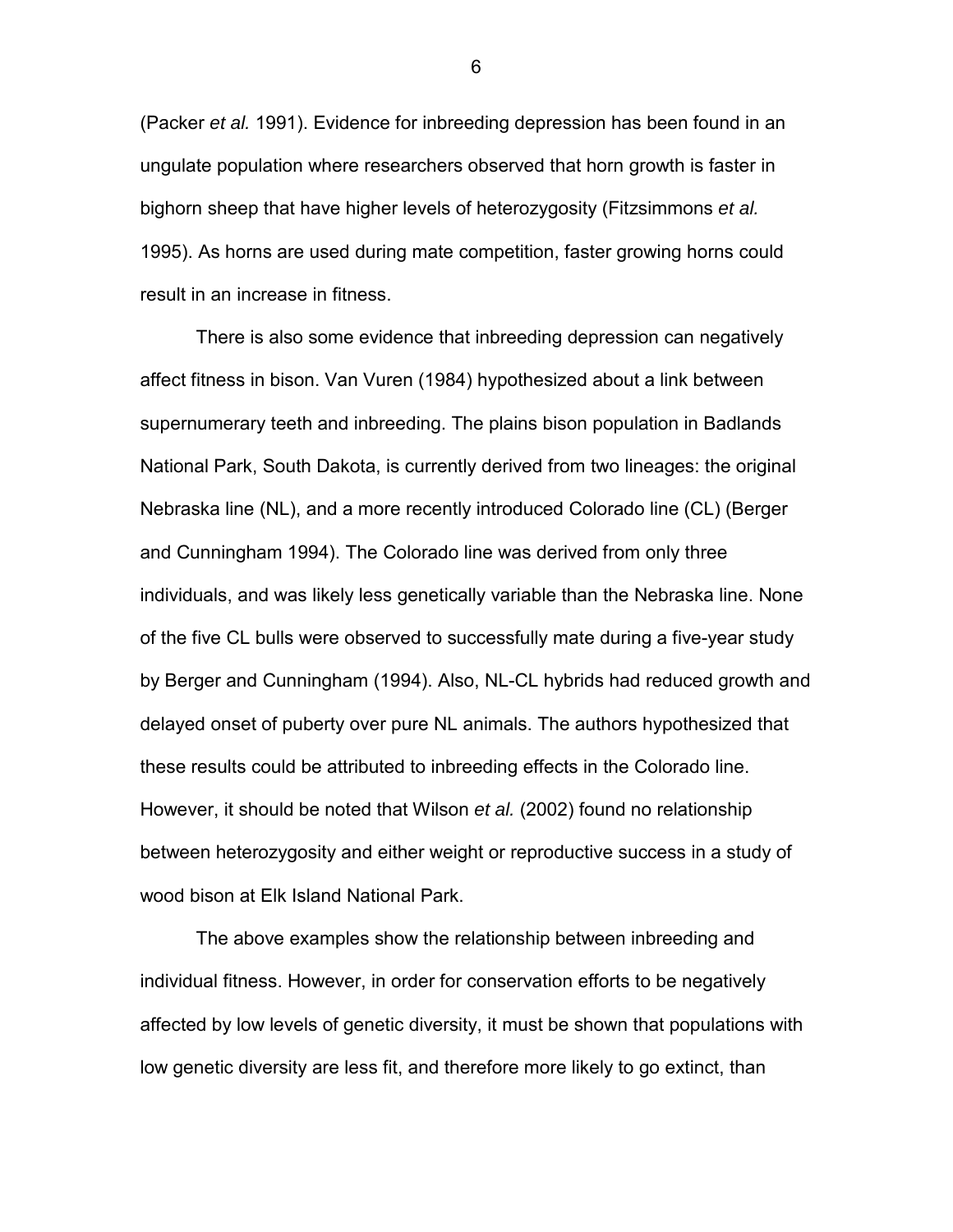populations with higher levels of diversity. Theory suggests that, if individual fitness is reduced due to the effects of inbreeding, a population's potential for growth will decrease. If this is the case, inbreeding will become more prevalent in the population, and it will enter into an extinction vortex (Gilpin and Soulé 1986, Goodman 1987). In a study of laboratory-raised *Drosophila*, Bijlmsa *et al.* (2000) found that there is a strong correlation between the degree of inbreeding in *Drosophila* populations, and the short-term probability of the extinction of those populations. It is important to note that the negative effects of inbreeding were maintained during their study for over 50 generations. This suggests that genetically depauperate populations in the wild that currently do not seem to be negatively affected by inbreeding; for example, the northern elephant seal (Hoelzel *et al.* 1993), the Swedish beaver (Ellegren *et al.* 1993), and some bison populations (Wilson and Strobeck 1999) are not necessarily safe from these effects should future environmental changes occur.

 Berger (1990) discovered that the persistence of bighorn sheep populations was directly affected by the size of those populations, with populations smaller than 50 being more likely to go extinct in 50 years or less. He felt this was due to the levels of genetic diversity in these populations. Saccheri *et al.* (1998) were the first to establish a direct link between levels of genetic variation and extinction in natural populations. They examined a metapopulation of Glanville fritillary butterflies, which occupy alpine meadows. They found a high correlation between the extinction of local populations and their relative levels of genetic diversity, even after allowing for environmental, ecological, and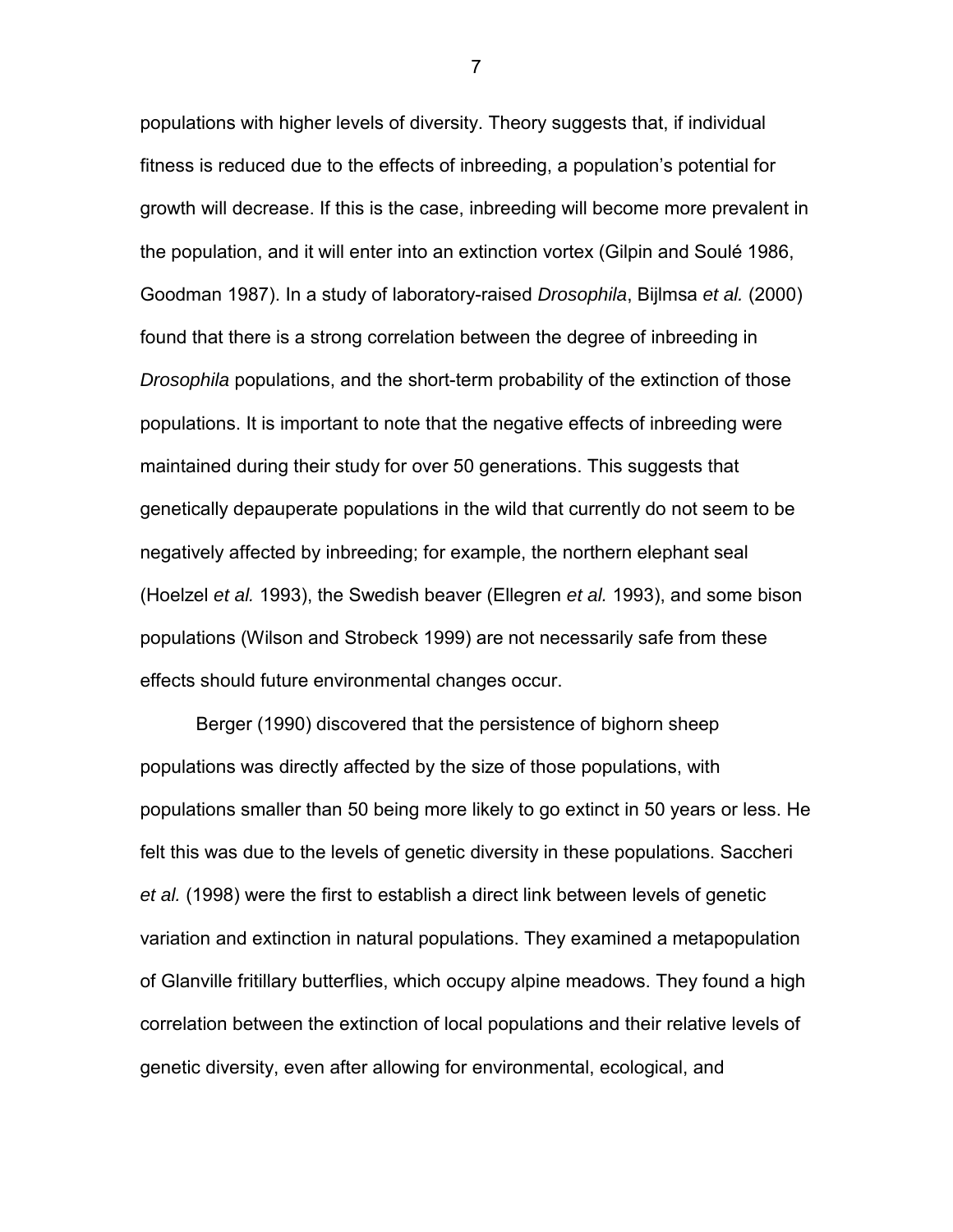demographic differences between areas. Therefore, genetic diversity can affect the survival of populations, irrespective of other demographic variables.

 Some have suggested that an increased level of inbreeding will not negatively affect the long-term survivability of populations, since the genetic load will be purged during the first few generations that a population exists in low numbers (Templeton and Read 1984, Barrett and Charlesworth 1991). Purging is proposed to occur as follows. When a population has a low density, it is likely that deleterious recessive alleles will become homozygous in some individuals due to the level of inbreeding in the population. Individuals homozygous for these deleterious alleles will be less fit, and therefore will be removed from the population. Consequently, the frequency of these deleterious alleles will decrease, and the genetic health of the population will increase.

However, there is as yet little evidence that genetic purging occurs in mammalian populations (Lacy 1997). In fact, if - as is likely the case - the genetic load of a population is due to a large number of slightly deleterious alleles, inbreeding is more likely to result in extinction than purging of the genetic load (Hedrick 1994, Lacy 1997). Cheetahs, which have decreased genetic variation due to ancient population bottlenecks, still suffer inbreeding effects when bred in captivity (O'Brien *et al.* 1985). This would not be the case if their genetic load had been purged as a result of the increase in inbreeding during their last bottleneck. Bijlsma *et al.* (1999) have shown that, even in cases where purging appears to be effective, it only increases a population's fitness in the environment in which the purging occurred. A management program that attempts to purge a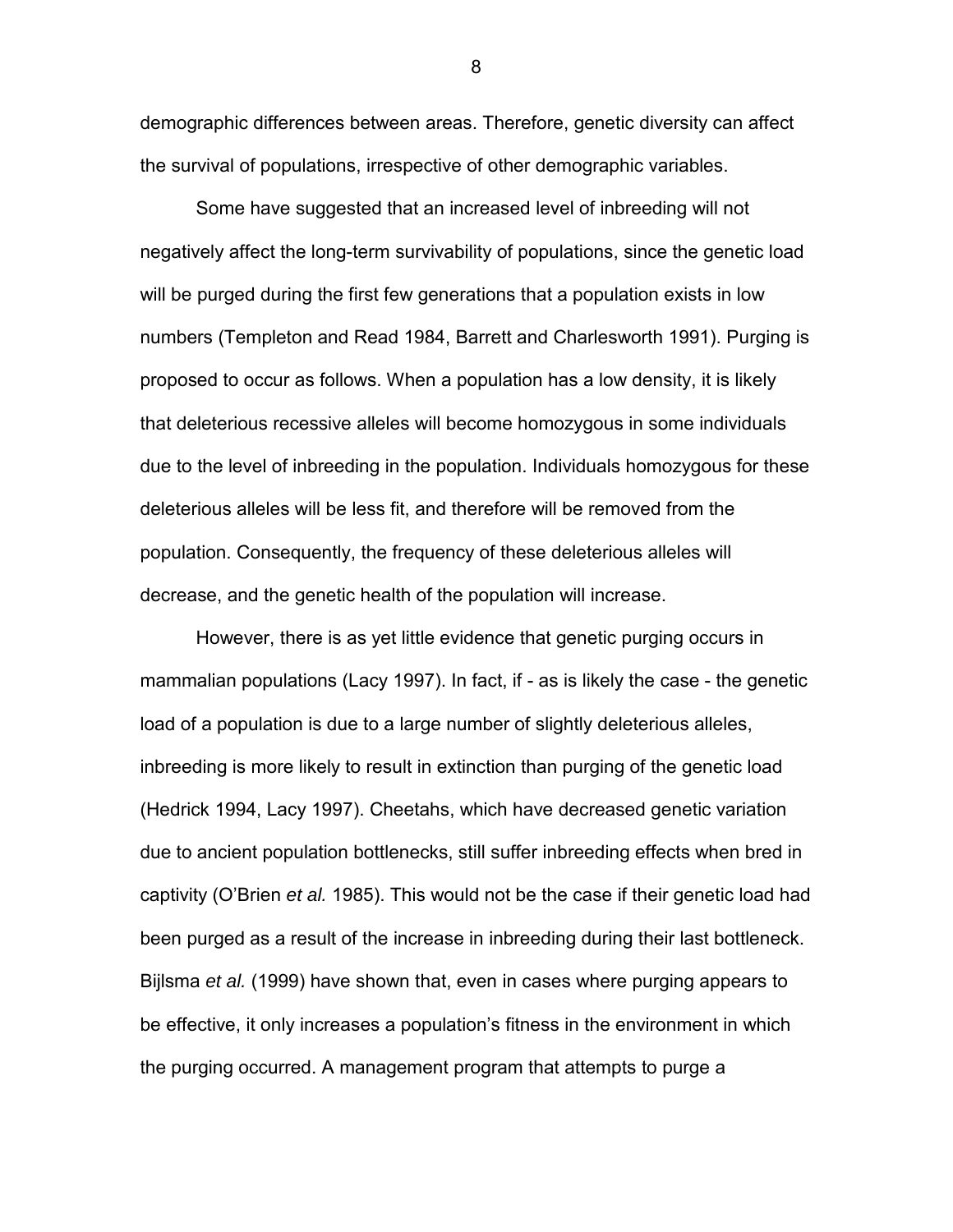<span id="page-13-0"></span>population of deleterious alleles will almost certainly lose neutral variation that may prove to be useful in altered environmental conditions, and may also impose unexpected and harmful side effects (Wang *et al.* 1999).

 Low genetic variation may also decrease a population's ability to evolve through the process of natural selection. Natural selection favours individuals who are better adapted to the current environment. Theoretically, a population with high levels of genetic diversity should have a high adaptive potential, as different genetic material in the population may prove to be beneficial in various environments. Natural selection cannot act without the presence of alternate alleles in a population (Robertson 1960, James 1971). Therefore, populations with low genetic diversity will be less able to adapt to changing climatic conditions or food supplies, or the addition of new predators, parasites, competitors, or diseases (Lacy 1987). However, it is difficult to prove that a population extinction event was a result of low genetic diversity and a consequent lack of adaptive potential (Kelly 2001). While the proximate cause of extinction for a population could be a change in environmental conditions, the ultimate cause may have been the inability of the population to adapt, due to its low genetic diversity.

# **2.2) Conservation of genetic diversity for reintroduction into the wild**

When the goal of a captive breeding program is the eventual reintroduction of individuals to the wild, then the animals in captivity should be maintained in such a way that they remain genetically similar to the wild population, i.e. evolutionary change should be limited (Lacy 1987). Otherwise, genetic changes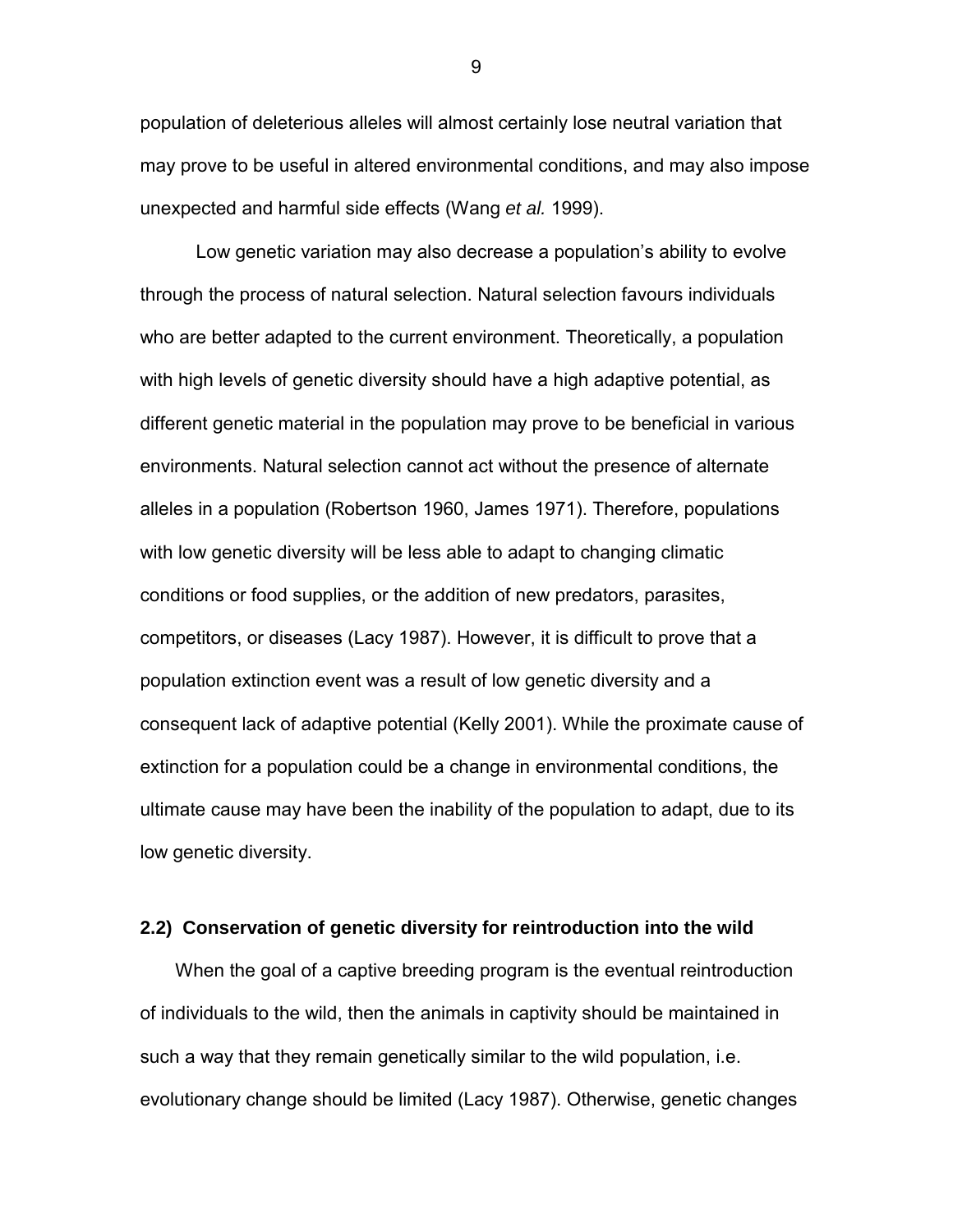may occur during captivity that could jeopardize the individuals' ability to exist in the wild (Frankham and Loebel 1992). As such, attempts should be made to minimize the loss of genetic diversity in the HLWBRP population through the process of adaptation to captivity. We note that adaptation cannot begin before the loss of animals from the founder generation. Therefore, conservation of germplasm from the founders may allow any evolutionary change to be reversed in the future through application of reproductive technology.

 Selection will exist in captive breeding programs, eliminating alleles that are maladaptive in the captive environment (Lacy 1994). There is also a very high likelihood that managers will inevitably and artificially select for some traits such as tameness during the handling of captive animals (Darwin 1868). Unfortunately, we do not know what adaptations will be required in the future. Any genetic variation lost in captivity may be the variation that is required as populations are reintroduced into the wild. To date, genetic adaptation to captive environments has been described in fish (Swain and Riddell 1990, Johnsson and Abrahams 1991), and plants (Allard 1988). Frankham and Loebel (1992) also found high levels of selection on laboratory populations of *Drosophila* when their food supply was changed, especially during periods of overcrowding. Adaptations to captive conditions are often disadvantageous in the natural environments. Lacy (1994) outlines a mammalian example where this may be the case. Captive antelope often experience fatal trauma in zoos when they run into fences during flight behaviour after hearing a loud noise. Obviously, this behaviour is disadvantageous in captivity, but is selected for in the wild where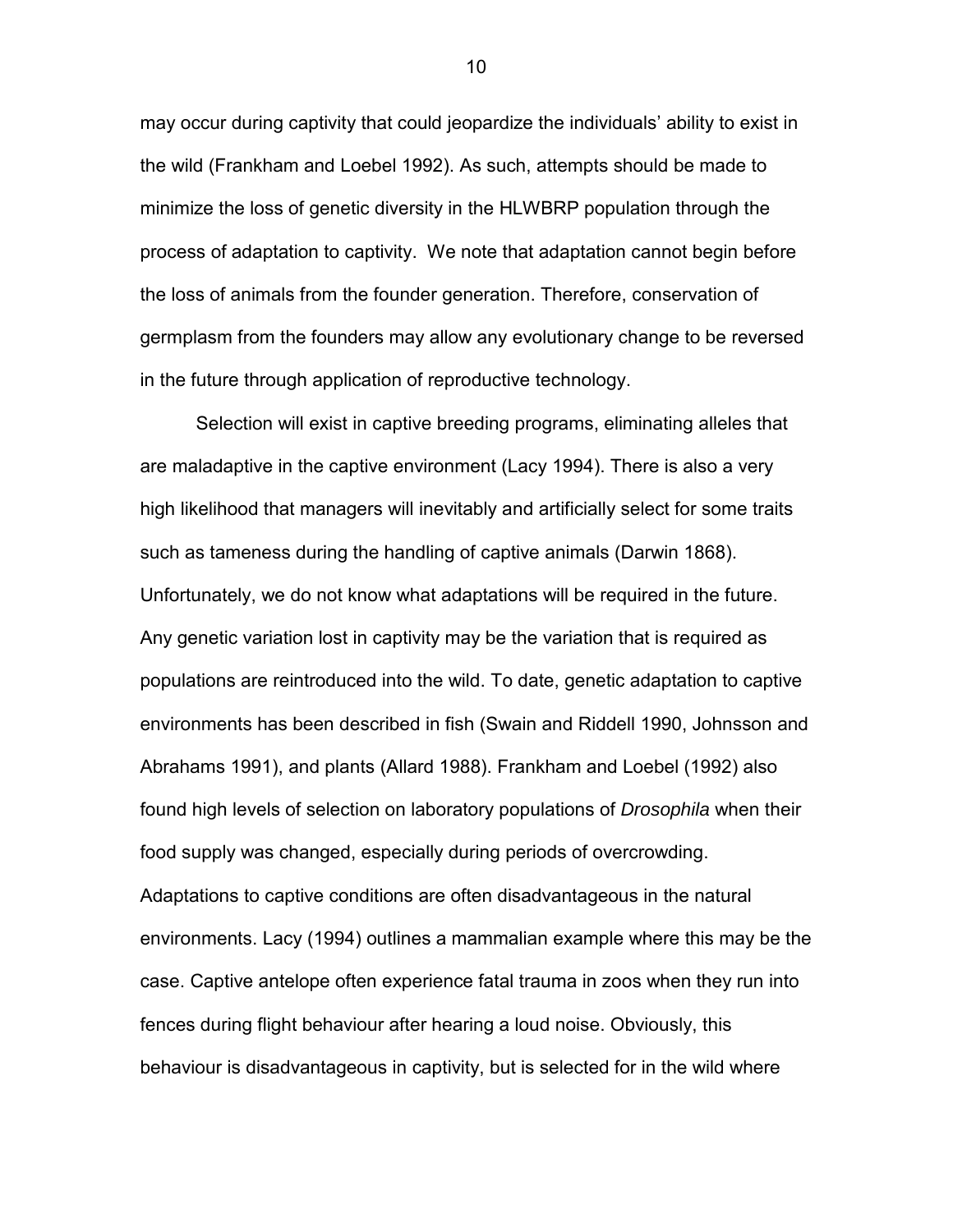<span id="page-15-0"></span>predation on antelopes is common. Antelope that do not exhibit this behaviour may then be selected for in captivity, while these same animals would be selected against upon reintroduction to a natural environment. For these reasons, it is important to try to minimize the amount of selection occurring on animals in captivity.

#### **3. Measures of genetic diversity**

The two most important measures of genetic diversity - also termed gene diversity (GD) - are allelic diversity and heterozygosity. Allelic diversity refers to the mean number of alleles per locus in a population. This measure reflects a population's long-term ability to adapt. The more alleles that are present in a population, the greater the probability that the population will adapt to unexpected environmental changes. Heterozygosity of a population refers to the proportion of animals that are expected to have two different alleles at a particular locus. Heterozygosity levels reflect the potential for immediate adaptation of a population. The heterozygosity of a population is proportional to the level of inbreeding that has occurred. Individuals with high heterozygosity levels have a lower risk of extinction, as an individual heterozygous for a particular locus will be better able to avoid the effects of recessive deleterious alleles.

Both allelic diversity and heterozygosity can be lost quickly via genetic drift. Genetic drift is the loss of genetic variation due to the random subsampling of alleles through generations. Typically, the smaller the population, the greater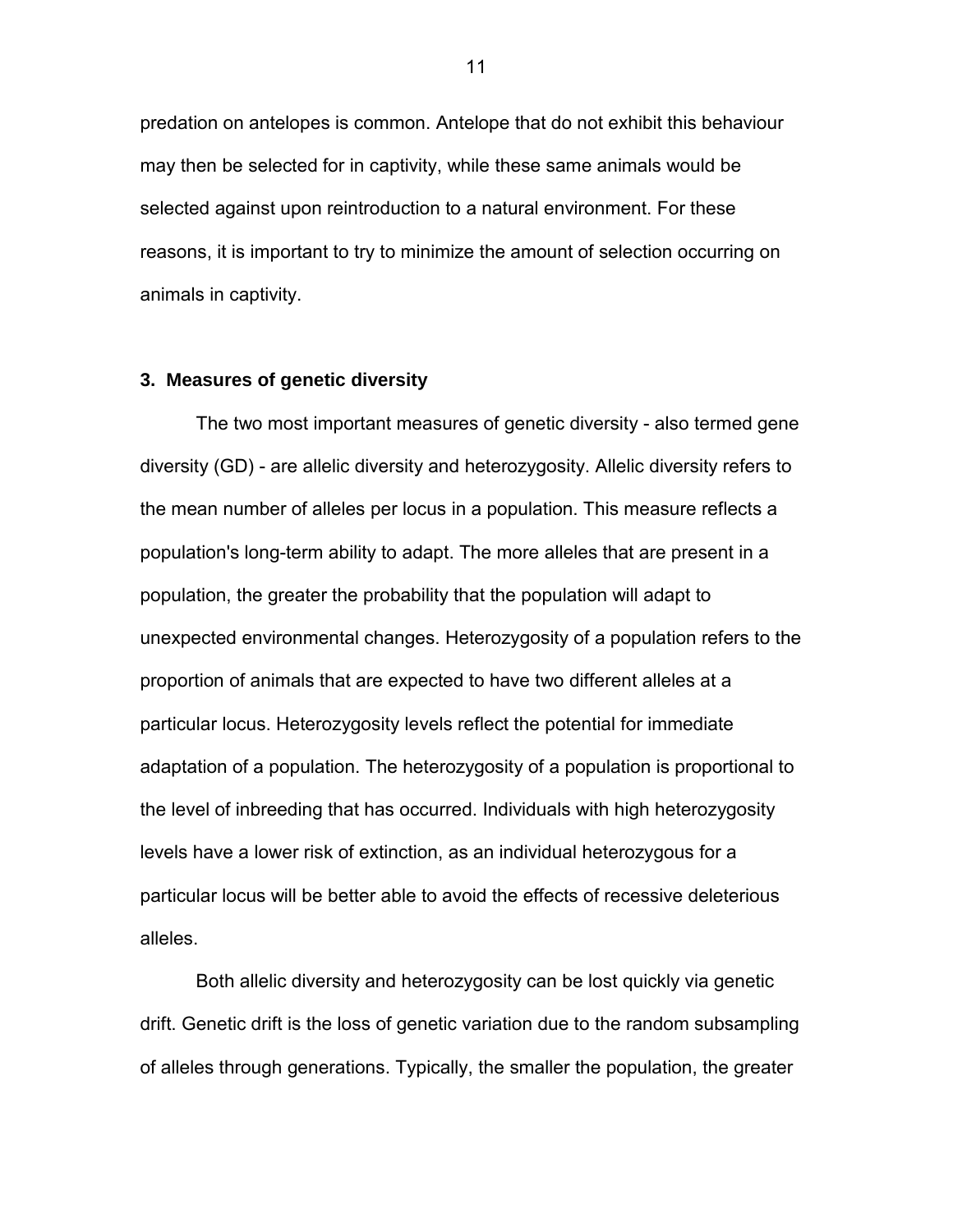the rate of loss of diversity. When a population bottleneck occurs, allelic diversity is lost more quickly than heterozygosity and rare alleles are lost more readily than common alleles. The number of offspring produced by a particular founder determines allelic diversity in future generations. If a founder only produces one offspring, 50% of the founder genome is lost. The proportion of a founder's genes in the current population is referred to as gene retention. If gene retention can be maximized through management, the genetic diversity of a population can be maintained. In 1989, Lacy introduced the concept of founder genome equivalents (*f*g) to account for the effects that skewed founder contribution and loss of allelic diversity due to drift can have on a population's genetic diversity. Thus, *f*g will be lower than the expected gene retention.  $f<sub>g</sub>$  is simply the number of founders required to obtain current levels of genetic diversity if founder contribution was not skewed and if alleles were not lost by genetic drift. It is calculated as:

$$
f_{\rm g} = 1 / \sum (\rho_i^2 / r_i) \tag{1}
$$

where  $p_i$  is the founder contribution of the founder 'i' to the population, and  $r_i$  is the founder's retention in the population. Current founders are not included in this calculation.

Management approaches for preserving or recovering small populations must focus on the retention of genetic diversity. Although genetic diversity levels will be affected by reductions in population size, rapid selection processes can also reduce diversity, so management efforts should attempt to preserve the population's original genetic state, rather than simply trying to increase the population size. When a captive breeding program is initiated, it is often more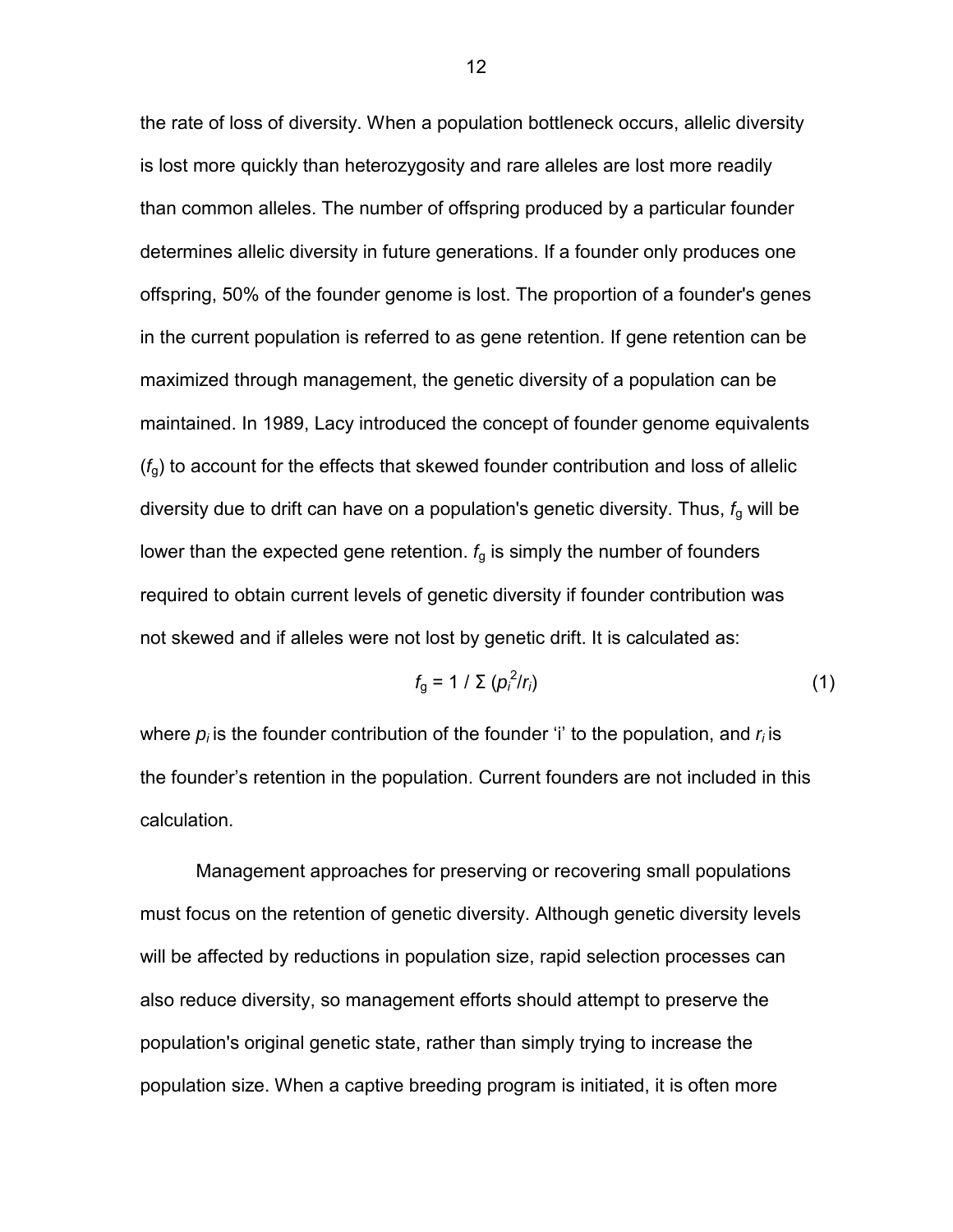<span id="page-17-0"></span>important to maximize gene retention than to prevent inbreeding. Management should be directed toward preserving heterozygosity and allelic diversity. However, maximizing for one measure does not necessarily ensure the maximization of the other. Most genetic management methods are designed to maximize the heterozygosity in a population. However, by equalizing founder contribution within a population, allelic diversity can be maintained as well.

# **3.1) Factors that affect genetic diversity through time**

Genetic diversity can be lost from a population through the processes of genetic drift and selection. As an example, assume that there are three alleles at a locus in a population of ten individuals. If one of the alleles is only found in a single individual, and this individual fails to breed during its lifetime, then that allele is lost through the process of genetic drift and the genetic diversity in the population decreases. Random sampling of a small number of genes results in greater fluctuations in their frequencies than sampling a large number of genes. Consequently, as population size decreases, the effect of genetic drift on the diversity of a population increases, as does the amount of inbreeding in that population. The loss of heterozygosity expected in a population through time can be calculated with the formula:

$$
H_t = H_0 * (1 - (1/2 N_e))
$$
<sup>t</sup> (2)

where H<sub>t</sub> is heterozygosity at time t, H<sub>0</sub> is heterozygosity at time 0, and N<sub>e</sub> is the effective population size. This formula illustrates the inverse relationship between the effective population size, and loss of heterozygosity over generations.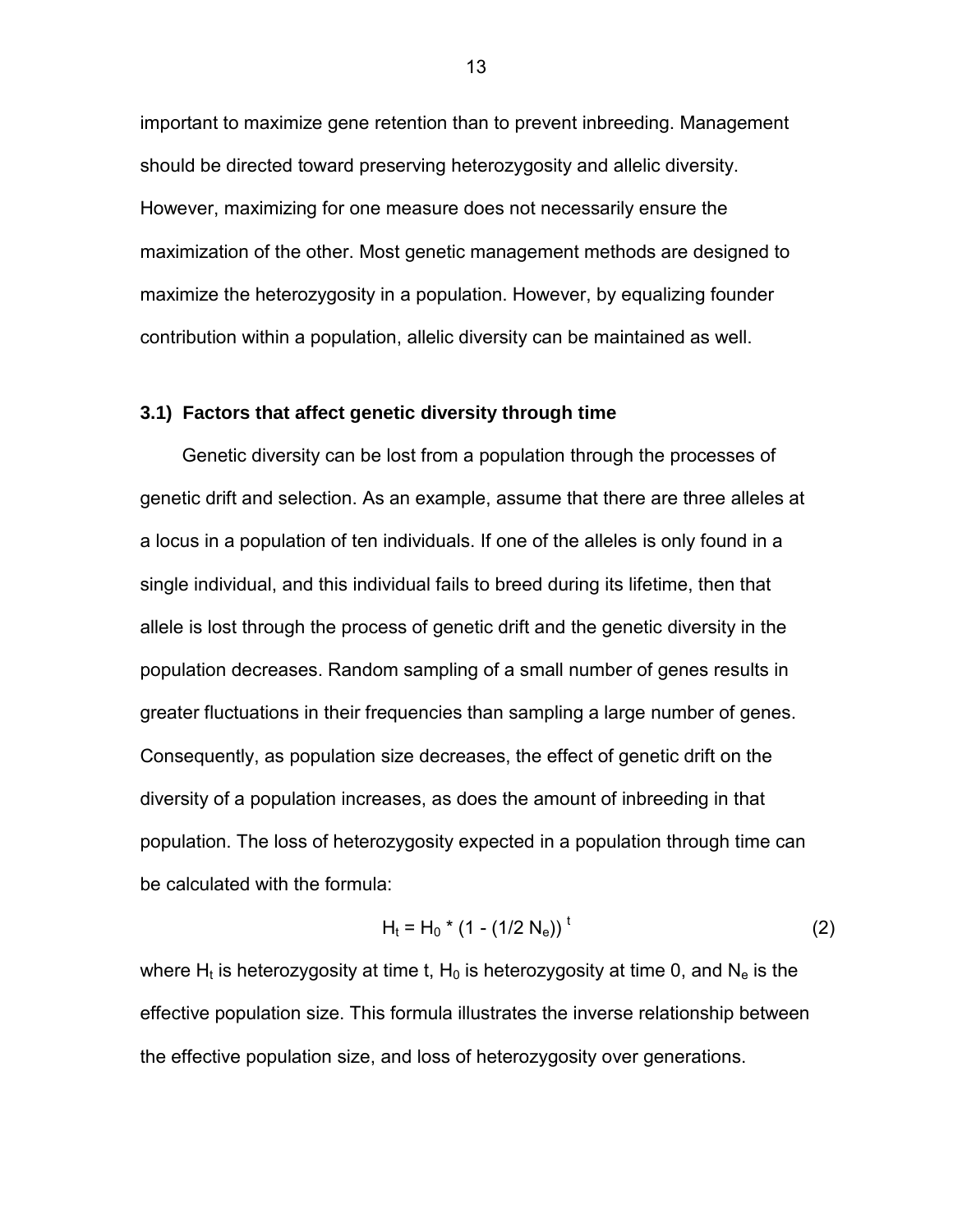The concept of an effective population size  $(N_e)$  was introduced by Wright (1931). N<sub>e</sub> is the size of an ideal population, with random union of gametes between generations, which loses genetic variation at the same rate as the population of interest. The more the population of interest differs from an ideal population, the greater the difference between N (actual size of the population) and  $N_e$ . Most of the factors that dictate the difference between N and  $N_e$  are demographic in nature. These include fluctuating population size, variance in reproductive success, and sex ratio bias (Wright 1969, Crow and Kimura 1970).

 The effective size of a population that undergoes fluctuations in population size can be estimated with the formula:

$$
N_e = n / \sum (1/N_i)
$$
 (3)

(Lande and Barrowclough 1987) where n is the number of generations, and  $N_i$  is the size of the population in each generation. This is a geometric mean, which means that small values of  $N_i$  have a large effect on the final value of  $N_e$ . N<sub>e</sub> is maximized when variance in  $N_i$  is low. Therefore, populations that stay at a relatively constant size will have larger values of  $N_{e}$ , and will not lose genetic diversity as quickly as populations that vary greatly in size. Also, the amount of genetic diversity lost due to a population bottleneck is greatly affected by the length of the bottleneck.

 If one of the genders in a population has differential reproductive success, the ratio of effective size to actual size of that gender can be estimated with the formula:

$$
N_e/N = k / (k-1+V_k/k)
$$
 (4)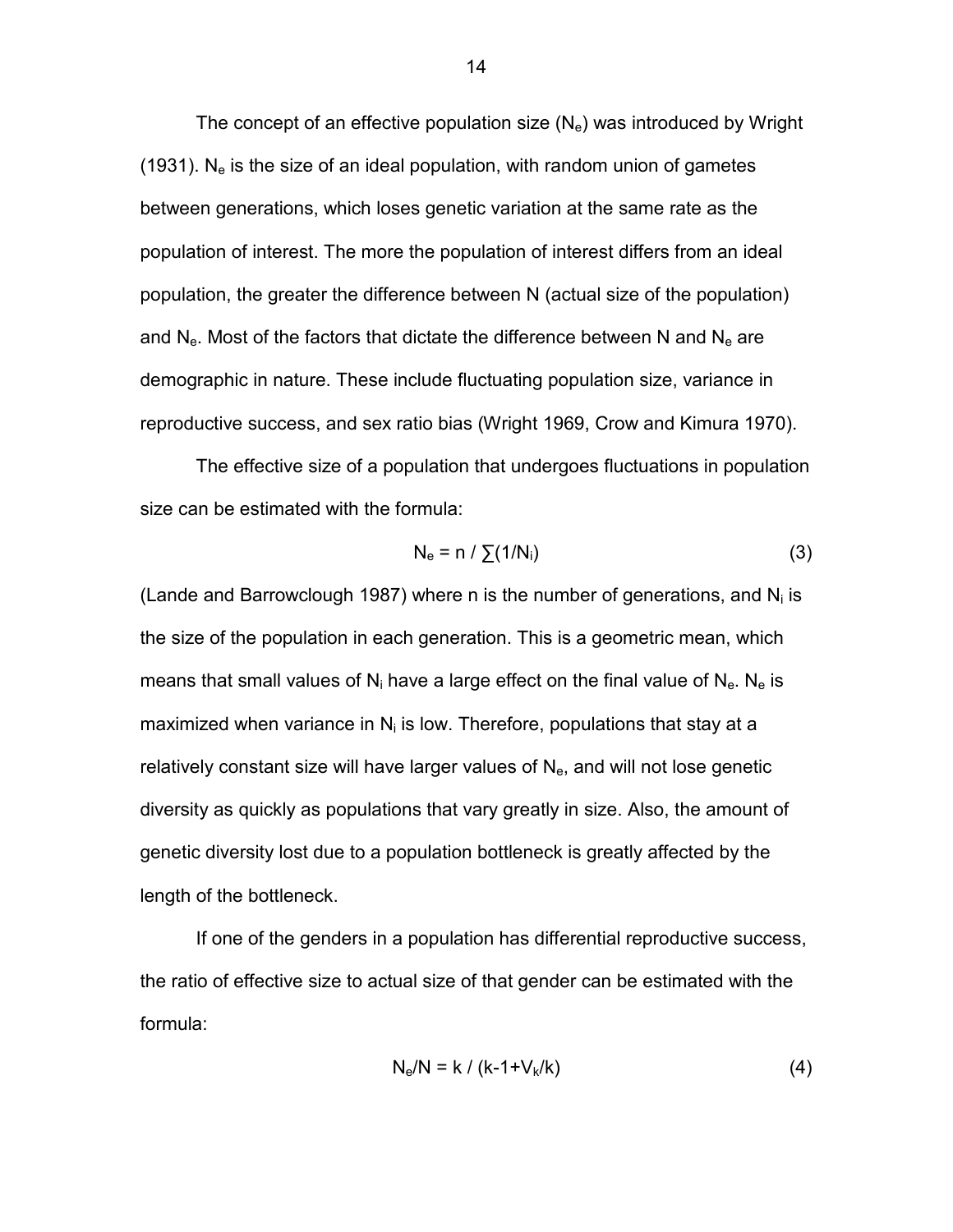(Rockwell and Barrowclough 1995, modified from Crow and Kimura 1970), where N is the number of individuals of a specific gender, k is the mean lifetime reproductive success, and  $V_k$  is the variance in lifetime reproductive success. This formula assumes the population size is relatively stable, and much larger than two.  $N_e$  is maximized when the variance in reproductive success is low. Populations in which each family produces the same number of offspring will have higher values of  $N_e$ , and therefore will lose genetic variation at a lower rate than those in which variance in reproductive success is high. This formula shows that, in polygamous species where variance in reproductive success is the norm, the effective size of the population will be much lower than the actual size of the population. Historically, most captive breeding programs for herd animals use few males as sires, reducing the effective size of these populations (Ryder and Fleischer 1996). Wilson *et al.* (2002) have shown that variance in reproductive success occurs in both male and female bison, although it is much greater in males. However, this study only looked at reproductive success over four years. It is possible that variance in reproductive success is lower when taken over the lifetime of the individual. Regardless, this should be taken into account when calculating  $N_e$  for bison.

 $N_e$  can be estimated in cases where there is sex ratio bias with the formula:

$$
N_e = 4N_mN_f/(N_m + N_f)
$$
 (5)

(Wright 1931), where  $N_m$  and  $N_f$  are the number of males and females in the population, respectively. This formula assumes random mating, discrete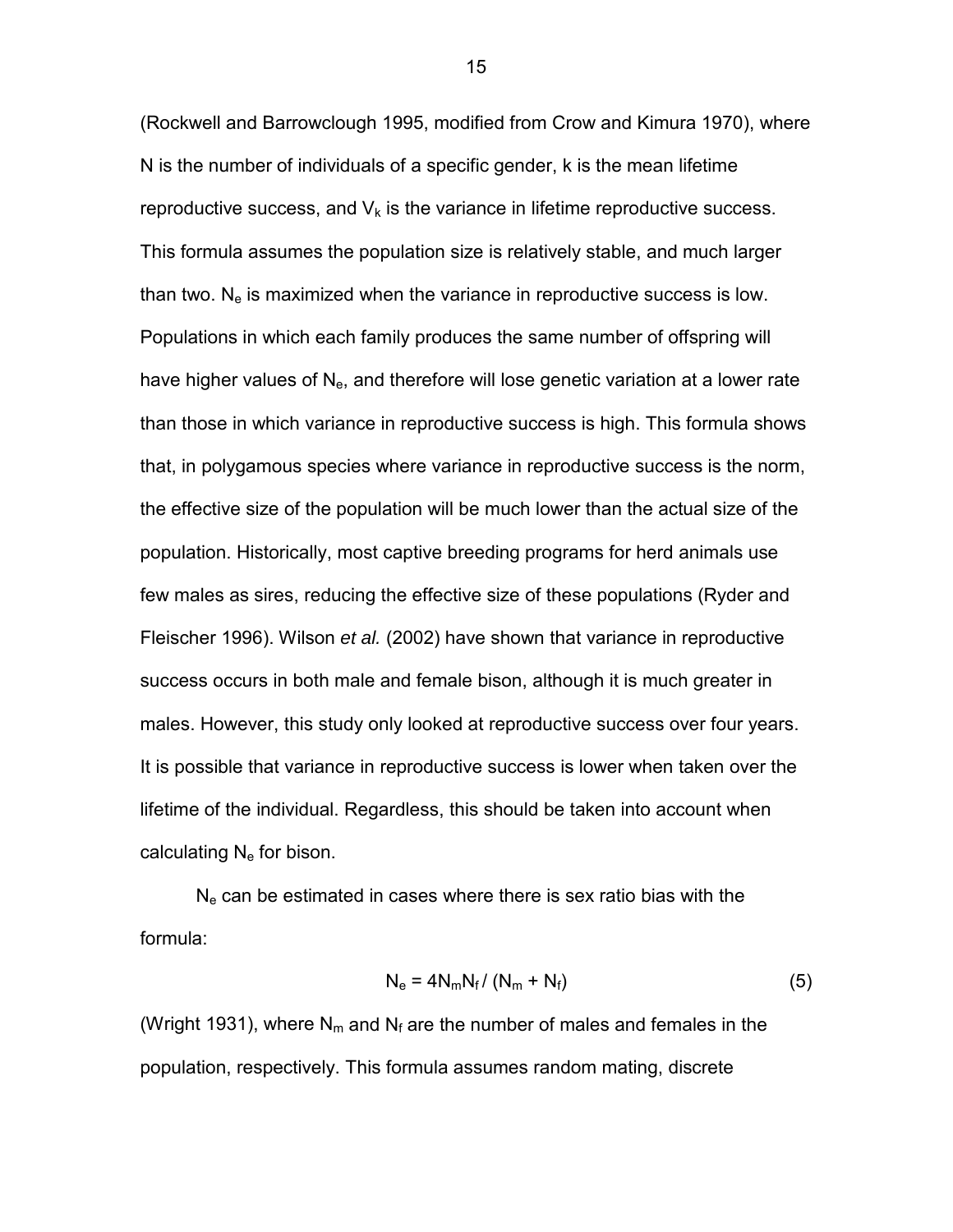generations and constant population size. Any deviation from these assumptions will result in a further increase in  $N_e$  (Vucetich and Waite 1998). It should be noted that only reproductively successful individuals should be included in the counts for each gender. Populations that contain an equal number of reproductively successful males and females will have a larger effective population size, and will therefore lose genetic variation slower than those with greater sex ratio bias. Kelly (2001) recommends calculating the effective size of each gender with formula (4), allowing for variance in reproductive success, and then using those values as the  $N_m$  and  $N_f$  in formula (5). Only present-generation breeders should be included in all  $N_e$  calculations (Lacy 1995).

 The discrepancy between the effective size and actual size of a population is often very large. In studies of *Drosophila*, Briscoe *et al.* (1992) estimated the ratio of  $N_e/N$  to be in the range of 0.004 - 0.051. In many captive populations,  $N_e/N$  is between 0.1-0.5 (Lacy 1995). In a natural population of cheetahs,  $N_e/N$ was estimated to be 0.15 (Kelly 2001). In this population, variance in reproductive lifetime success was the variable that resulted in the largest decrease of Ne/N. The plains bison population at Badlands National Park has an Ne/N between 0.28 and 0.45 (Berger and Cunningham 1994).

Because of the wealth of information available about the structure of the wood bison population at Elk Island National Park, including the reproductive success of males and females (Wilson *et al.* 2002), Ne/N can be estimated for this population. Since the Wilson *et al.* (2002) study only spanned four years, variance for lifetime reproductive success cannot be directly measured. However,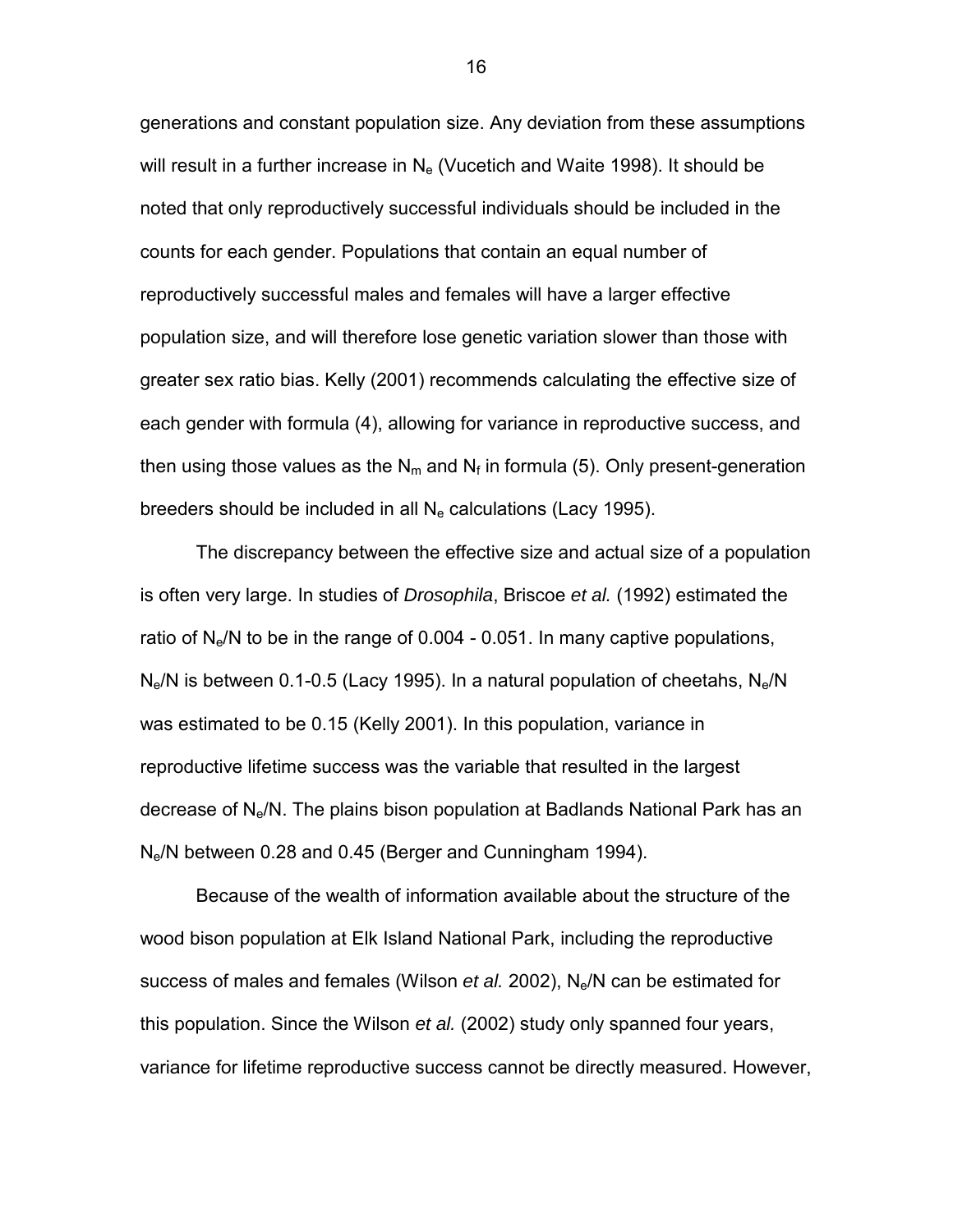if mortality is not age-dependent and the variance in reproductive success is limited to prime age classes, it can be estimated by examination of the variance in success of the prime aged individuals (Berger and Cunningham 1994). Variance in the number of calves sired by males who were of prime breeding age over the course of the study was estimated as 16.3. Formula (4) could not be used to calculate  $N_e$  from this, as we do not know the mean reproductive success. However, a formula derived by Crow and Kimura (1970) does not require this value:

$$
N_e = (4N - 2) / (V_k + 2)
$$
 (6)

This could then be used to calculate the effective number of males in Elk Island National Park, given the number of males of breeding age in each year of the study. A similar calculation was not performed for the females, as variance in female reproductive success was low. Formula (5) was then used to obtain values of  $N_e$  each year, given the number of males and females in the population (Table 2).  $N_e/N$  was approximately 1/3 during each year of the study. This means that in order to obtain a population of a specific effective size, roughly three-fold that number of breeding animals must be used. Also,  $N_e$  is solely based on animals of breeding age, and does not include pre- or post-reproductive animals.

As a result of the discrepancies between  $N_e$  and N in most studied populations, it is important to determine the effective size of populations before attempting to predict the loss of diversity through time. Estimates using actual population sizes will be overly optimistic.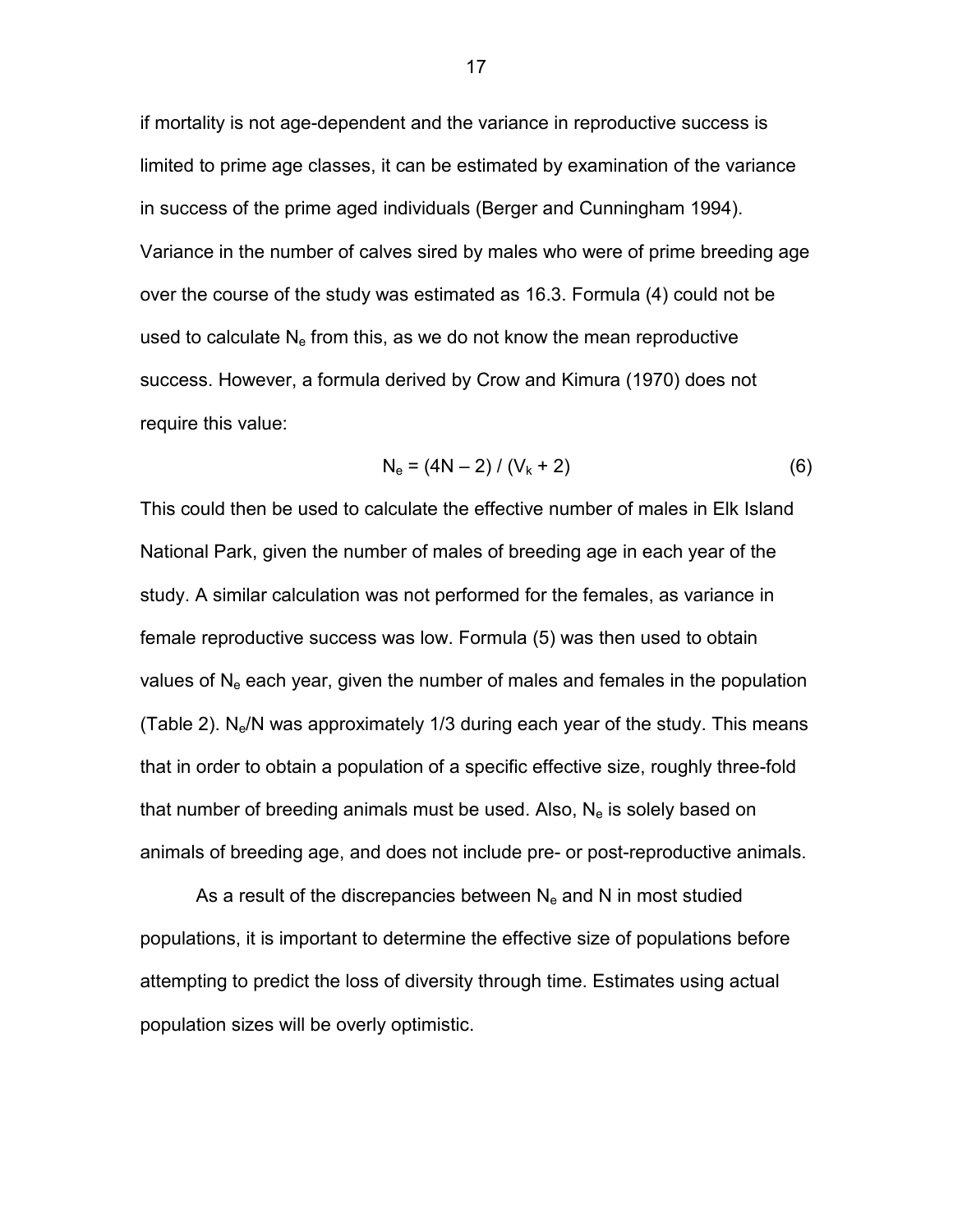| 1996 | 1997 | 1998 | 1999 |
|------|------|------|------|
| 72   | 78   | 87   | 100  |
| 116  | 122  | 129  | 126  |
| 188  | 200  | 216  | 226  |
| 15.6 | 16.9 | 18.9 | 21.7 |
| 55.0 | 59.4 | 65.9 | 74.1 |
| 0.29 | 0.30 | 0.30 | 0.33 |
|      |      |      |      |

<span id="page-22-0"></span>Table 2. Effective size of the wood bison population at Elk Island National Park

 $N<sub>m</sub>$ : number of breeding age males in the population  $N_f$ : number of breeding age females in the population N: number of breeding age individuals in the population

N<sub>em</sub>: effective population size of breeding males

 $N_e$ : effective size of the population

Another problem exists for populations with low effective population size. The ability of selection to eliminate deleterious alleles from the population is inversely proportional to the effective size of that population. Selection can only eliminate deleterious alleles when  $s > 1/2N<sub>e</sub>$ , where s is the strength of selection pressure (Kimura 1983). Therefore, it is possible for deleterious alleles to become fixed in a population through the process of genetic drift if the population is so small that the allele acts as if it were neutral (Lande 1994, Lynch and Gabriel 1990, Hedrick and Kalinowski 2000). This could result in a decrease in the fitness and survival rates of the population through time. This decrease in fitness may be an even greater threat in captive management, as it would not likely be noticed until the population is reintroduced to the wild, where animals are not cared for (Lynch 1996). Lacy (1994) outlines a case where a potentially deleterious allele is increasing in a recently established captive population. A translocation of the Y chromosome onto an autosome was found on one of six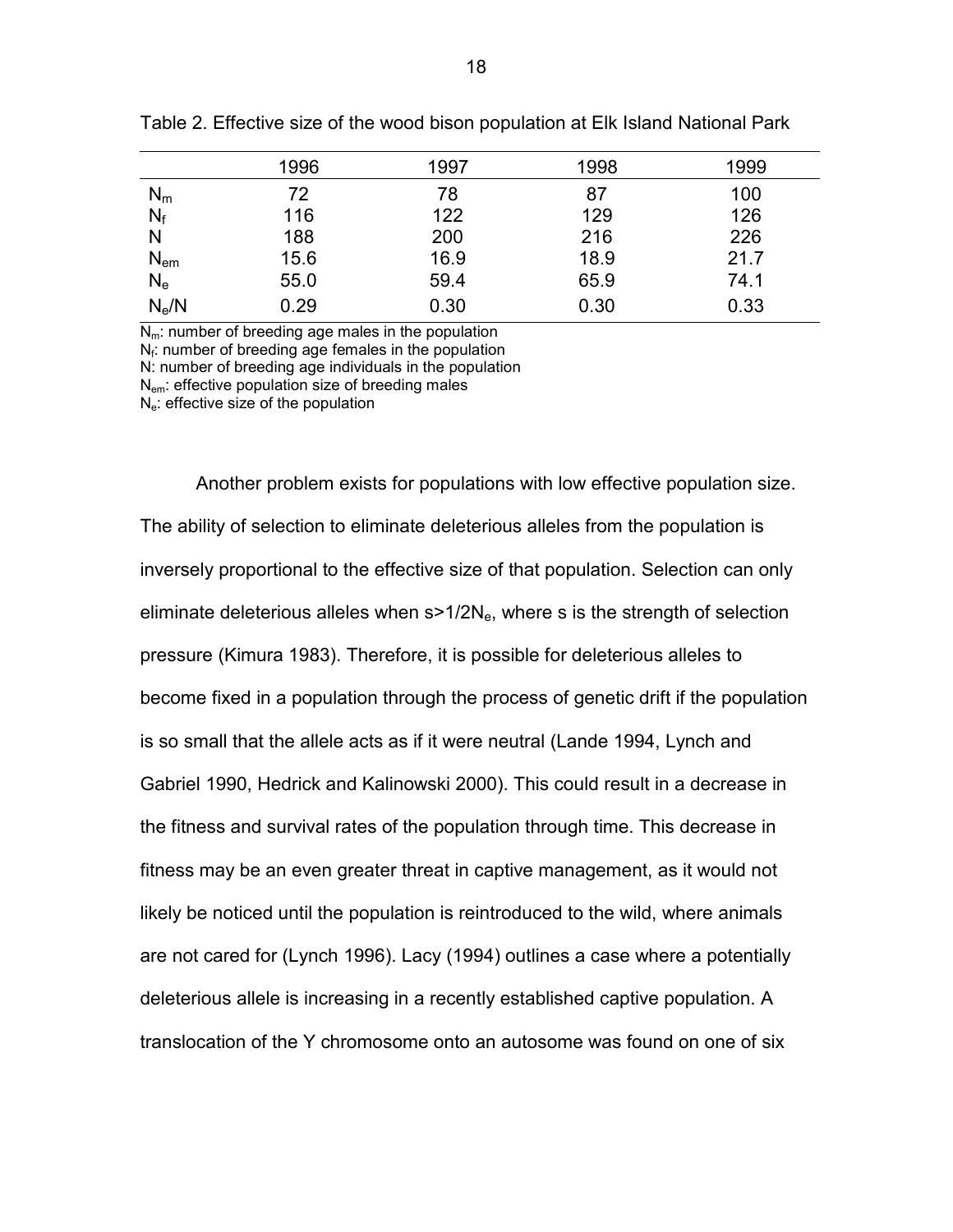<span id="page-23-0"></span>male golden-headed lion tamarins that have been used in breeding programs in the USA. This male has sired ten of 52 animals born in captivity.

Lande (1994) predicted that populations with  $N_e$  as large as 1000 would be affected by the fixation of deleterious alleles, while Lynch *et al.* (1995) felt that a more reasonable value was  $N_e$ =100. However, in a laboratory study of *Drosophila melanogaster*, Gilligan *et al.* (1997) found no evidence for a decrease in fitness due to an accumulation of deleterious mutations over a span of 45-50 generations, for  $N_e$  values as low as 25. Also, the genetic load of their captive population (which would increase as the number of fixed deleterious mutations increased) did not seem to be any different from the wild population after their experiment. Therefore, the accumulation of deleterious alleles may not be a significant problem in captive populations.

### **3.2) Methods to retain genetic diversity**

One of the first steps in determining the best method for ensuring that the loss of genetic diversity is minimized, is to determine the ultimate goal of the conservation program. Franklin (1980) derived one of the most commonly cited goals of genetic management. He suggested that, in order to ensure that new mutations restore heterozygosity at the same rate that variation is lost through the process of genetic drift, a minimum  $N_e$  of 500 should be used. If, instead, the short-term goal of the breeding program was to minimize the deleterious effects of inbreeding, the minimum required  $N_e$  could be lowered to 50. This has become known as the 50/500 rule.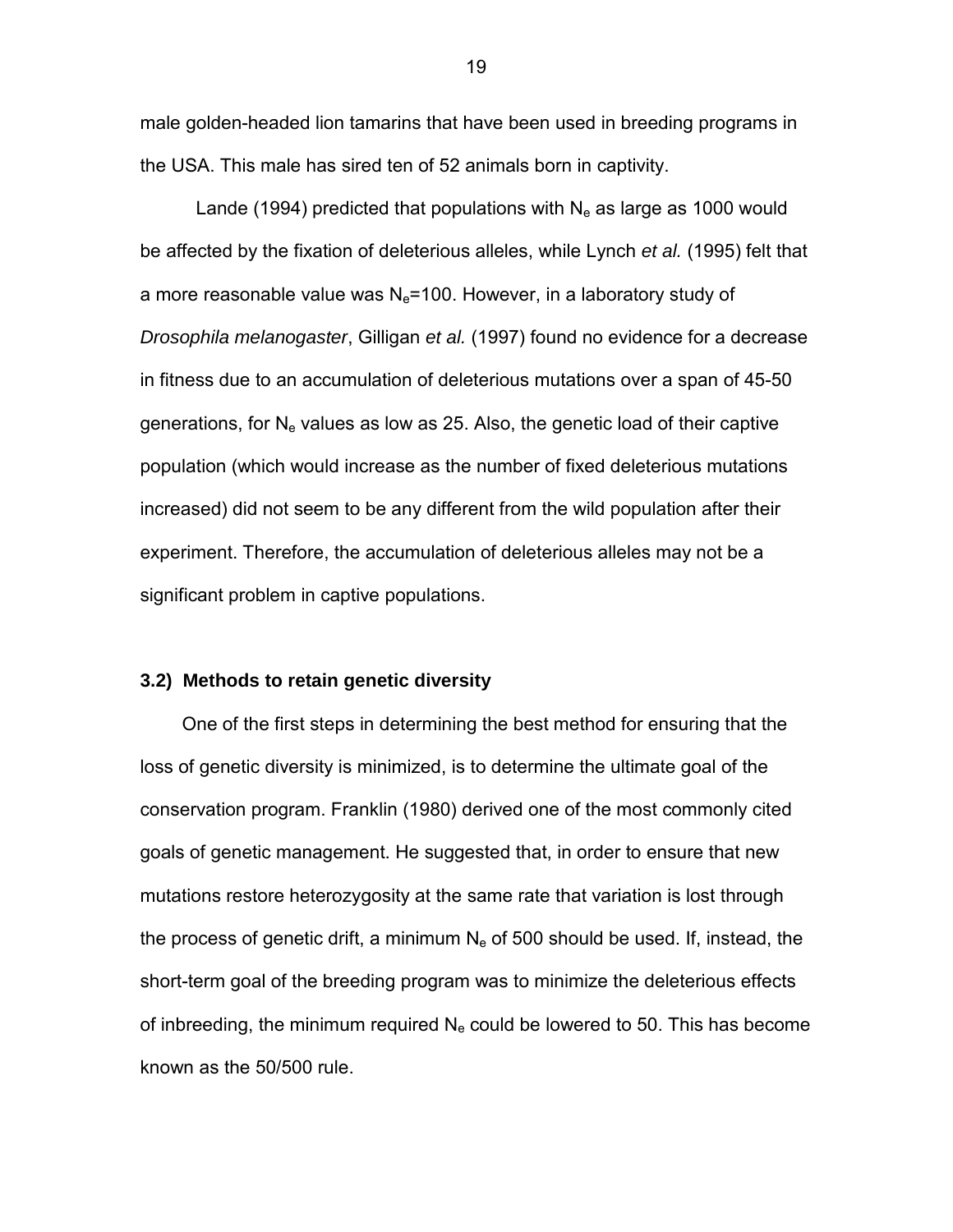Another common goal in the management of captive populations is to minimize all evolutionary change, including the addition of new mutations to the population. Soulé *et al.* (1986) recommended that a reasonable goal was to retain a minimum of 90% of the genetic variation within a population for a period of 200 years. Their feeling was that new technologies would exist for maintaining and regenerating species after this time. Many conservation plans base their decisions on meeting this goal. The actual effective population size required to retain 90% of the diversity for 200 years is species-dependent. However, rather than unquestioningly accepting these somewhat arbitrary goals that specify persistence of a population over a specified time period, it is more important to recognize that persistence and genetic management objectives be considered and evaluated over a range of time and geographic scales (Allendorf & Ryman 2002). In addition, genetic goals in management of captive populations necessitate a compromise with available resources that will determine carrying capacity of breeding facilities (Frankham *et al.* 2002).

 Some of the most obvious methods of minimizing the loss of genetic diversity through time as a result of genetic drift are to maximize the  $N_e/N$  ratio (as discussed in Section 3.1). For example, efforts should be made to eliminate fluctuations in population size. If a population is reduced in size, it should be rapidly brought back up to the carrying capacity, as the length of the bottleneck greatly reduces  $N_e$ . Minimizing the sex ratio bias will also maximize  $N_e/N$ . In polygynous species such as bison, a 50:50 sex ratio may not be appropriate, as most of the breeding will only be done by a few of the bulls (Wilson *et al.* 2002).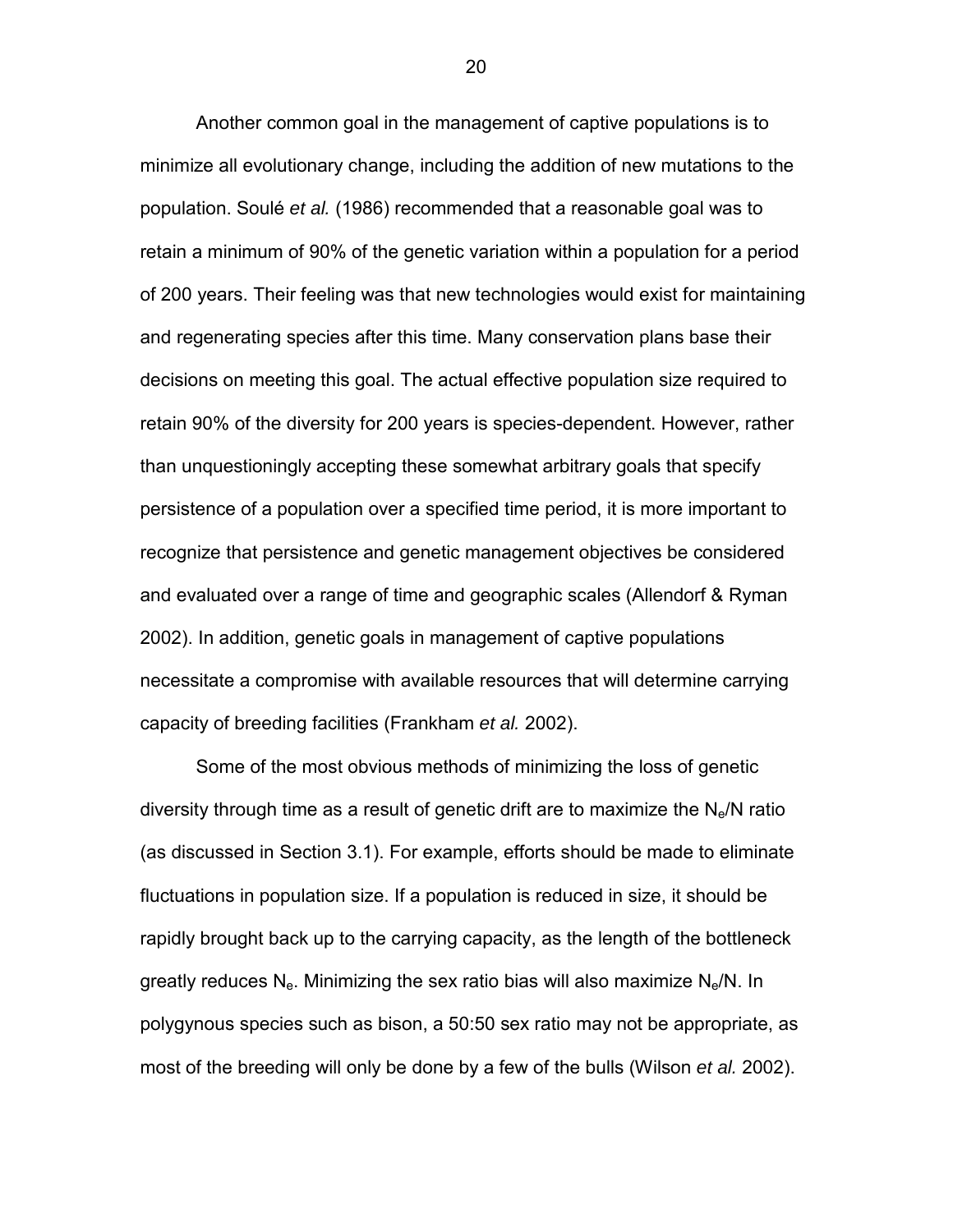Any individual who does not breed should not be considered in calculations of effective population size. Therefore, keeping the population at a 50:50 sex ratio would only result in an increase in the number of nonbreeding males in the population that would be taking resources away from other individuals. However, while a 50:50 sex ratio may not be feasible in polygamous species, the effect of sex ratio bias on the effective size of the population should be considered when calculating loss of diversity.

 Managers should also make attempts to limit the adaptation of a population to its captive environment. Most methods for minimizing adaptation will also decrease the amount of genetic drift in a population. In fact, they are inextricably linked. For this reason, although we focus on methods to minimize adaptation to captivity, we also discuss the effects of genetic drift where appropriate. Frankham and Loebel (1992) list a number of steps to minimize adaptation to captive environments:

1) Continued introduction of genes from the wild will slow the rate of adaptation in proportion to the contribution of wild genes. This will not only decrease the chance that a population will become adapted to its local environment, it will also act to slow genetic drift. Wright (1931) showed that one migrant per generation will reduce the likelihood that a locus will become monomorphic, and five migrants per generation will virtually halt genetic drift. Genetic migrants have been theoretically shown to have a great effect on the diversity of a population (Lacy 1987). However, care must be taken to ensure that the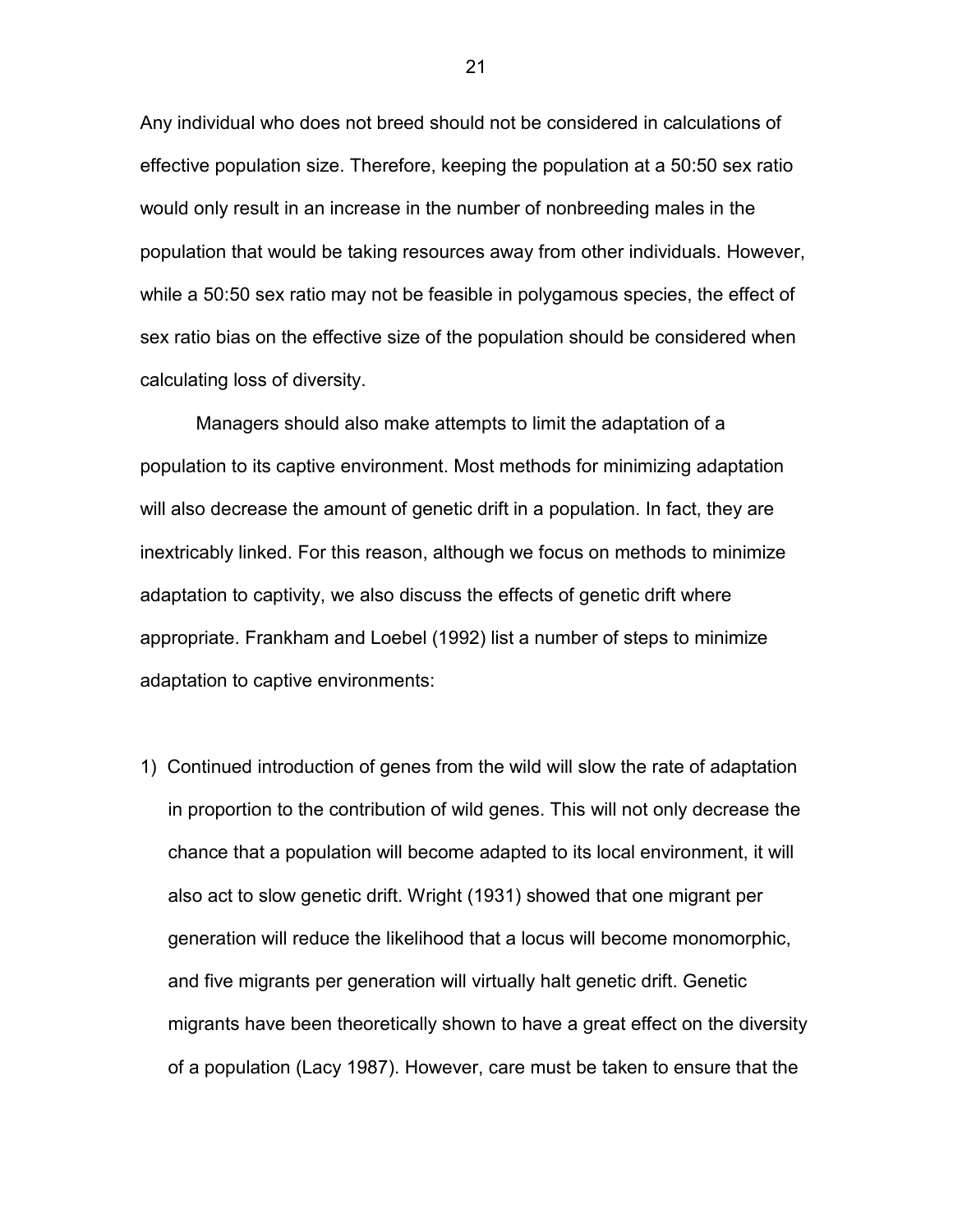migrants are appropriate, i.e., that they are not from a genetically dissimilar population (Ryder and Fleischer 1996). The history of bison conservation contains many examples of the inappropriate mixing of groups through the exchange of animals. These include the addition of plains bison to Wood Buffalo National Park, and the movement of plains bison - now known to have hybridized with cattle - from Custer State Park, South Dakota, to many other bison populations (Polziehn *et al.* 1995, Ward *et al.* 1999). Any influx of genes from the addition of migrants is irreversible after only a few generations.

- 2) Reduce the selection for adaptive genes by equalizing family sizes. If family sizes are kept equal, then the competition between families is reduced, and adaptive alleles cannot spread throughout the population (replacing all other alleles). An equalization of family size should halve the rate of genetic adaptation. Equalizing family size will also reduce the variance in reproductive success, thereby increasing effective size of the population.
- 3) The rate of adaptation to captivity is inversely proportional to generation length. This can be manipulated by increasing the age at first reproduction, and the length of time between mating events. Frankham and Loebel (1992) suggest breeding animals when young to ensure that all animals get a chance to breed before they are removed from the population, but keeping their youngest offspring as the next generation. Since diversity is lost from populations between generations (see formula (2)), an increase in generation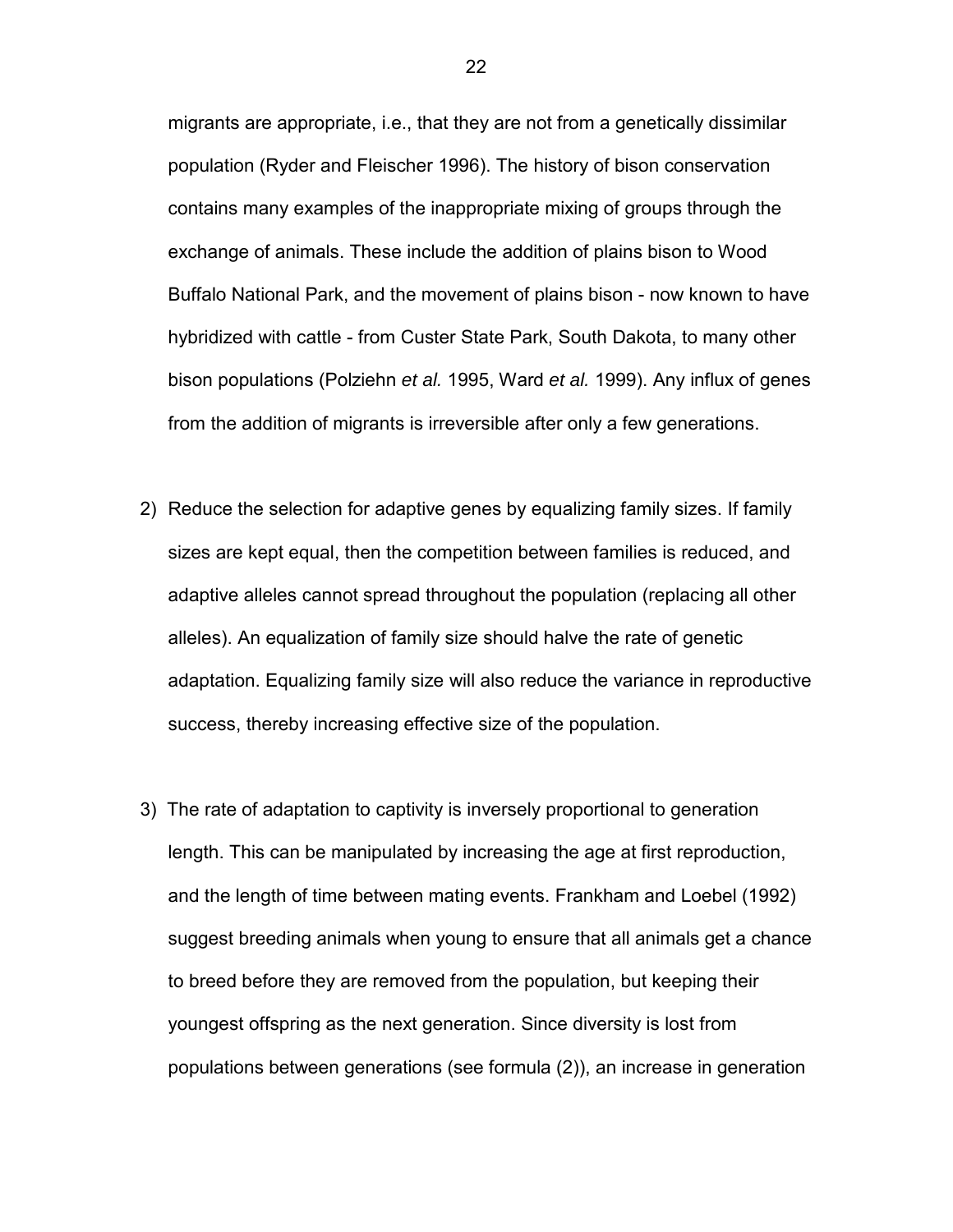length would also minimize loss of variation through time. Lowering the mortality rate would have an equivalent effect. As an extreme example, if the founders are still present in a population, then no variation has been lost. For this reason, cryopreservation of embryos and sperm should be undertaken, if possible (Frankham and Loebel 1992).

4) Genetic adaptation to captivity will be slow when the captive environment is similar to the wild environment. Therefore, practices such as supplemental feeding, inoculating against diseases, veterinary care, and the maintenance of group structures different from those found in wild populations will all increase adaptation to the captive environment.

Another method for reducing the amount of diversity lost as a result of genetic drift is to subdivide captive populations. Subdivided populations rapidly lose genetic variation from within each subpopulation, but retain variation across the subpopulations better than a single randomly breeding population (Lacy 1987). If these subpopulations are dispersed in different environments, then different alleles should be selected for in each region. This would minimize the effect of adaptation to the captive environment in the entire population (Lacy 1994). However, while the effects of inbreeding on small populations occur quite rapidly, the benefits of a subdivided population occur more in the long term (beyond ten to twenty generations). Therefore, the number of generations that the population will remain in captivity before being reintroduced into the wild will dictate the effectiveness of keeping the population subdivided (Lacy 1987).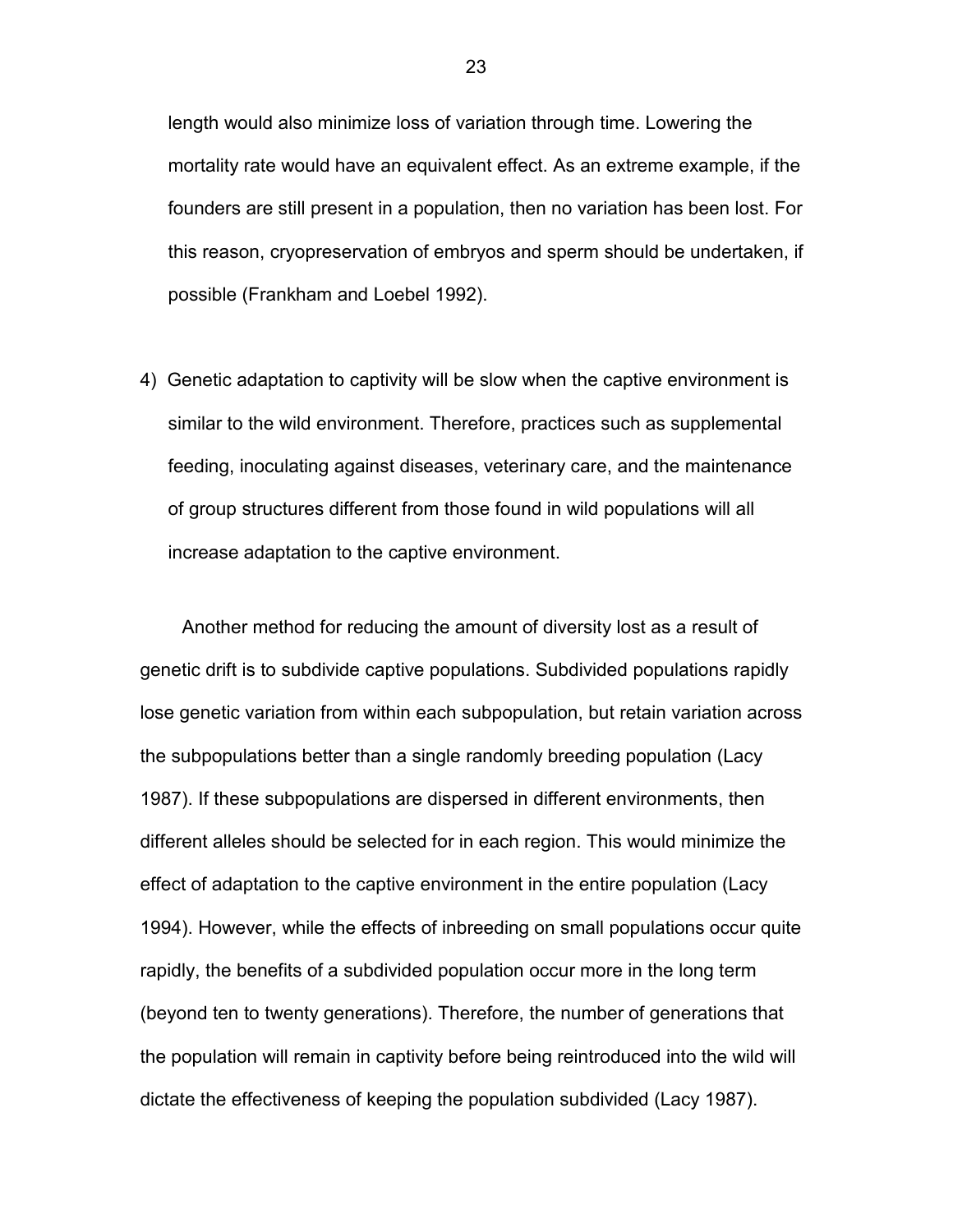#### <span id="page-28-0"></span>**4. Captive breeding for genetic diversity**

The long-term management goal for a small captive population should be the preservation of genetic diversity. The genetic composition of each captive population should be as similar as possible to the wild population. This should be done through the retention of founders' genetic diversity and the maintenance of a stable population in accordance with habitat carrying capacity. From a genetic standpoint, management efforts should aim to prevent inbreeding depression and the loss of genetic diversity. To maintain genetic diversity in a captive population, it is necessary to obtain a sufficient number of founders to accurately represent the heterozygosity and allelic diversity of the population. The maintenance of allelic diversity will require a greater number of founders than the maintenance of heterozygosity.

Breeding strategies for the maintenance of gene diversity in a population are often based on the assumption that each founder has an equal genetic value. In reality, however, this is not the case. Each population has adapted to the environment in which they live, and it is likely that certain alleles are rare because selection has not favoured them. However, geneticists and managers should not assess which alleles are beneficial and which are deleterious for the population, as the fitness value of these alleles in future environments is unknown.

Bryant and Reed (1999) suggest that populations be managed so alleles of less adapted individuals are lost from the population. However, this will result in a loss of genetic diversity at selected and unselected loci alike, as well as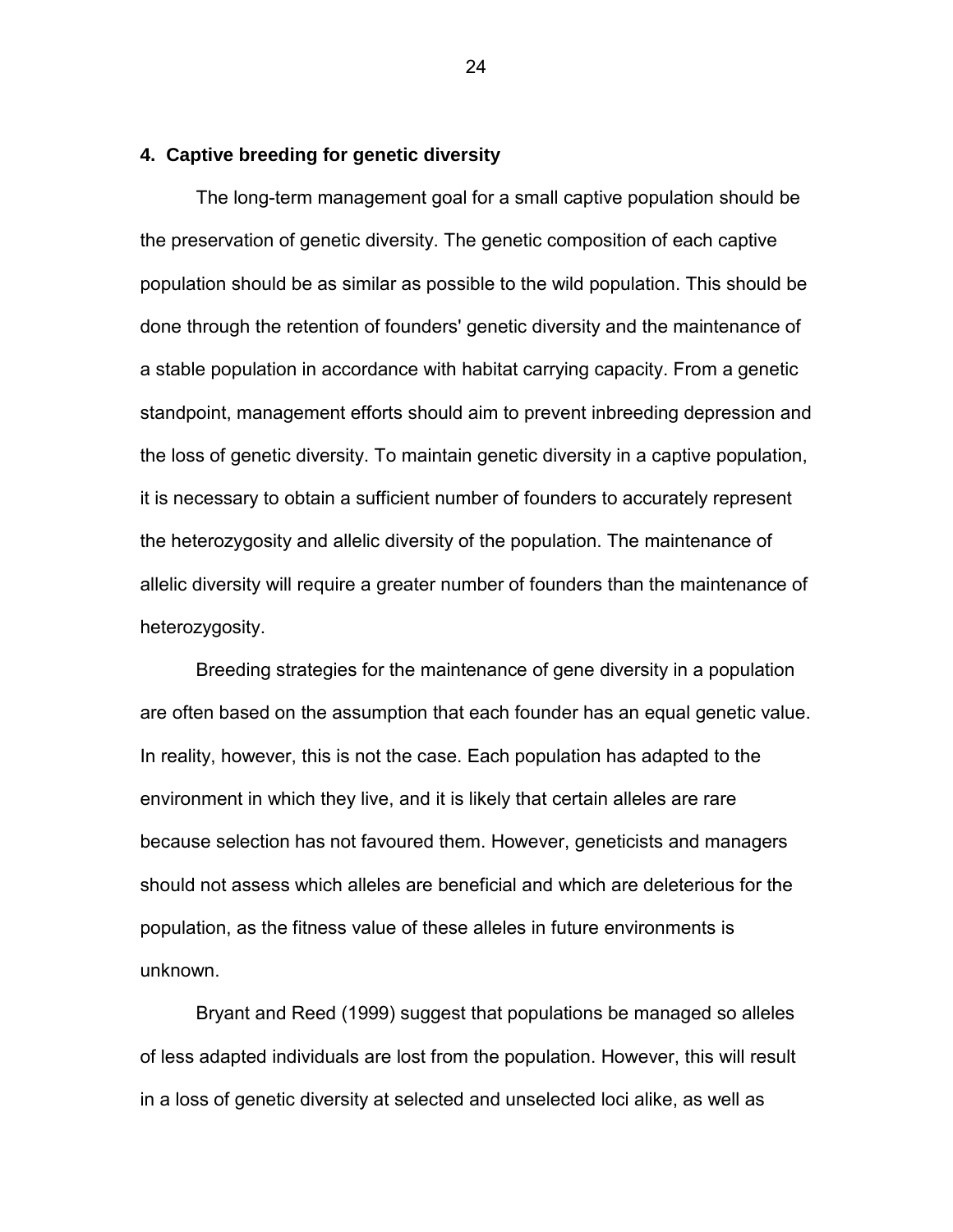adaptive diversity, and may eventually lead to inbreeding effects. Conservation programs typically accept an increase in inbreeding by about 1% per generation, and a cumulative increase in inbreeding of approximately 10% (Lacy 2000). The management goal of most captive breeding programs is to retain 90% of the "wild" genetic diversity for 200 years (Soulé *et al.* 1986). But, the actual target number should be dependent on the effective size of the founders, the growth rate and generation time. Population viability is impacted by the interactions between population size and genetic diversity. As population size decreases, the rate of genetic drift increases, as do the effects of inbreeding. Consequently, small captive populations require intensive genetic management.

Management for the retention of genetic diversity requires knowledge of five components: 1) the number of founders for a population, 2) their genetic contributions to all individuals in the population, 3) the relationships among individuals within the population, 4) the genetic importance of each individual and 5) the effective population size. These factors can be determined as follows: The number of founders in a current population can be determined with the construction of a pedigree. Founders are identified as any individual that has no ancestors currently living in the population. Their genetic contribution can be determined by calculating the percentage of each individual's genes that came from each founder. This is then averaged over the whole population. The amount of genetic diversity that has been lost from the founders due to genetic drift and population bottlenecks can be measured using computer simulations and "gene drop" analysis (see Section 4.2, page 33).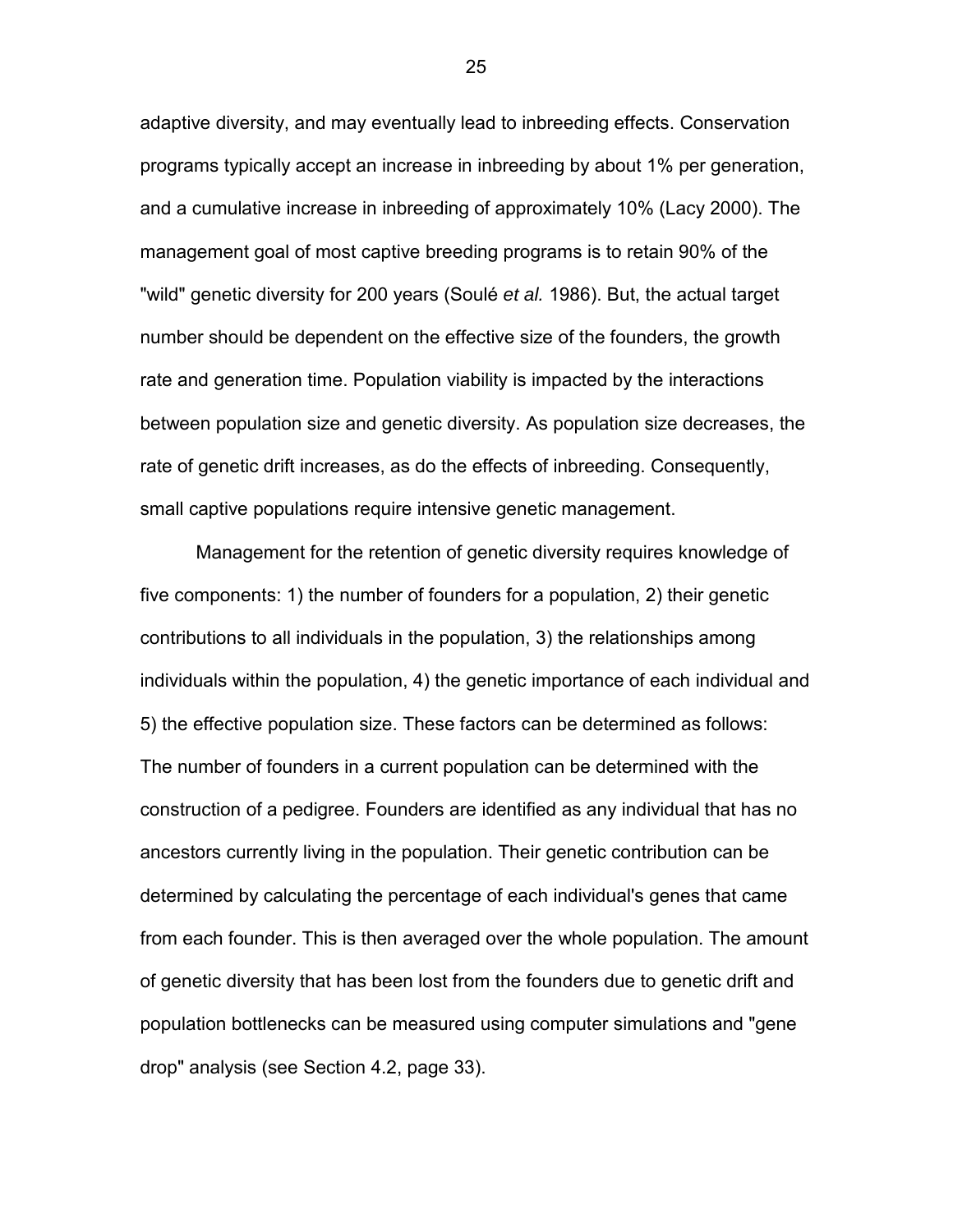<span id="page-30-0"></span>Relationships within the population can be determined by measuring inbreeding coefficients and kinship coefficients. These coefficients can be calculated using GENES pedigree analysis software (Lacy 1990) or PM2000 software (Pollak *et al.* 2002) and assist with establishing reproductive strategies. The genetic importance of each individual can be measured in a number of ways (see Section 4.2). Individuals with high genetic importance should then be given breeding priority. High priority breeders should only be bred with other high priority breeders to avoid the intermingling of high and low priority alleles.

This information can then be used to estimate the effective population size, which will be useful for determining the extent that the population must be managed (see PVA/MVP Section 5). Furthermore, this information will give an indication of how well the population is able to retain the genetic diversity that it possesses. That is, a small  $N_e$  will lose genetic diversity more quickly than a higher  $N_e$ . Also, the average contribution of a founder will affect the retention of genetic diversity in future generations, as will many demographic factors.

### **4.1) The phases of a captive breeding program**

A population that will be used in a captive breeding program will go through three different phases: the founder phase, the growth phase, and the capacity phase (Lacy 1994). It is important for the manager to be aware of the current phase of his population, as different types of management may be recommended for these three phases in order to minimize the long term loss of diversity.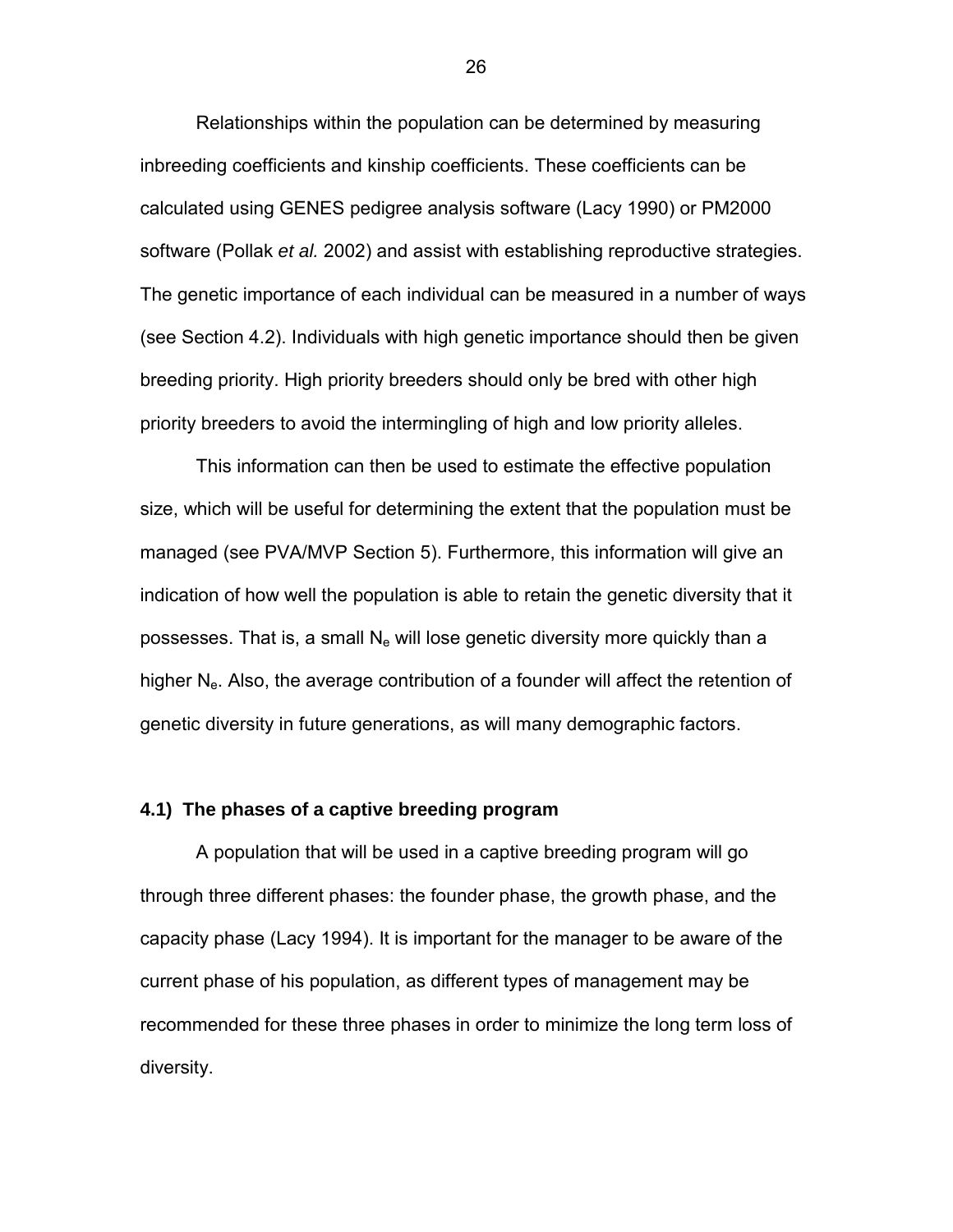# 1) The Founder Phase

This is the initiation of the project. During this phase, animals taken from the wild are used as the founders for the captive population. These founders should be as genetically similar to the animals found in the wild population as possible, i.e. the founder should contain the same alleles as those present in the wild population, in the same frequencies (Lacy 1994). Formula (2) can be used to calculate the heterozygosity expected in the founding generation, based on the number of animals in this generation, by setting t=1. It is worth noting that the N in this formula is based on the effective number of individuals. If the founders are captured from the same region,  $N_e$  may be lower than N, as the sample of founders may contain close relatives. Also, any founder who does not breed should not be included in calculations of genetic diversity in the population.  $N_e$ will also be affected by deviations from a 50:50 sex ratio (formula 5).

#### 2) The Growth Phase

During this time, a population increases in size until carrying capacity is reached. As shown in formula (3), genetic diversity can be quickly lost from the population during bottlenecks. The growth phase of a captive population can be thought of as such a bottleneck. Therefore, it is important that the population is brought up to carrying capacity as quickly as possible. A low rate of growth during this phase will increase the likelihood of inbreeding depression (Moehlman *et al.* 1996). However, care should be taken to ensure that each of the founders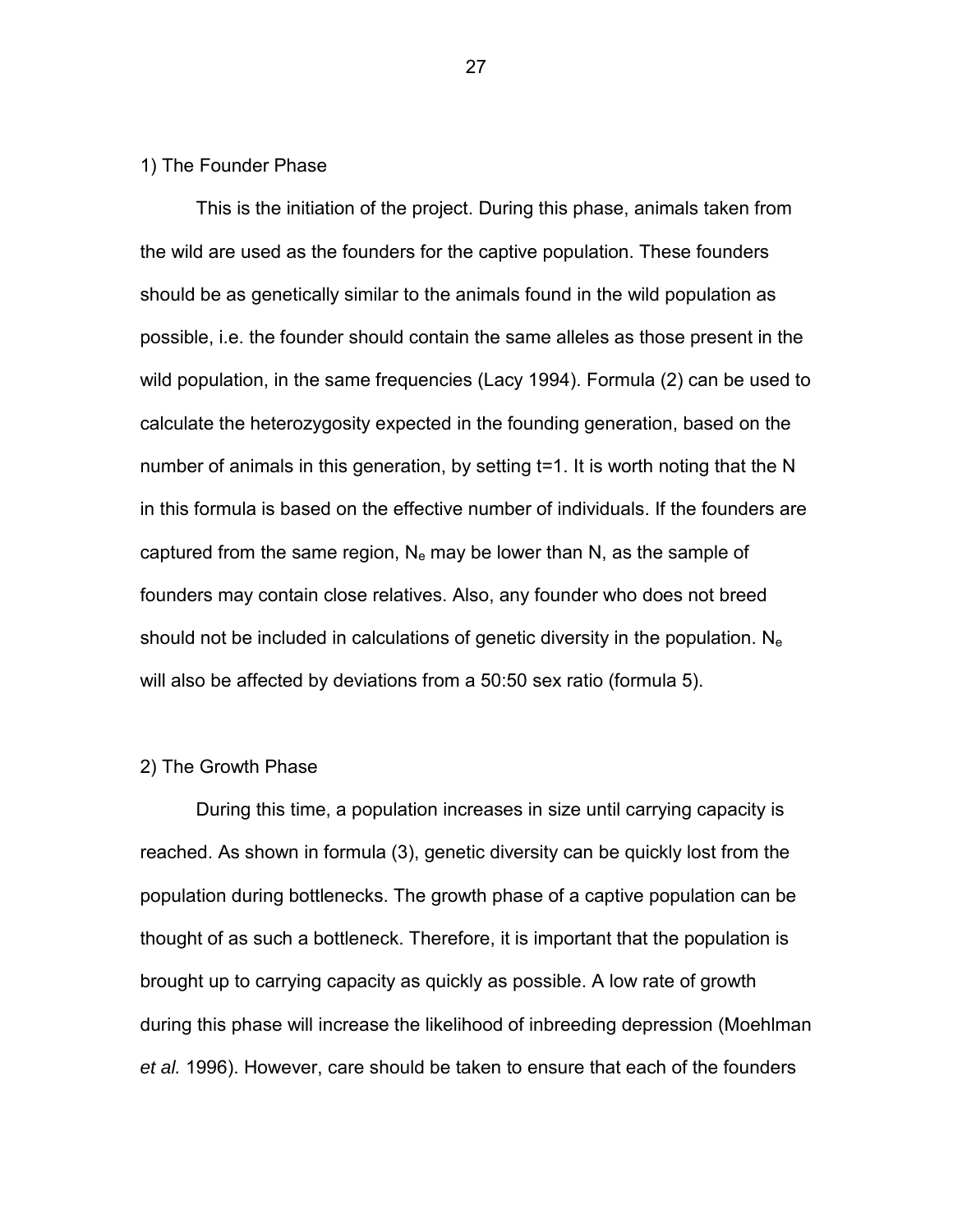<span id="page-32-0"></span>reproduces in approximately equal amounts, as otherwise the diversity represented within less successful founders could be lost. It is undesirable to remove animals during the growth phase, unless they are replaced by more genetically valuable animals that would otherwise be excluded (Lacy 1994). The HLWBRP population is currently in this stage. To date, only four of the 12 males in the population have been reproductively successful. To ensure that the genetic diversity represented in the unsuccessful males is not lost, efforts should be made to allow them to reproduce.

# 3) The Capacity Phase

In this phase, the population is maintained at an approximately stable size for the remaining length of the program. Most of the methods to minimize loss of diversity described in other sections are intended to be applied to this phase. While any alleles lost from the population in prior phases cannot be replaced, this phase can be used to equalize any disparities in founder allele frequencies by preferentially breeding the animals most likely to possess rare alleles (Lacy 1994). Methods for determining the presence of rare alleles in individuals are outlined in Section 4.2.

# **4.2) Genetic management options**

Several genetic management strategies have been developed for ensuring the maintenance of genetic diversity in a small population through time. The two primary concerns of genetic management are avoiding inbreeding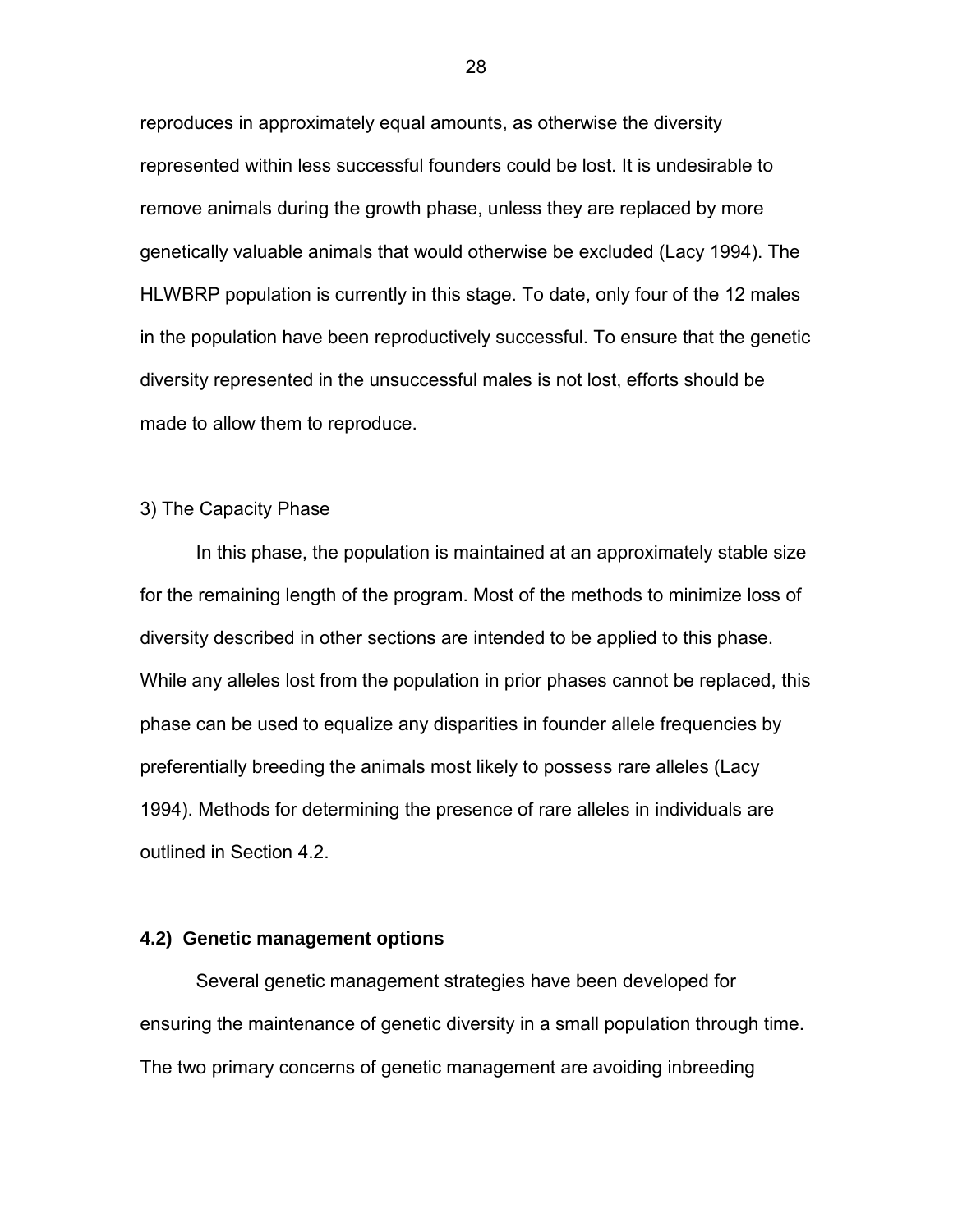depression and the loss of alleles due to genetic drift (see Section 3.2). In order to do this, the number of founders in a population must be maximized and breeding should be equalized so that alleles are not lost through genetic drift. The most common strategies are discussed below (see Table 3):

#### *Maximum Avoidance of Inbreeding (MAI)*

Kimura and Crow (1963) showed that the loss of heterozygosity could be minimized through the maximum avoidance of inbreeding. This strategy recommends a system in which mating occurs between the least related individuals (Figure 1 from Kimura and Crow 1963). It starts in the current generation, assuming all individuals are equally related. This system is useful for decreasing the loss of heterozygosity at a rate dependent on the effective population size. Naturally, this loss will be a concern for small, captive populations that are unlikely to have a large  $N_e$ . MAI has no effect on minimizing loss of allelic diversity through drift. To minimize gene frequency drift, Kimura and Crow (1963) suggest that the number of progeny be kept constant for each generation and that the population be subdivided into as many lines as possible to reduce the variance in allele frequencies. Subdividing the population slows the loss of alleles through each generation.

This procedure is the simplest of the genetic management strategies as, unlike all other measures, no prior knowledge of the pedigree is required. This strategy minimizes further inbreeding in a population, but does not account for the number of founders or their genetic representation within the population. As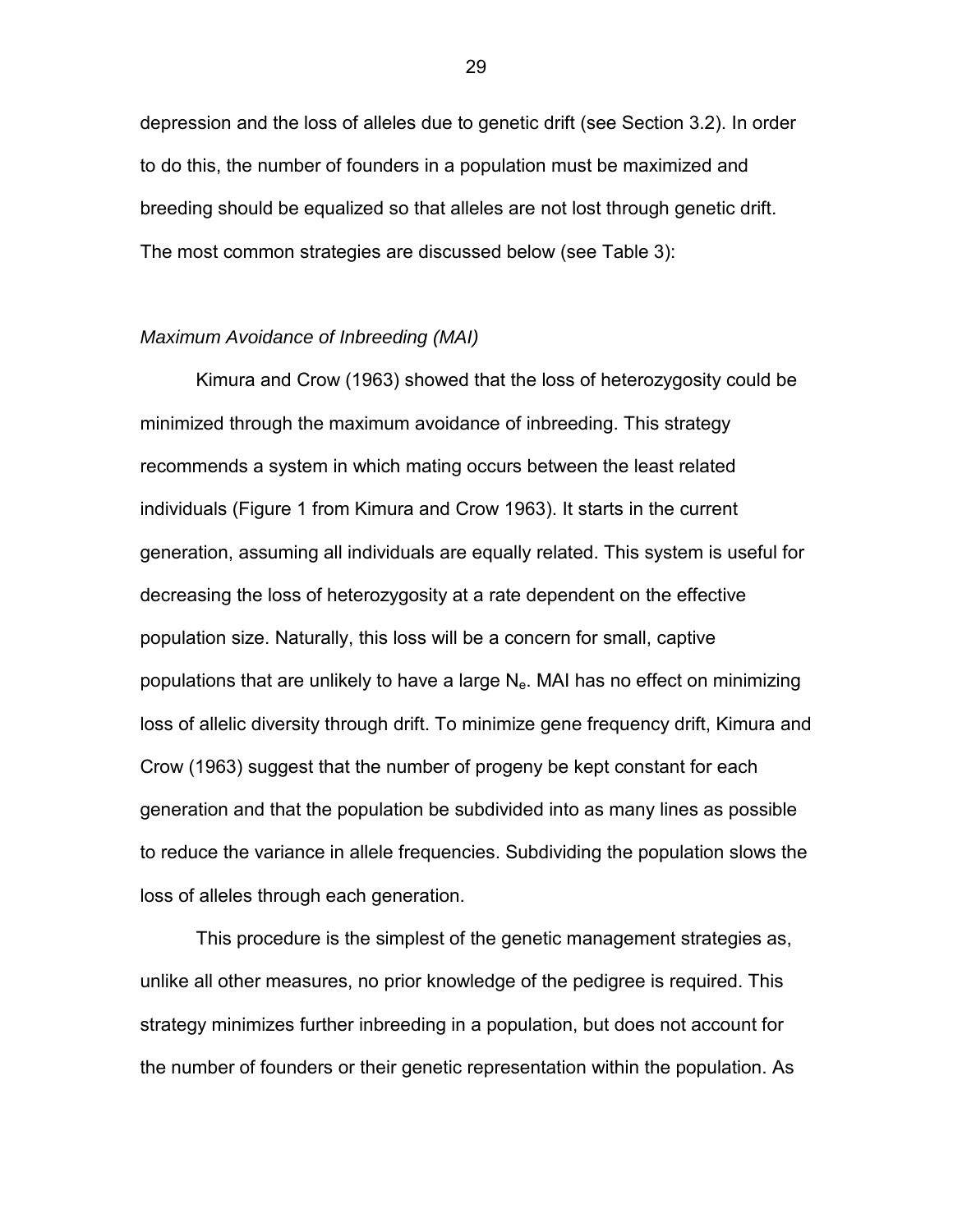pedigree information is not used for this procedure, inbreeding may not always be avoided.

# *Mean Kinship (MK)*

Mean kinship aims to minimize the overall relatedness within a population, thereby maintaining the genetic diversity. The MK method has been shown to be more effective at retaining genetic diversity (heterozygosity) than MAI, Founder Importance Coefficient (FIC) (see below), and random mating (Montgomery *et al.*1997, Ballou and Lacy 1995). Montgomery *et al.* (1997) showed that, in Drosophila, MK had no significant effect on reproductive fitness even though inbreeding was significantly reduced.

An MK breeding program is set up by first calculating a Mean Kinship (MK) value for each individual (Ballou and Lacy 1995). MK is a measure of the individual's genetic importance. It is the average probability that two alleles from randomly selected individuals are identical by descent. MK is calculated as:

$$
MK_i = (\sum f_{ij}) / N \tag{7}
$$

where  $f_{ij}$  is the kinship coefficient and N is the number of individuals in the population. Genetic diversity (heterozygosity) of the population can be calculated as 1-MK. Therefore, by minimizing MK, genetic diversity is maximized. This value can be calculated using GENES pedigree analysis software (Lacy 1990) or PM2000 software (Pollak *et al.* 2002). After MK values are calculated, population founders are then ranked by their genetic importance (lowest MK value suggests highest importance) and breeding can be managed accordingly. This method is useful in equalizing founder contributions.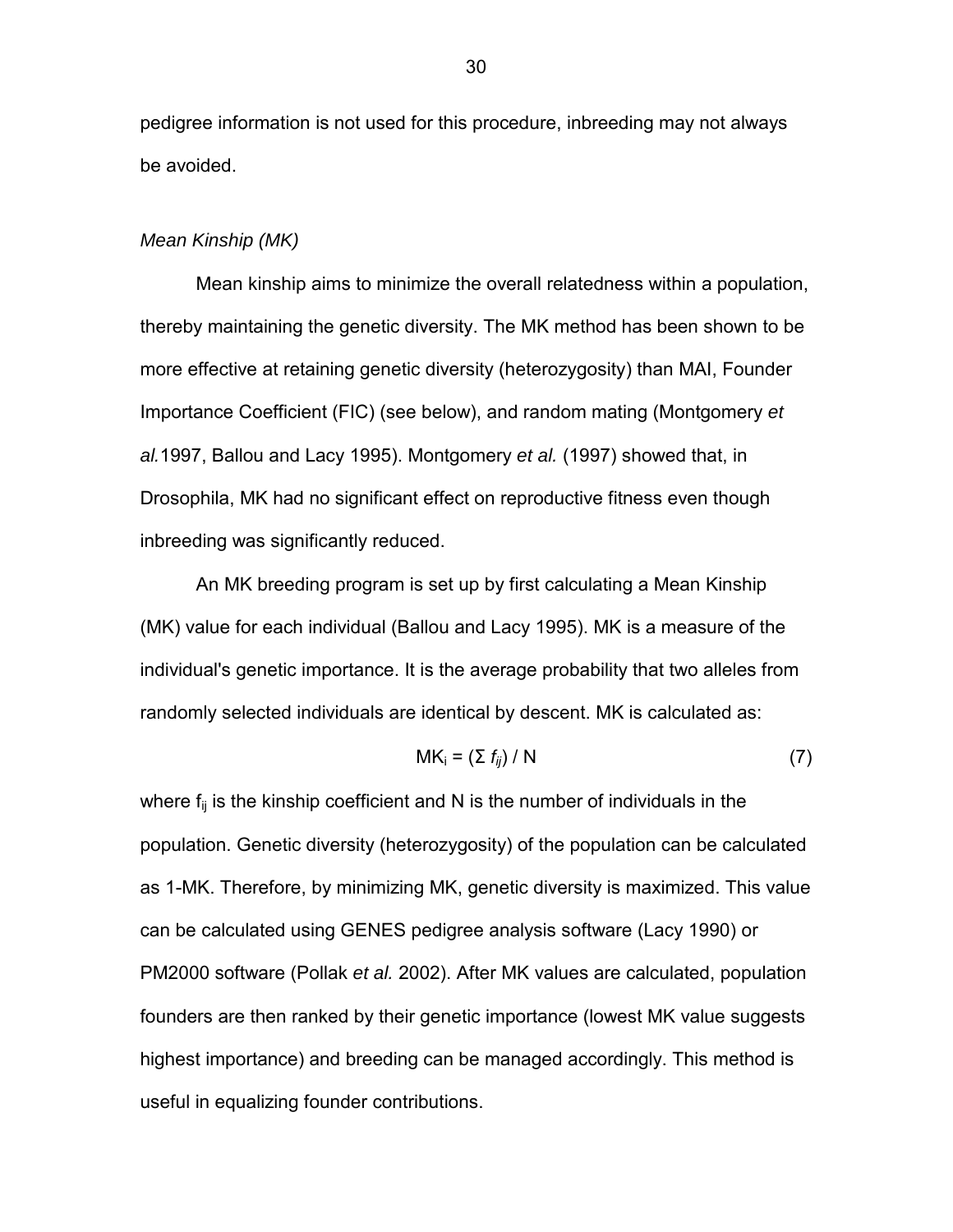Minimizing kinship does not account for linkage, recombination, or mutation, which could influence the genetic diversity. Also, this method does not account for age-structure in a population; MK values are calculated from the total gene pool. Thus, it can present problems when a low MK value (i.e. high genetic importance) is calculated for an individual that is past reproductive age. Such an individual would be given breeding priority over other individuals, when in fact it can no longer breed. A potential problem with breeding for low MK is that it doesn't take age into account. Also, it is possible that diversity will be lost when individuals with low (but not lowest) MK are not chosen to be bred until they are past reproductive age. This can be overcome by weighing MK by the age of all individuals in the population.

 Another possibility is to use kinship value (KV), which measures MK under demographic constraints. The expected heterozygosity of the descendant population can be determined by measuring its KV. KV is the mean of MK values between an individual and all other individuals in the population, weighted by the reproductive value of each age class (Ballou and Lacy 1995). MK and KV will be the same for species that have long generation times. This measure is useful for estimating the retention of genetic diversity in the next generation if the population is bred randomly but reproduces according to its own life table expectations. As MK and KV are calculated relative to all the individuals in a population, the addition or loss of animals (i.e. through the processes of birth and death) will alter these values. MK and KV should be recalculated when the composition of the population is altered.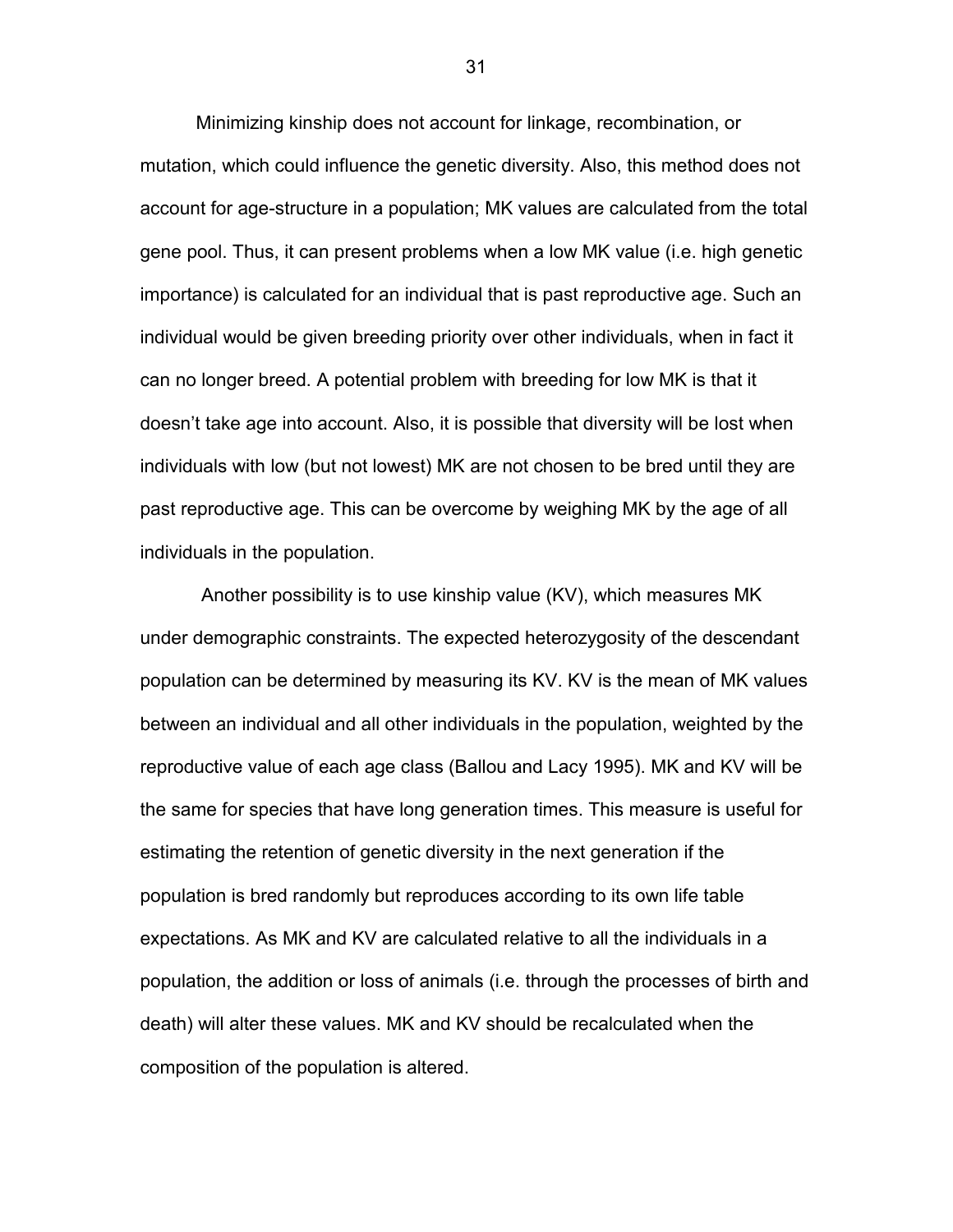### *Founder Importance Coefficient (FIC)*

The Founder Importance Coefficient (FIC) is another measure of the genetic importance of an individual. FIC is calculated as the average founder contribution within each individual, weighted by the founder contribution to the entire population. Individuals can be ranked according to their genetic importance and those with low founder contribution (i.e. greater genetic importance) should be given breeding priority (see MK). It is important to note that in order to equalize the distribution of founder genes in the population, individuals with low FIC should be bred with other individuals of low FIC.

FIC does not account for the effect that founder contribution has on an individual's genetic importance. Consequently, breeding priorities can be misidentified. Also, this method cannot discriminate between siblings, which will have the same founder contribution. This could lead to inbreeding in some cases (eg. If two low FIC individuals, which resulted from the same mating, are bred together). This method is less effective at retaining genetic diversity than MK. For these reasons, FIC is not frequently used to estimate genetic importance and to subsequently recommend breeding strategies (Ballou and Lacy 1995).

### *Genetic Uniqueness (GU)*

Genetic uniqueness (GU) is the probability that a particular allele carried by an individual is unique (Ballou and Foose 1996). Managing for GU can increase genetic diversity in a population. Again, individuals in a population can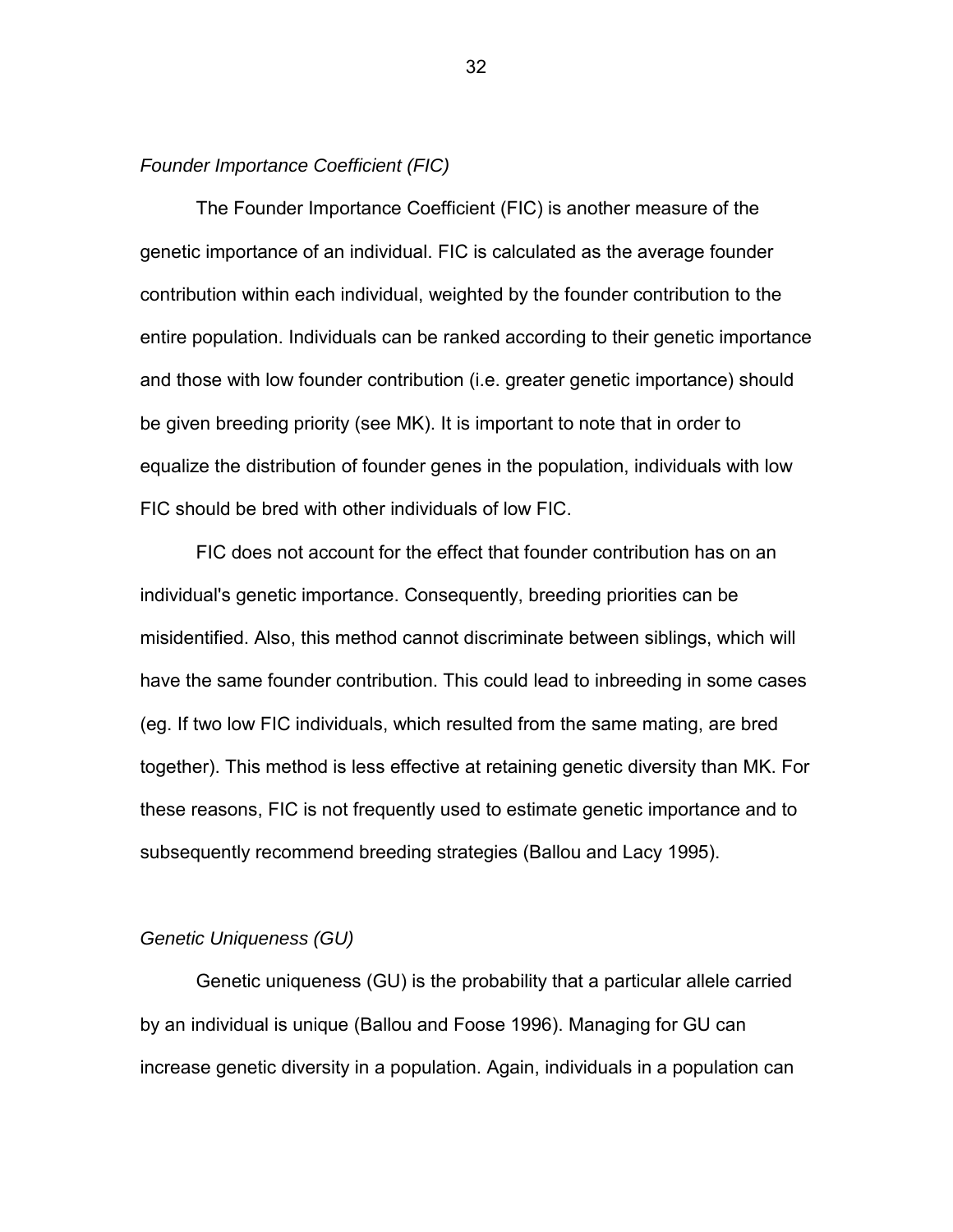be ranked according to their GU value. If an individual has a high GU, it is assumed to have high genetic importance, and should consequently be given high breeding priority. However, this method does not account for alleles that are rare, but not unique. That is, if an allele has only two copies in a population, it will not be given high genetic importance. This can skew the results and lead to misdirected breeding priority.

Genetic uniqueness can be calculated using "gene drop" analysis. Gene drop analysis is a Monte Carlo simulation that calculates gene survival in the current population. Each founder is assigned two unique alleles, and the transmission of the alleles is followed from generation to generation through simulations.

#### *Mean Profile Similarity (MPS)*

Mean Profile Similarity (MPS) has been shown to provide information about founder relatedness and can therefore be used to determine genetic importance of individuals (Haig *et al.* 1994). MPS is based on the analysis of restriction fragment length polymorphisms (RFLPs) of regions of the genome, and is calculated as the proportion of total DNA fragment bands shared between two individuals. This method is not very effective for determining relatedness between individuals (it produces a high variance for estimates of individuals), but it can estimate overall relative relatedness in a population and subsequently, relative genetic importance. Most importantly, MPS can still be calculated if a complete pedigree is not available. However, it requires genotype information for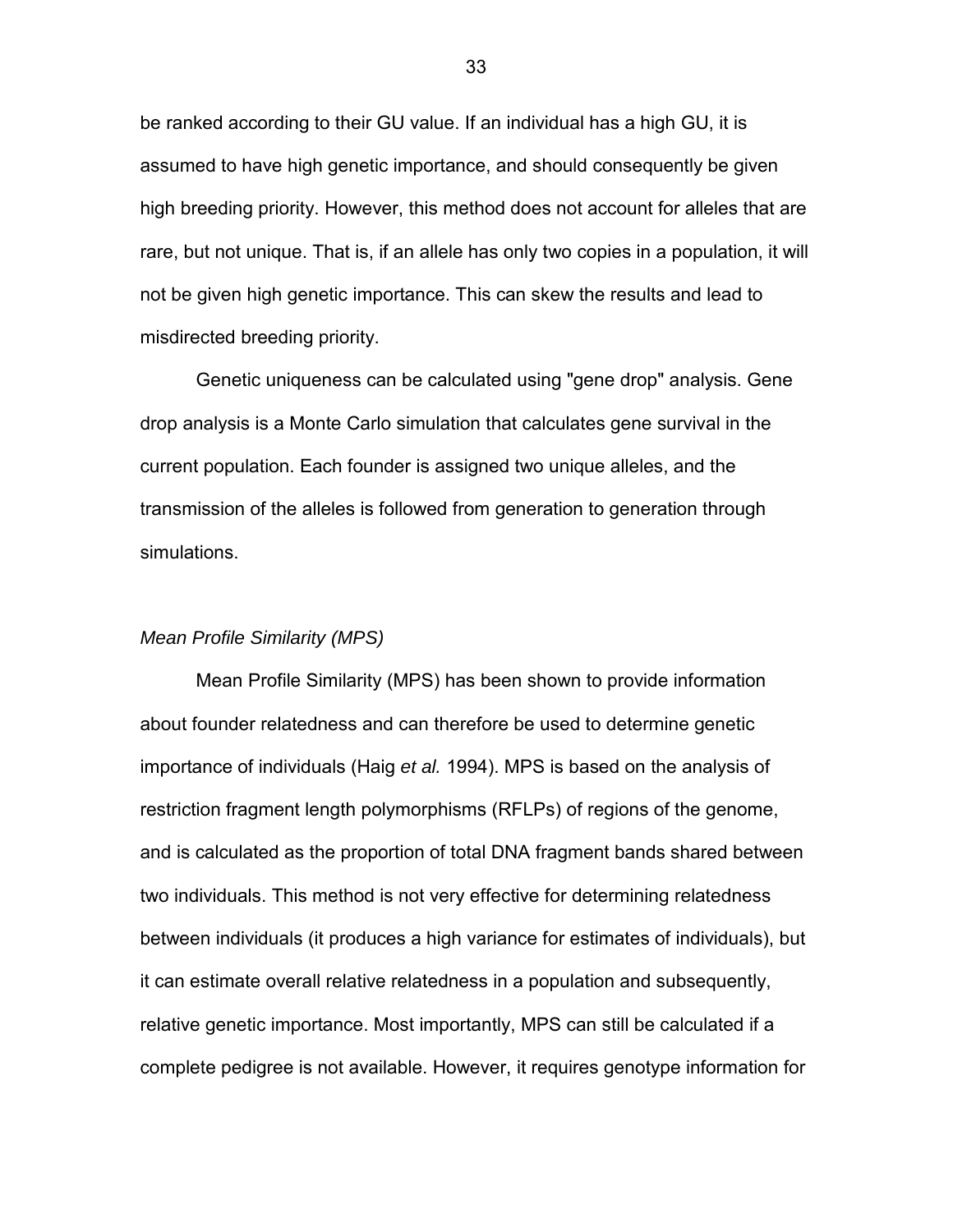all individuals. As this method is useful for determining the distribution of genetic importance within a population, it may lead to a better understanding of the  $N_e$  for the population. Thus, MPS may reveal information about population structure. MPS has not been further tested for its efficiency.

# *Marker-Assisted Selection (MAS)*

MAS is a genetic management approach that can be used to increase  $N_e$ in small populations (Wang 2001). MAS is, however, an impractical method as it requires at least two markers per 100cm of chromosome length, so a large number of markers and a genomic map are required. It also requires a male: female ratio of greater than one. As the selection target is a chromosome, this method may not retain genetic diversity in a population, nor will it have an effect on relatedness or founder contribution.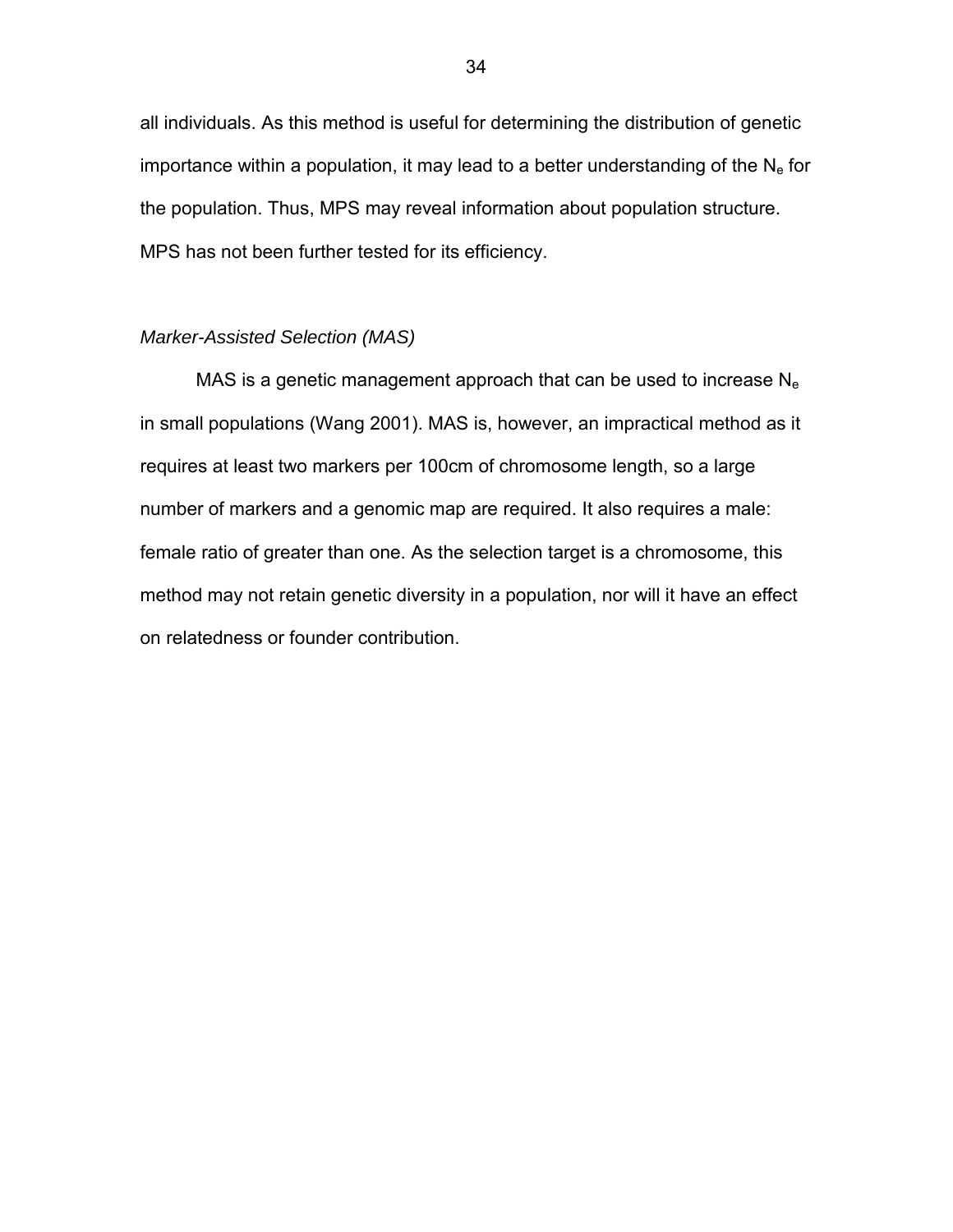| Option                                         | Objective                                                                                                                                     | <b>Benefits</b>                                                                                                                                                                                                                                                             | Limitations                                                                                                                                                                                                                                                                                                   |
|------------------------------------------------|-----------------------------------------------------------------------------------------------------------------------------------------------|-----------------------------------------------------------------------------------------------------------------------------------------------------------------------------------------------------------------------------------------------------------------------------|---------------------------------------------------------------------------------------------------------------------------------------------------------------------------------------------------------------------------------------------------------------------------------------------------------------|
| Maximum<br>Avoidance of<br>Inbreeding<br>(MAI) | Minimizes further<br>inbreeding in a<br>population by<br>decreasing the<br>loss of<br>heterozygosity                                          | MAI is the simplest option.<br>- No prior knowledge of the<br>pedigree is required.<br>- Useful for populations that have a<br>small N <sub>e</sub> .                                                                                                                       | - Does not minimize loss of allelic<br>diversity.<br>- Does not account for the number of<br>founders or their genetic<br>representation within the population.                                                                                                                                               |
| Mean Kinship<br>(MK)                           | Minimizes overall -<br>relatedness<br>within a<br>population.                                                                                 | MK is more effective at retaining<br>genetic diversity than MAI, FIC or<br>random mating<br>- Useful for equalising founder<br>contributions.<br>- An age-weighted MK, kinship<br>value (KV), can estimate the<br>retention of genetic diversity in the<br>next generation. | - MK may have no significant effect<br>on reproductive fitness even if<br>inbreeding is reduced.<br>- Does not account for linkage,<br>recombination, or mutation.<br>- Does not account for age-structure<br>in a population (need KV).                                                                      |
| Founder<br>Importance<br>Coefficient<br>(FIC)  | Measures the<br>genetic<br>importance of an<br>individual based<br>on founder<br>contribution.                                                | - FIC is the only option that<br>calculates founder contribution<br>within each individual.<br>- Can be used to establish breeding<br>priority of individuals.                                                                                                              | - Does not account for the effect that<br>founder contribution has on an<br>individual's genetic importance.<br>- Cannot discriminate between<br>siblings, which will have the same<br>founder contribution. This could<br>lead to inbreeding.<br>- Less effective at retaining genetic<br>diversity than MK. |
| Genetic<br>Uniqueness<br>(GI)                  | Measures how<br>unique an<br>individual is<br>based on their<br>alleles.                                                                      | - GU can be used to calculate gene<br>survival in the current population<br>using "gene drop" analysis.<br>- Can be used to establish breeding<br>priority of individuals.                                                                                                  | - Does not account for alleles that are<br>rare, but not unique<br>- Requires "gene drop" analysis<br>software.                                                                                                                                                                                               |
| Mean Profile<br>Similarity<br>(MPS)            | Estimates overall<br>founder<br>relatedness in a<br>population and<br>can be used to<br>determine<br>genetic<br>importance of<br>individuals. | MPS can determine the<br>distribution of genetic importance<br>within a population<br>May reveal information about<br>population structure.<br>- A complete pedigree is not<br>required.<br>- Can be used to establish breeding<br>priority of individuals.                 | - Not very effective for determining<br>relatedness between individuals<br>- Requires genotype information for<br>all individuals<br>- MPS has not been tested for its<br>efficiency.                                                                                                                         |
| Marker-<br>Assisted<br>Selection<br>(MAS)      | Minimizes<br>inbreeding and<br>genetic drift at<br>the average<br>locus.                                                                      | small populations.<br>More effective than MAI and<br>possibly MK for highly fecund<br>species.<br>Much less computer demanding<br>than other systems.                                                                                                                       | - MAS can be used to increase $N_e$ in - Requires a large number of markers<br>and a genomic map.<br>- Requires a male: female ratio of<br>greater than one.<br>- May not retain genetic diversity in a<br>population.<br>- Will not have an effect on<br>relatedness or founder contribution.                |

| Table 3. Summary of genetic management options |  |  |  |  |  |  |
|------------------------------------------------|--|--|--|--|--|--|
|------------------------------------------------|--|--|--|--|--|--|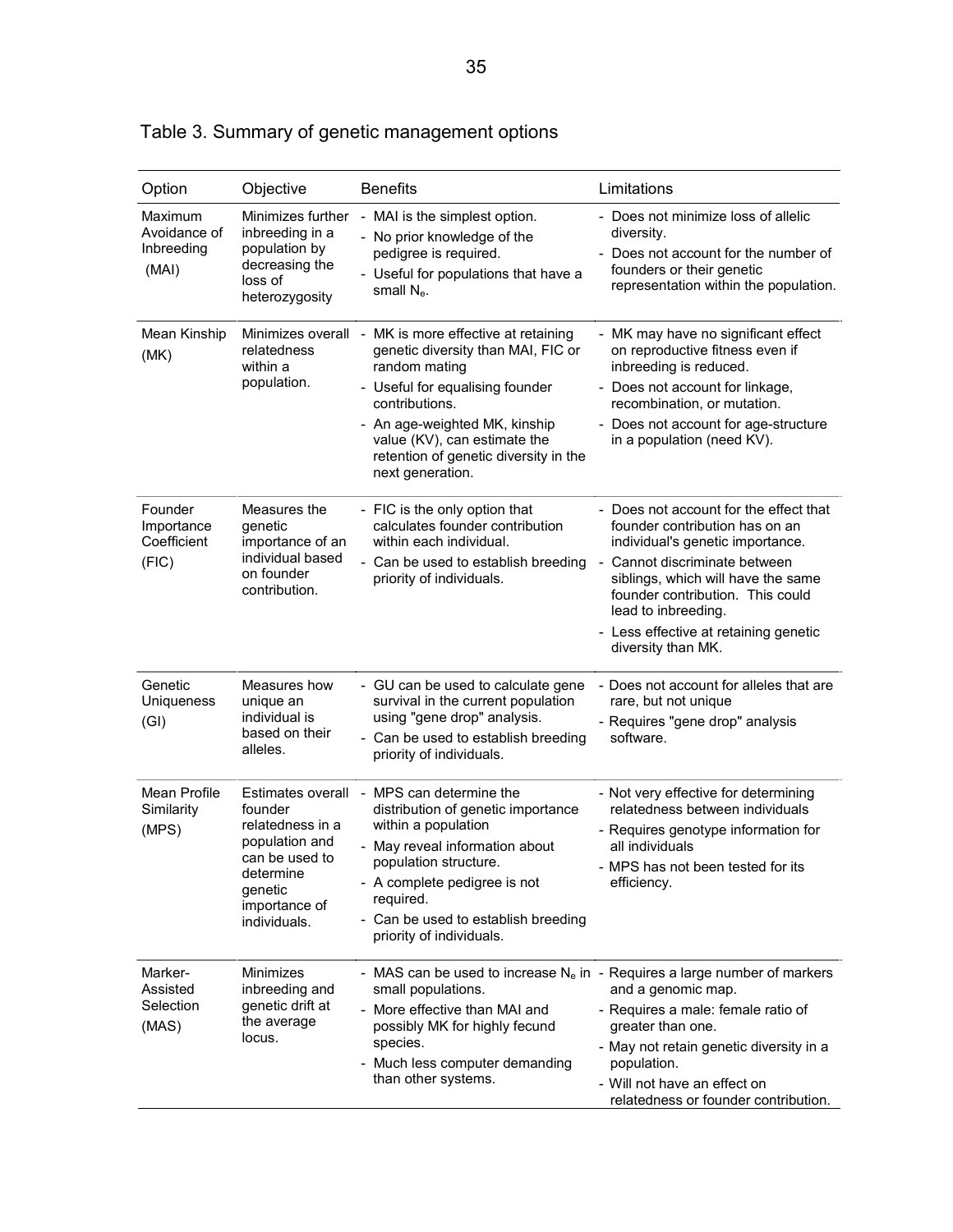# **5. Minimum viable populations: general background**

Estimates of minimum viable population (MVP) sizes are used to infer the minimum number of individuals required for a population to have a certain probability of persistence for a given length of time. Early estimates of MVP were based solely on the demographics of the population (MacArthur and Wilson 1967, Richter-Dyn and Goel 1972, Leigh 1975). These studies illustrated that once populations were reduced to a certain size, they quickly became extinct. Later MVP estimates were based upon the amount of genetic diversity found within populations (for review, see Frankel and Soulé 1981, Beissinger and McCullough 2002). However, MVP is not solely affected by demographic and genetic factors. Shaffer (1981) identified four main factors that should be taken into account when performing MVP analyses: demographic stochasticity, genetic stochasticity, environmental stochasticity, and catastrophes (described in Section 5.1). Nunney and Cambell (1993) believe that these effects should be considered when determining MVPs. The effect that these factors have on different taxa depends on their specific ecologies and life-history traits, and hence no universal estimate or application of MVP exists. It should also be noted that MVP analyses describe the minimum effective size  $(N_e)$  of a population (the relationship between actual and effective population size is described in Section 3.1). MVP analyses should be considered a lower bound, and not a specific population size to aim for.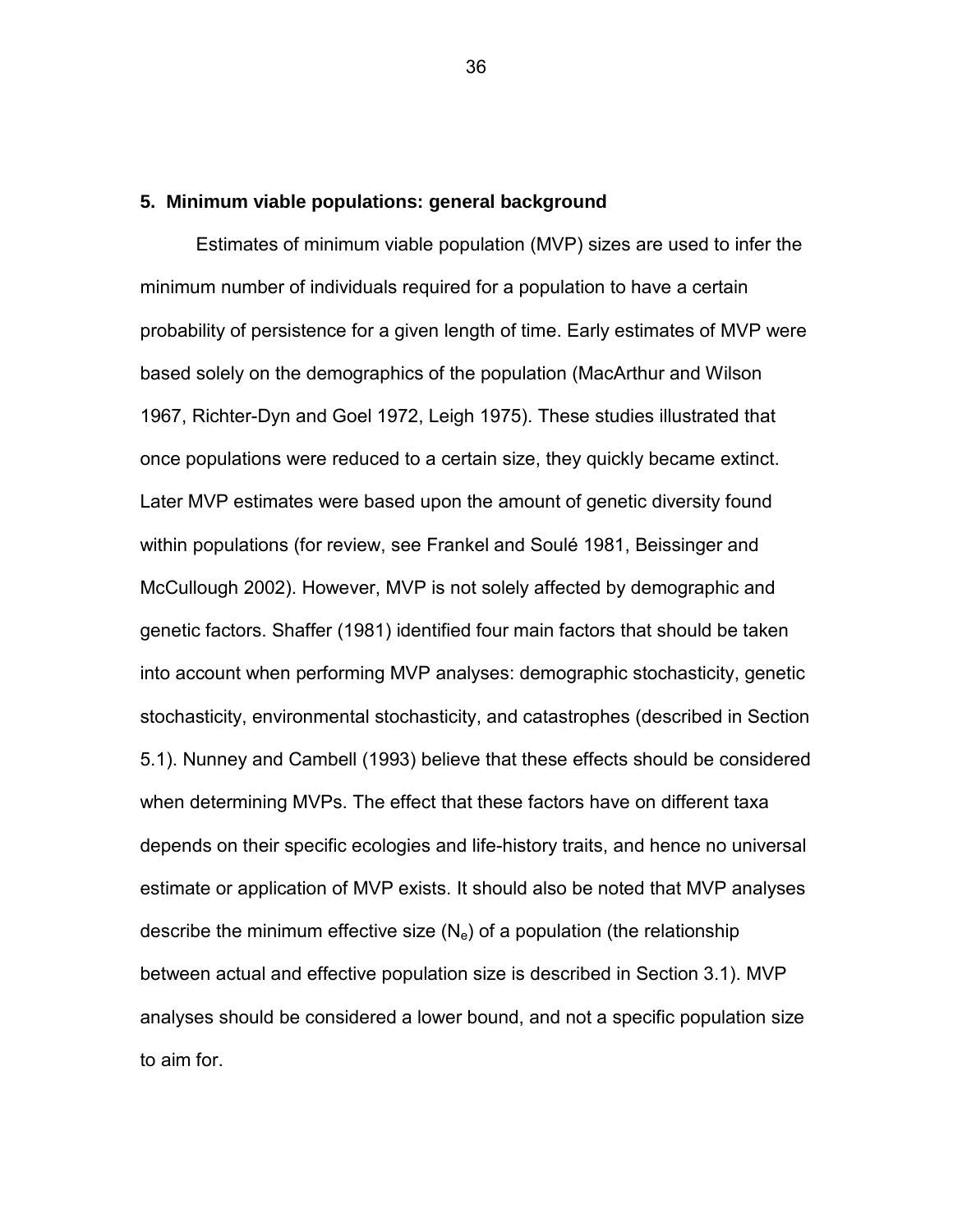An analysis of MVP is typically conducted within the framework of a population viability analysis (PVA). Population viability analysis is a concept and a tool that has been used extensively by conservation biologists to create theory, analyse data, project population trends and make policy and management decisions (Boyce 1992, Beissinger 2002, and see Caughley 1994). A number of programs are currently available for conducting PVAs and estimating MVPs (see Section 5.2). PVAs are useful tools but should not be used without a clear understanding of their limitations and inherent assumptions (Brook *et al.* 2000, Coulson *et al.* 2001, Brook *et al.* 2002, Ellner *et al.* 2002). PVAs should not be relied on solely to assess risk to populations. Instead, PVAs are more helpful in identifying potential factors limiting a species' persistence (Boyce 1992, Caughley and Gunn 1996, Beissinger and McCullough 2002). PVAs provide a useful conceptual framework, but empirical data should also be collected and applied in order to test and verify the recovery and ecological underpinnings of species declines. PVAs have recently been performed for a number of endangered species (see for eg. Maguire *et al.* 1995, Gaona *et al.* 1998).

# **5.1) Factors that influence MVP for large social mammals**

 Although the importance of genetic factors affecting population persistence, and hence MVP analyses, should not be understated, they are detailed in Section 3.1. As such it will not be discussed here.

MVP analyses also consider demographic parameters in evaluating population persistence. Demographic stochasticity is the chance occurrence of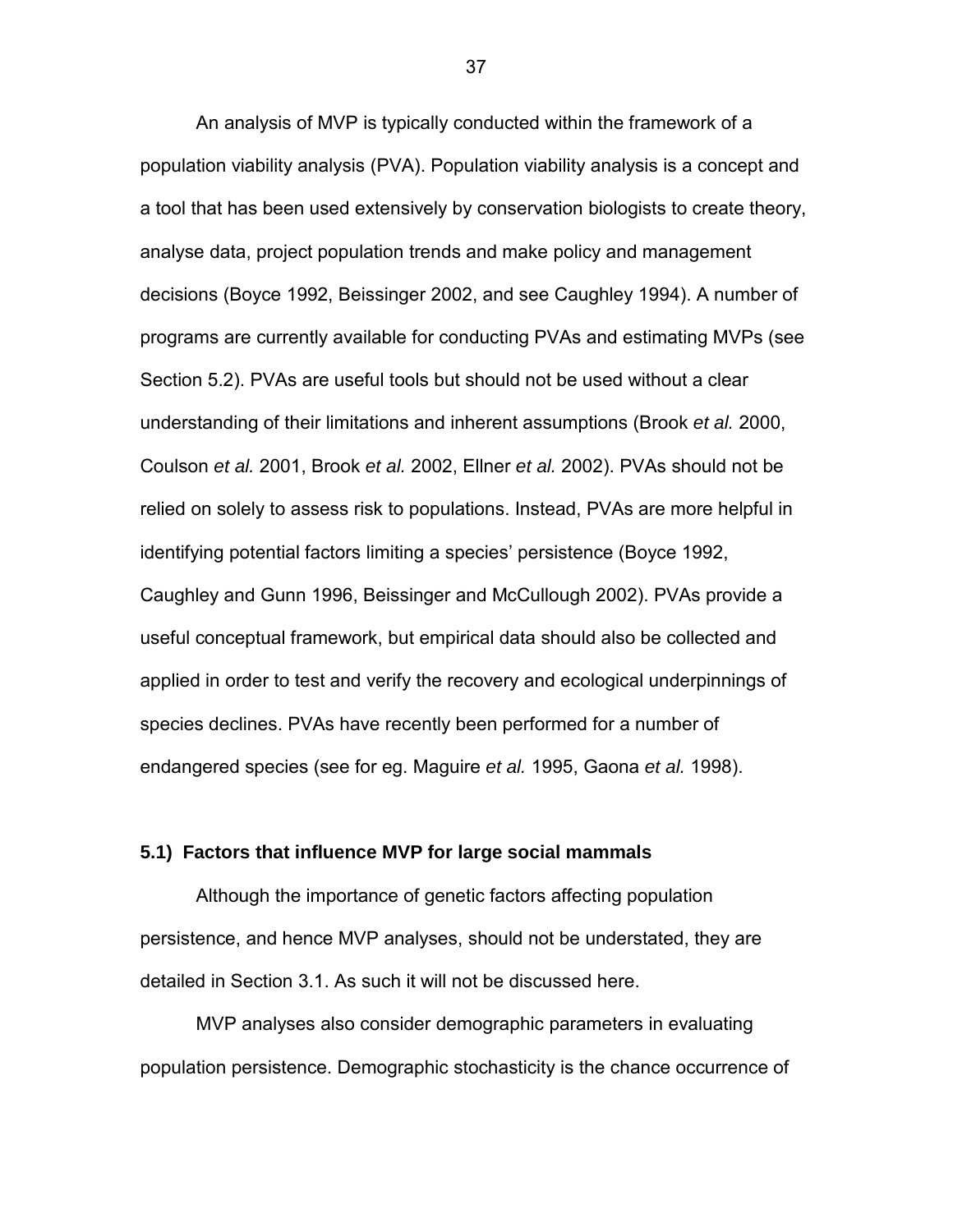events internal to a population that affect its demographic makeup, and can come in the form of random variation in sex ratio, birth rates, or death rates. A critical result of demographic stochasticity is the Allee effect (Allee *et al.* 1949). Allee *et al.* (1949) describe the idea that, once population density decreases to a certain level, it cannot increase and the population is doomed to become extinct. The Allee effect can be a result of the inability to find a mate, difficulty in fending off predators or competitors, or inbreeding depression (Boyce 1992).

 Environmental stochasticity is attributable to variation in the ecosystem in which a population lives. This variation can come as changes to quality and quantity of habitat, environmental change, and biological factors such as a change in the relationship between a population and its predators, competitors, parasites or diseases (Boyce 1992). Environmental stochasticity is unpredictable and highly variable, making it difficult to model in MVP analyses.

 In most captive populations, demographic and environmental stochasticity can be controlled, or decreased to negligible levels. The elimination of environmental stochasticity has been shown to lower MVP size ten-fold (Shaffer 1987). Allee effects should not be an issue in captive populations, which will again cut MVP by 50% (Nunney and Campbell 1993). As a result, genetic stochasticity has the largest effect on the MVP analyses of captive populations.

# **5.2) Population viability anaysis (PVA) computer packages**

PVA packages are useful for modeling the complex, interacting processes (both deterministic and random) that affect the viability of populations (Beissinger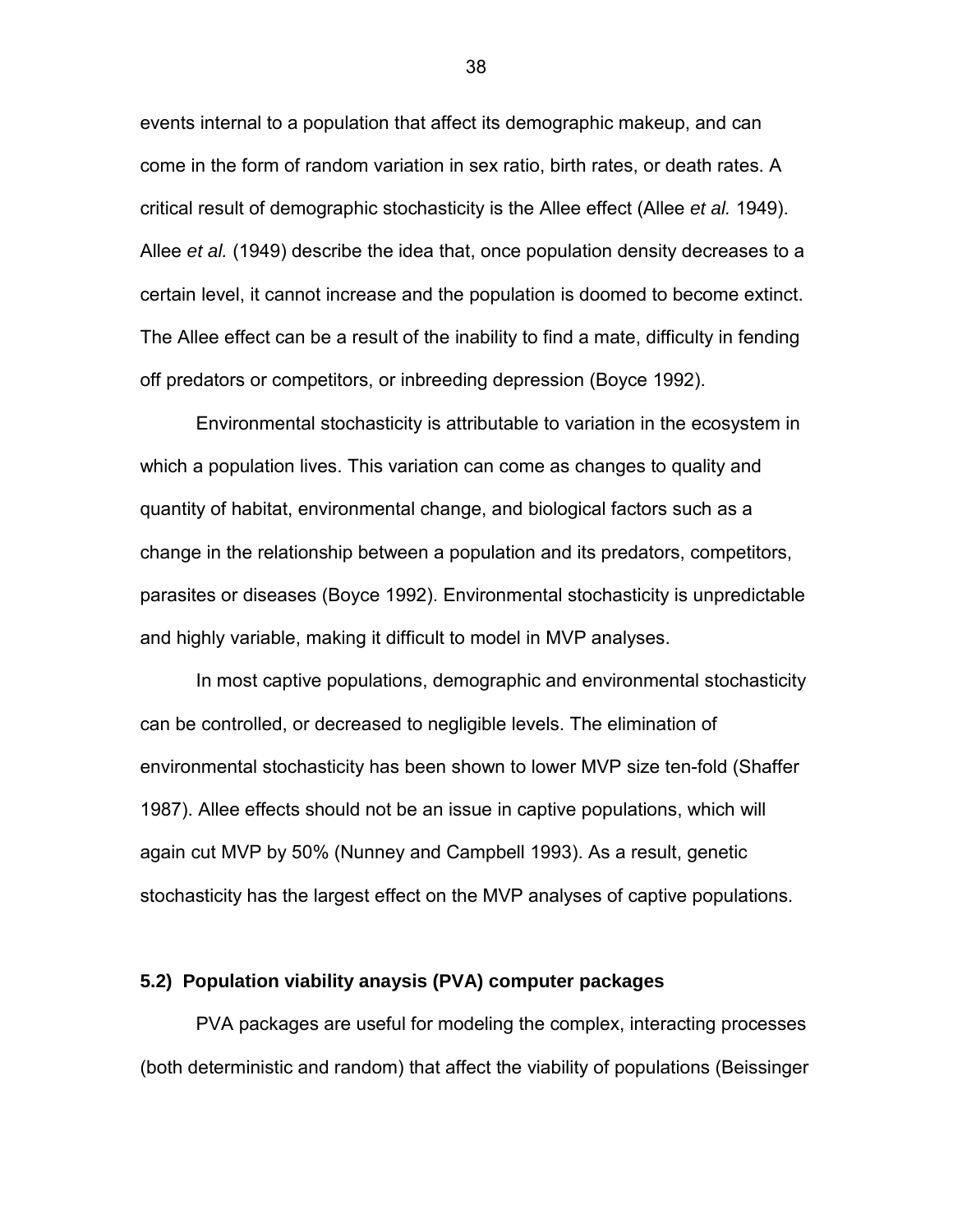and McCullough 2002). A number of different computer simulation programs have been created. Each program makes different assumptions and may vary with respect to the importance that certain factors are given, and even the inclusion of certain factors that affect PVA. If certain factors are not incorporated into a model, other factors may be influenced. The outcome of a program will differ based on the user's understanding of the functions included in the package, and the user's biases (Brook *et al.* 1999). Consequently, the projections of each package often differ significantly (Lindenmayer 1995, Brook *et al.* 1997, Brook *et al.* 1999). One of the most common factors that can lead to significant differences between programs is the effect of stochastic variation in breeding structure (Brook *et al.* 1999). Also, for many programs, the species of interest and its lifehistory traits have a large effect on the results obtained (Mills *et al.* 1996, Brook *et al.* 1999). Most packages differ with regards to their target projections; some track changes in individuals (GAPPS, VORTEX), whereas others track cohorts within metapopulations (INMAT, RAMAS).

Although almost all programs have been used for endangered species management and conservation (see Brook *et al.* 1999, Brook, *et al.* 2000, Coulson *et al.* 2001, Brook *et al.* 2002, Ellner *et al.* 2002), the choice of PVA package will have a large impact on management decisions. In the past, most population viability studies have indiscriminately used VORTEX to estimate extinction rates (Asquith 2001). However, based on the aim of the study and the information available, this program may not provide accurate results. The selection of computer program should be based on two main criteria: the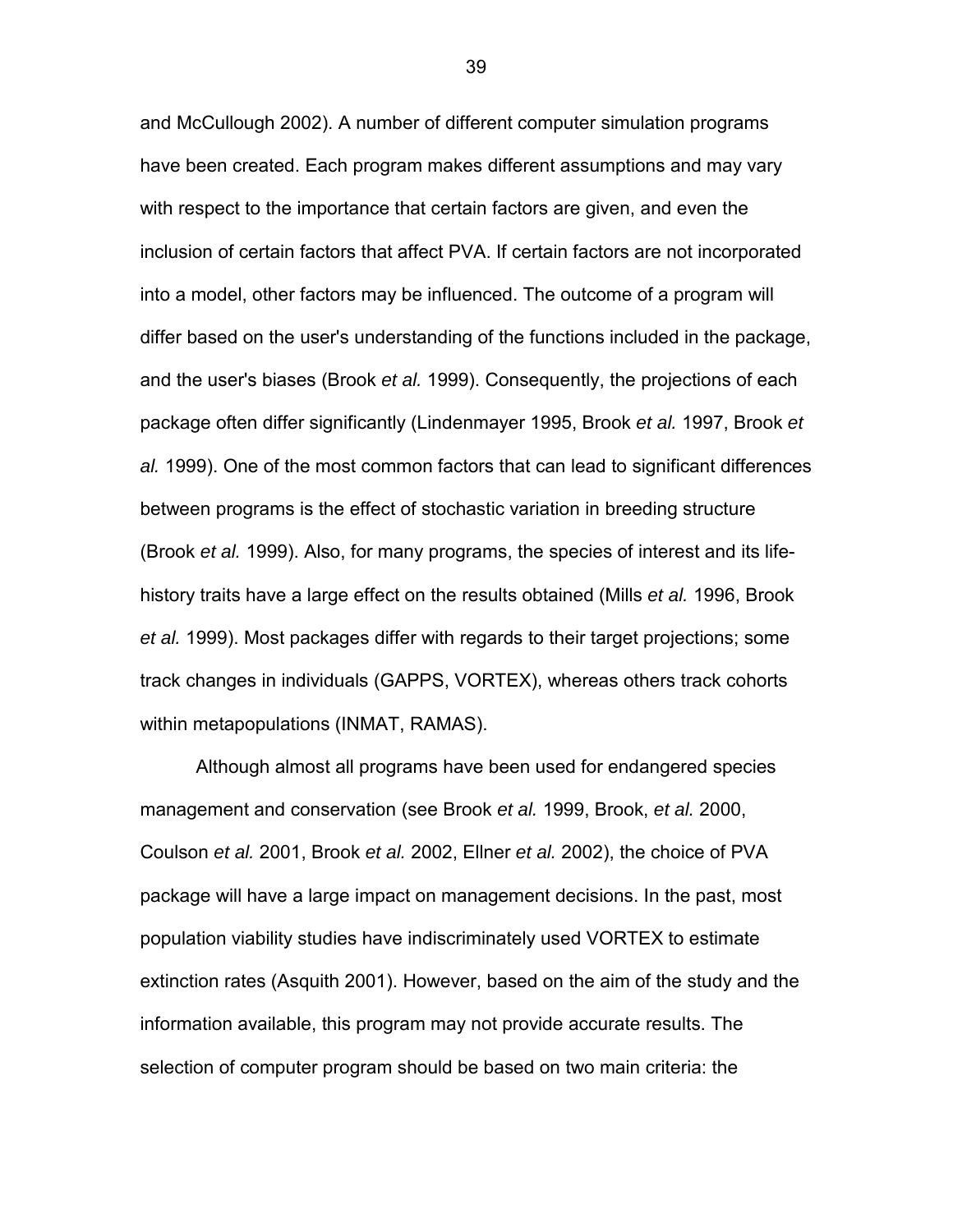objective of the study (i.e. genetic vs. demographic) and how the strengths, limitations and assumptions of the particular program match the available data for the population in question. If the criteria for selecting an appropriate PVA package cannot be met, it is recommended that a population-specific program be created for the question at hand. For instance, species with complex life-history traits, such as those that reproduce sporadically (i.e. in response to climate) or with multi-annual population cycles should not be modeled with these programs.

In the following section, we describe the goals, strengths, limitations and assumptions of the most commonly used PVA computer simulation programs. We discuss the pros and cons of these programs from our perspective of prospective use to the HLWBRP. We summarize the salient points of this discussion in Table 4.

**VORTEX** (Lacy and Kreeger 1992, Lacy 1993, Miller and Lacy 1995, Lacy *et al.* 2003)

VORTEX was developed to examine endangered species populations for establishing conservation strategies. The objectives of the program are to determine how species survival is affected by the interaction between genetic factors and population demography. VORTEX can estimate the probability of extinction, the time to extinction, and changes in population size and genetic variation over time. It is most useful for mammals, birds, and reptiles that have low fecundity and long life spans.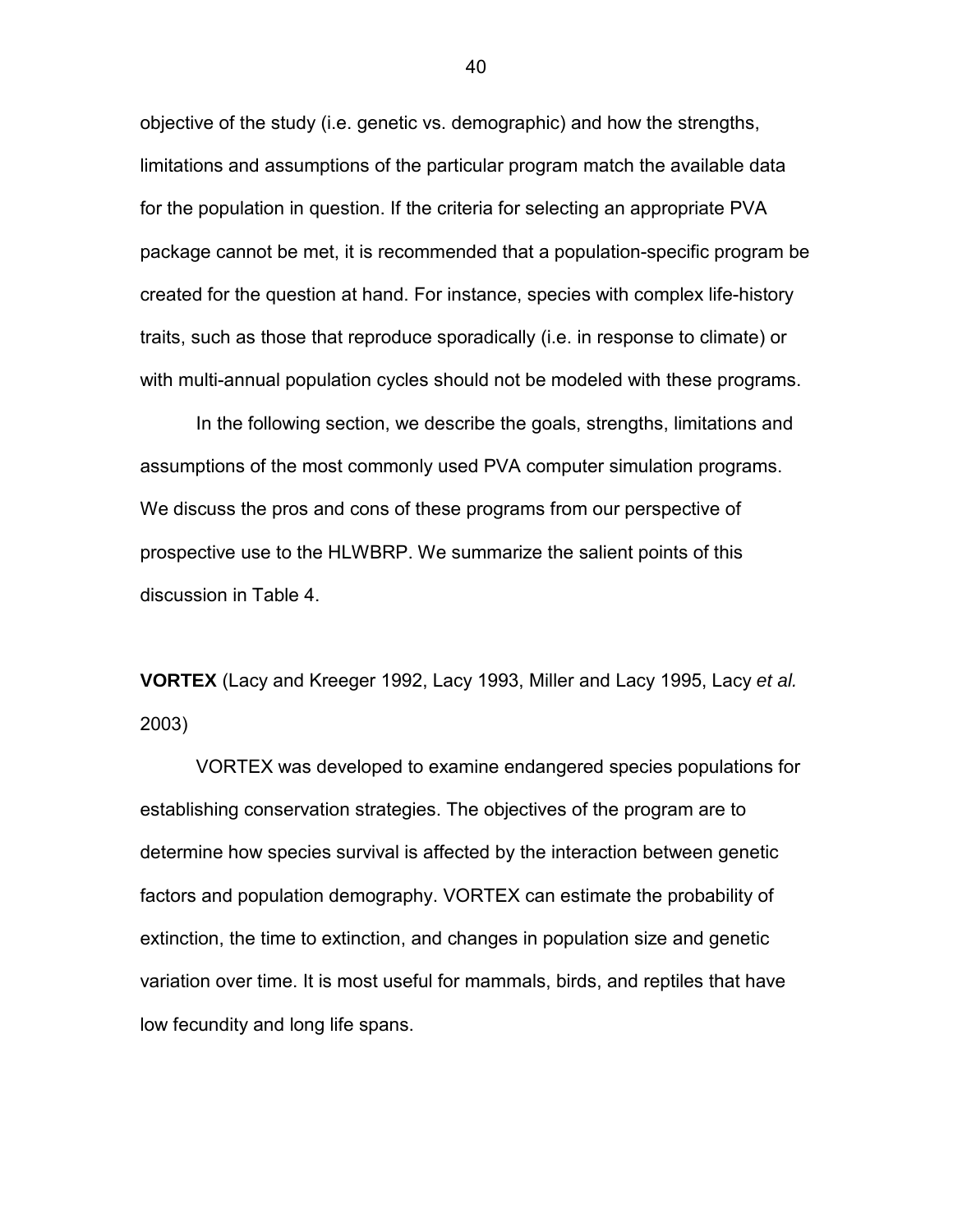*Strengths:* 

Probably the most important strength of VORTEX is that it is one of the few PVA packages that can model the effects of genetic changes in a population. Also important is that VORTEX is an individual-based program and can therefore track the fate of individuals rather than simply modeling the overall viability of cohorts. Also, VORTEX can incorporate details on behaviour and mating systems, and allows the user to supplement or harvest the population if desired. Although Lindenmayer *et al.* (1995) did not consider VORTEX to be a userfriendly program, we have found that the software is very easy to understand and use.

# *Limitations:*

Partial correlations between environmental variation and birth rates, death rates and carrying capacity cannot be modeled using VORTEX. Furthermore, this program is also not useful for populations that are strongly affected by interactions with species that have complex dynamics, such as predator-prey interactions. One of the most important limitations of the program is that a maximum of only 20 populations can be examined, and the population sizes should not exceed 1000 individuals. Consequently, VORTEX should not be used for highly fecund populations. Although VORTEX is the only PVA package that can model changes in genetic variation, it may provide a low estimate of the rate of loss of genetic diversity. The model assumes an equal probability of breeding, but because this rarely occurs in natural populations, the actual loss of genetic variation will occur more rapidly than estimated. Overall, Lindenmayer *et al.*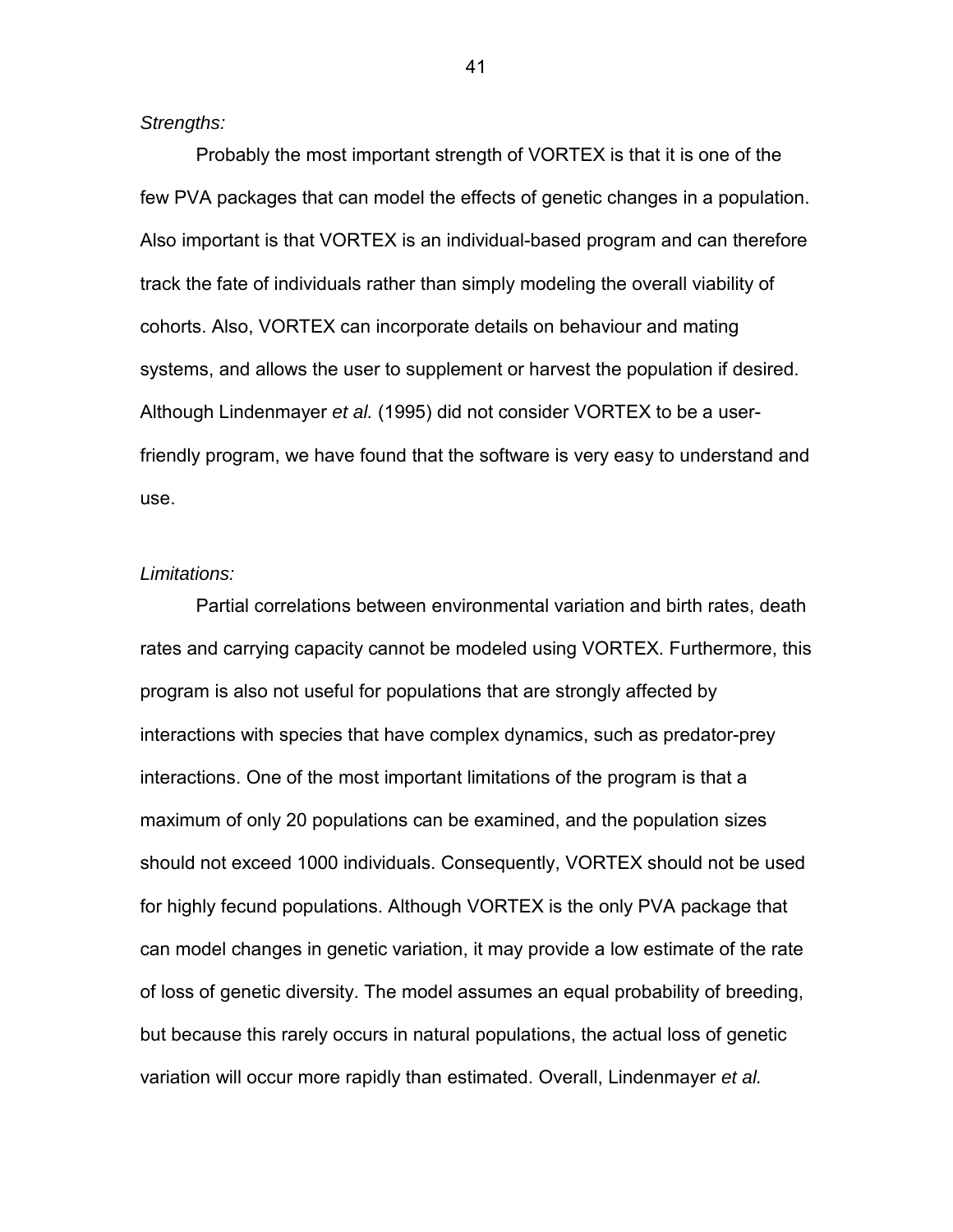(1995) declared VORTEX to be non user-friendly, but this is likely because the program is designed for use with partial assistance from the architect (R. Lacy). The program also has heavy data requirements, and in most situations many of the parameters will be unknown.

# *Assumptions:*

Reproduction: All individuals of reproductive age have an equal probability of breeding. Birth and death rates are constant from the age when the animal first breeds until its "maximum longevity" (specified by user) is reached; animals can breed until they die.

Demography: Survival probabilities are density dependent when the population is below carrying capacity. When the population exceeds carrying capacity, all ageand sex-classes are equally affected. Migration rates are also independent of age and sex. Life-history traits are modeled as discrete, sequential events (i.e. as seasonal events), rather than continuous through time.

Genetic Variation: As only one locus is tracked for changes in genetic variation, it is assumed that all loci in the genome are affected in an equal manner. Inbreeding effects are modeled in one of two ways: the Heterosis model or the Recessive Lethals model. However, in reality, both models affect most populations. Inbreeding only affects juvenile survival; increased disease susceptibility or decreased ability to adapt is not modeled. VORTEX assumes that all founding genetic diversity is unique.

Other: A catastrophe only impacts the population during the year that it occurs.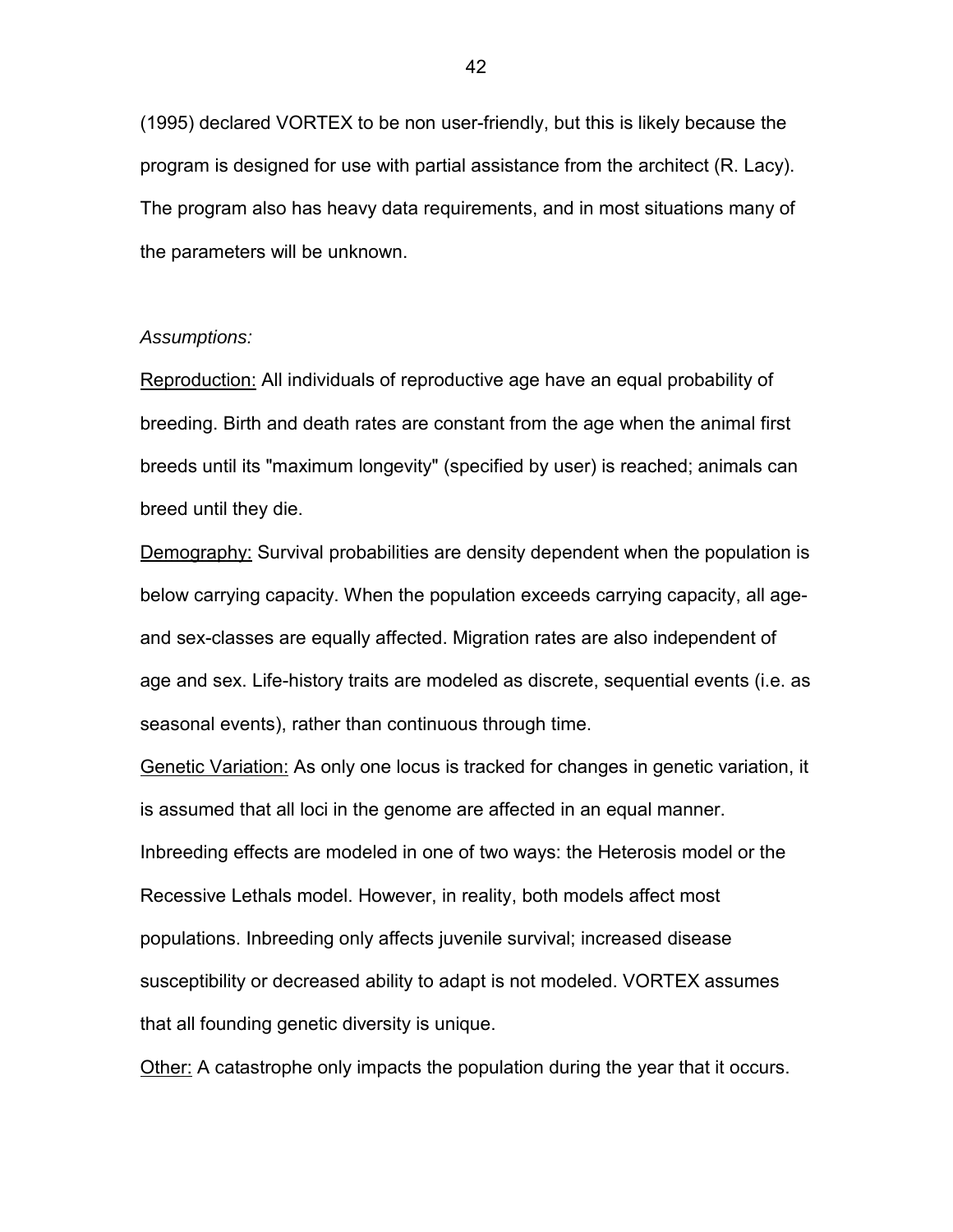### *Other attributes:*

Variation in reproduction and mortality should be determined for studies whose focus is the conservation of a population, as high variance will influence the population stability. Variance in reproduction and mortality has two components: demographic stochasticity and variation from environmental stochasticity and catastrophes. Demographic stochasticity is modeled by binomial sampling to represent each individual's sex, reproduction, litter size, migration and death. Mortality and reproduction are sex- and age-class specific (i.e. animals can be grouped into younger than reproductive age, reproductive age, and older than reproductive age) and users can specify a "maximum longevity" age for the animals. Environmental stochasticity is also modeled by binomial sampling for each sex and age class. All individuals in a population are affected simultaneously by environmental effects, but the impact on each individual is determined from the variance (which is specified by the user - the higher the variance, the greater the impact on some individuals).

The effect of environmental variation on carrying capacity is modeled from a random normal distribution. When the carrying capacity (user-specified) is exceeded, each age class is truncated according to a probability function, and each animal has an equal probability of being removed from the population. Reproduction, mortality, and carrying capacity for each sex-age class are completely correlated with environmental variation. Reduction in breeding potential as a result of density dependence can be modeled using a polynomial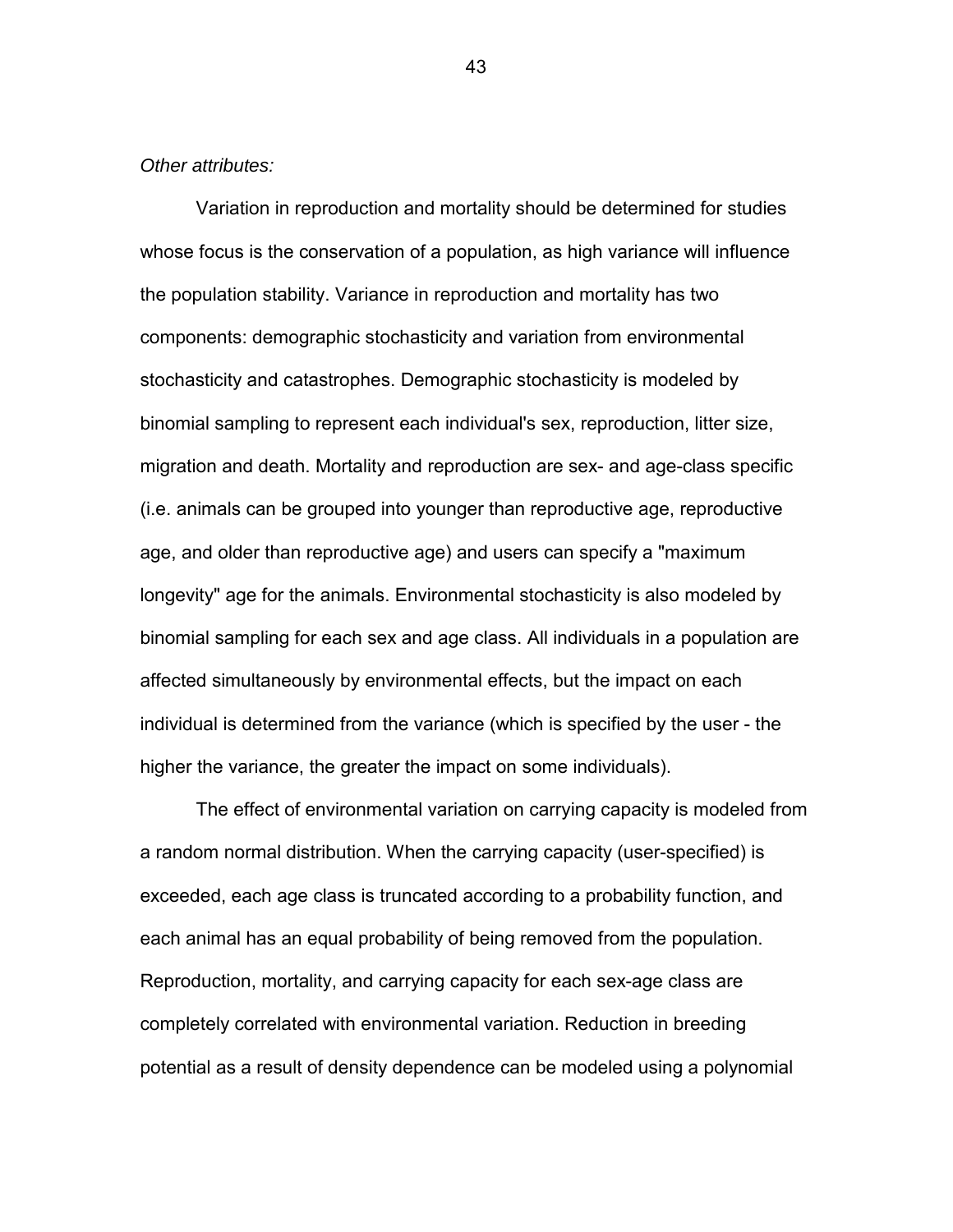function describing the relationship between population size and breeding probability. The program can model either a positive response to low-density scenarios, Allee effects (negative response of population to low-density), or even more complicated relationships.

One of the most significant attributes of VORTEX is that both monogamous and polygamous mating systems can be modeled. However, mating pairs are randomly recombined after each year, so the monogamous model cannot produce accurate results for species that are faithful for multiple years. It is important to note that some versions of VORTEX model monogamous breeding differently and therefore produce different results. Version 5 (and lower) will pair males with females regardless of the female's ability to breed. This will be useful for most scenarios since females are often the limiting sex. Higher versions of VORTEX will only pair males to mating partners. Therefore, higher versions are better for monogamous breeding systems or if breeding males are the limiting factor.

Catastrophes are modeled as independent events that only affect reproduction and survival during the year that they occur. Any number of catastrophes can be modeled with VORTEX. Users can specify each catastrophe's probability of occurrence and its impact on survivorship. Migration is independent of sex and age and is modeled as an annual probability that an individual will move between subpopulations. VORTEX can be used to track the dynamics of local extinctions and recolonizations.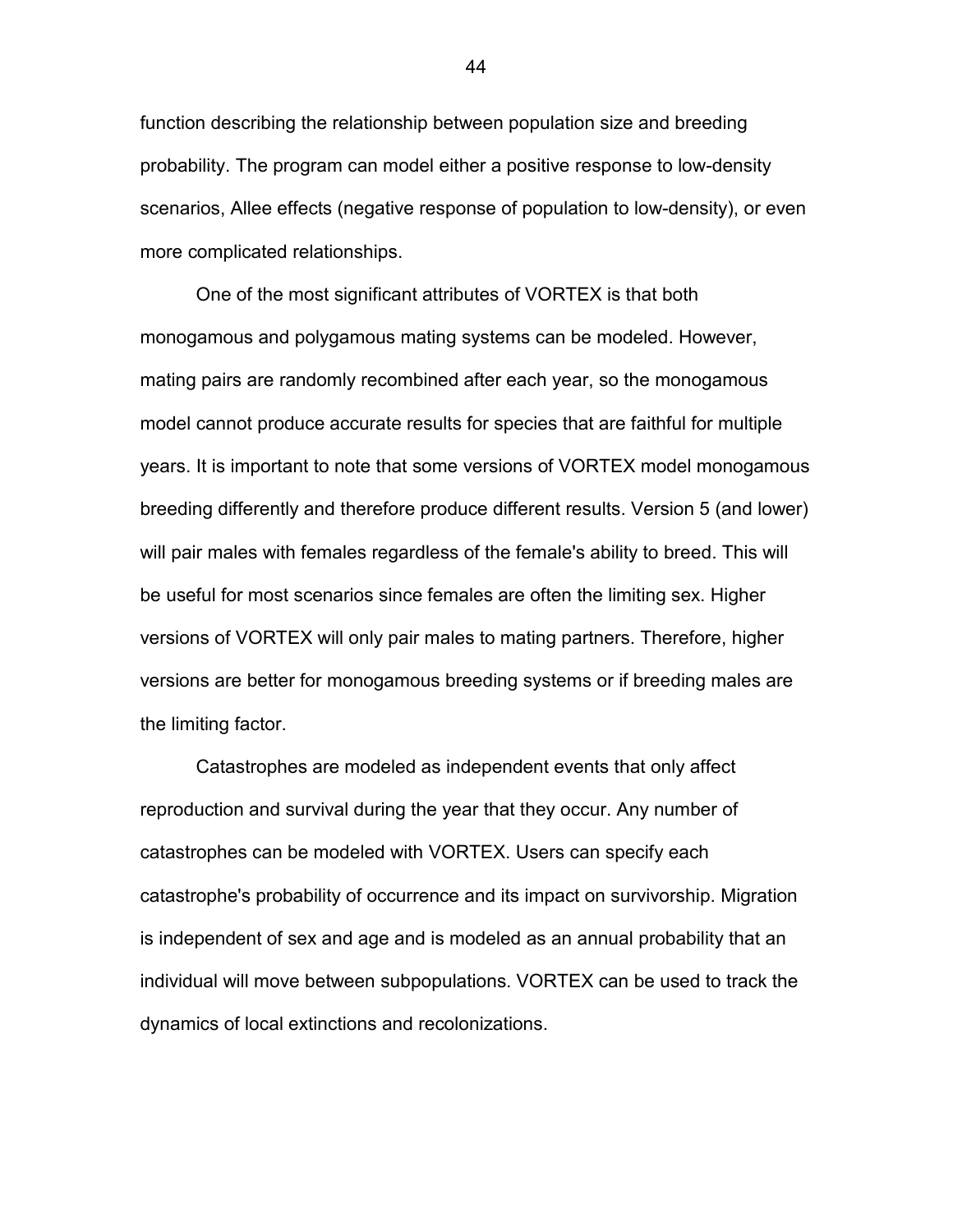Changes in genetic variation can be modeled by VORTEX. Each individual is randomly assigned two alleles, and the alleles are transmitted according to the Infinite Alleles Model. Users specify the severity of inbreeding depression, and inbred individuals have a lower rate of juvenile survival. Inbreeding is modeled in two different ways: 1) the Heterosis Model or 2) the Recessive Lethals Model. In the Heterosis model, homozygotes have reduced fitness compared with heterozygotes. The user defines the number of "lethal equivalents" or severity of selection against homozygotes. In the Recessive Lethals model, selection occurs against individuals that are homozygous for the recessive (lethal) allele, and therefore, the highly deleterious alleles are removed from the population. All individuals begin with a recessive lethal allele and a dominant non-lethal allele. Since only one locus is modeled, the death rate is slightly higher than would be expected for a natural population, because recessive lethals are all at the same locus rather than spread throughout the genome. Therefore, this model overestimates the impact of inbreeding in many wildlife populations.

# **ALEX** (Possingham *et al.* 1992)

ALEX was developed to examine the impact of environmental variation (e.g. timber harvesting) on species survival, particularly for organisms that experience much habitat variation among patches. The program can estimate extinction probabilities of the metapopulation, the time to extinction, and the time during which each habitat patch is unoccupied (local extirpation). It is especially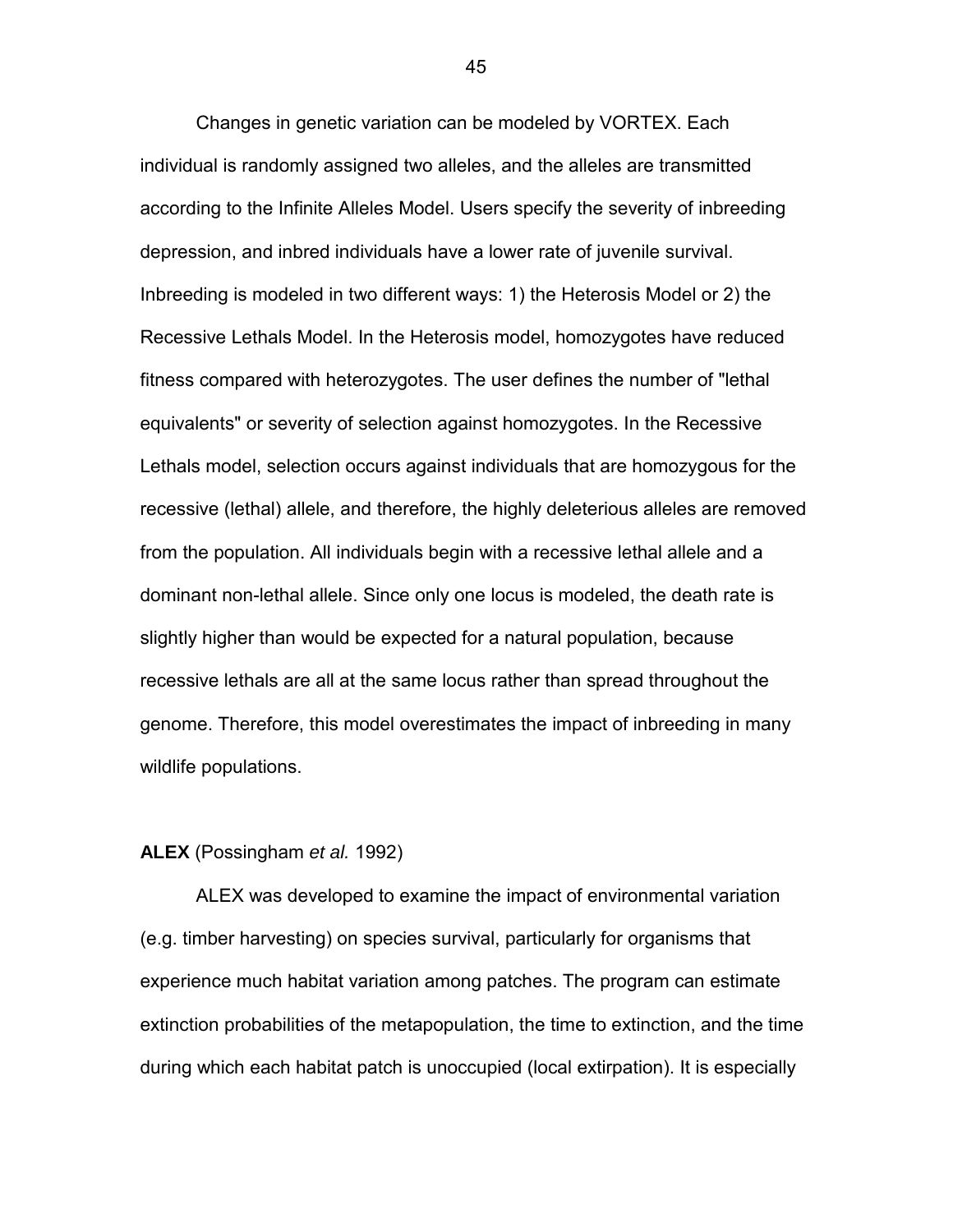useful for species that use different habitat types or prefer certain stages of vegetation succession.

### *Strengths:*

ALEX is particularly useful because of its flexibility in modeling catastrophes. A number of different catastrophes can be represented, but particularly those that influence or depend on habitat quality. As such, the program is excellent for modeling preferential movements of animals to better quality habitat areas. This program can examine up to 45 populations, with each population containing about 32 000 individuals. It is therefore not restricted to species with low fecundity. As with VORTEX, default values are provided for most parameters, so lack of knowledge about some population factors will have less of an impact on results.

ALEX is also capable of performing sensitivity analyses. This is a procedure used to determine how the parameters of a population are affected by the outcome of a particular course of action (i.e. it determines the sensitivity of the outcome on its parameters).

### *Limitations:*

When using ALEX to model population viability, only the fate of the limiting sex is followed. In most cases, this is the female. Consequently, differences in mating systems or social structure cannot be examined. Furthermore, all populations within a metapopulation are modeled the same way.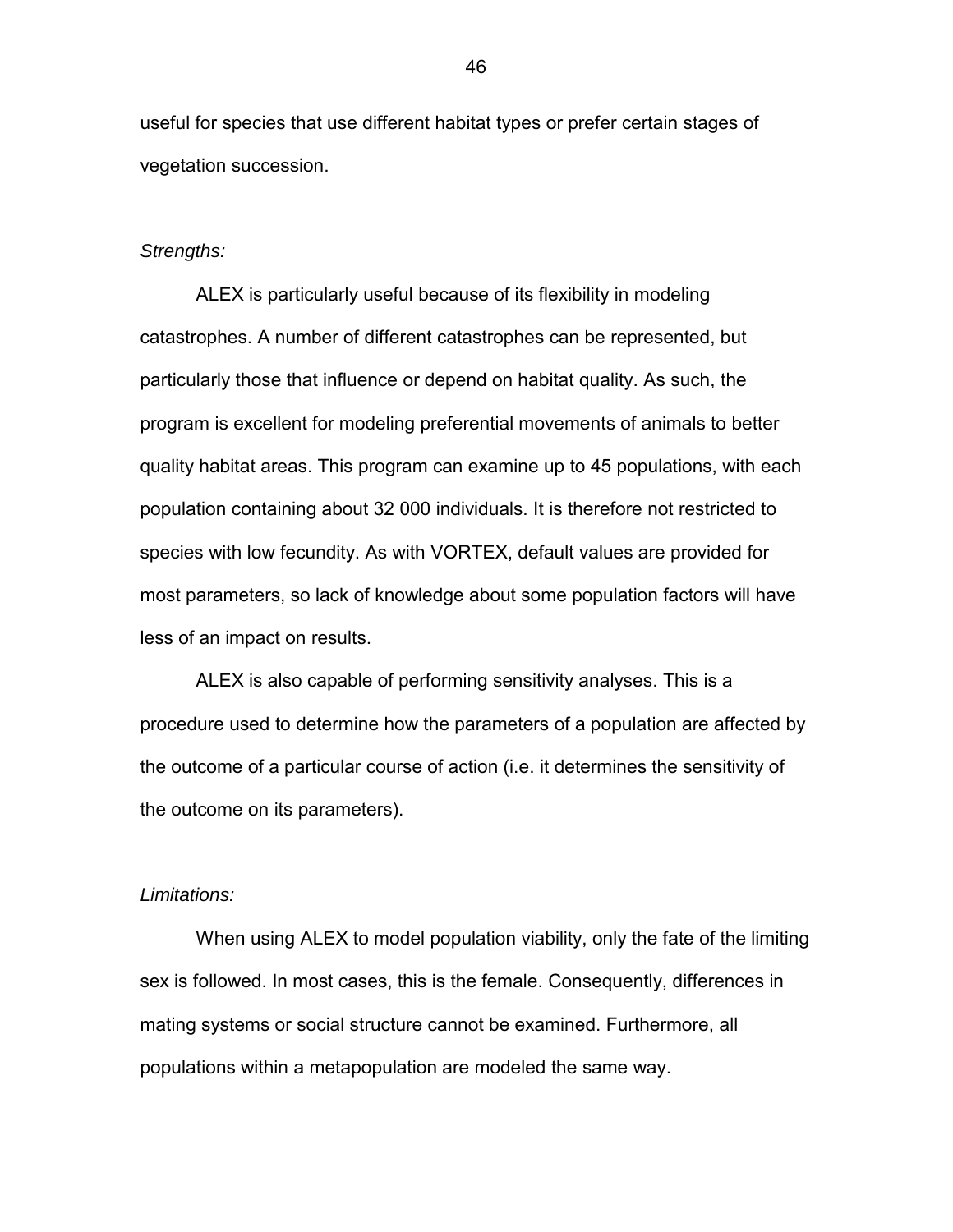Not all correlations between factors affecting population viability can be examined with this program. Correlation between patches can be modeled, but only between the original "reference" patch and the other patches. Correlation between environmental variation and reproduction can also be modeled, but not the correlation between environmental variation and mortality. ALEX cannot model the impacts of changes in genetic variation. Lindenmayer *et al.* (1995) found that the program requires much prior knowledge to operate and although default values are provided for most parameters, the package is designed for use with the aid of the architect.

### *Assumptions:*

All populations within a metapopulation have the same demographic parameters. Populations are at a stable age distribution at the beginning of the simulation. Only adults are capable of breeding, but all adults can breed until they die.

#### *Other attributes:*

ALEX incorporates three life-history stages into its population model: newborn (<1yr), juveniles (0-5 yrs), and adults (>5 yrs). Birth and death rates are modeled from a random binomial distribution. A density-dependence model is incorporated when a population exceeds carrying capacity. When this occurs, the youngest individuals are removed from the population until the population size fits the carrying capacity again.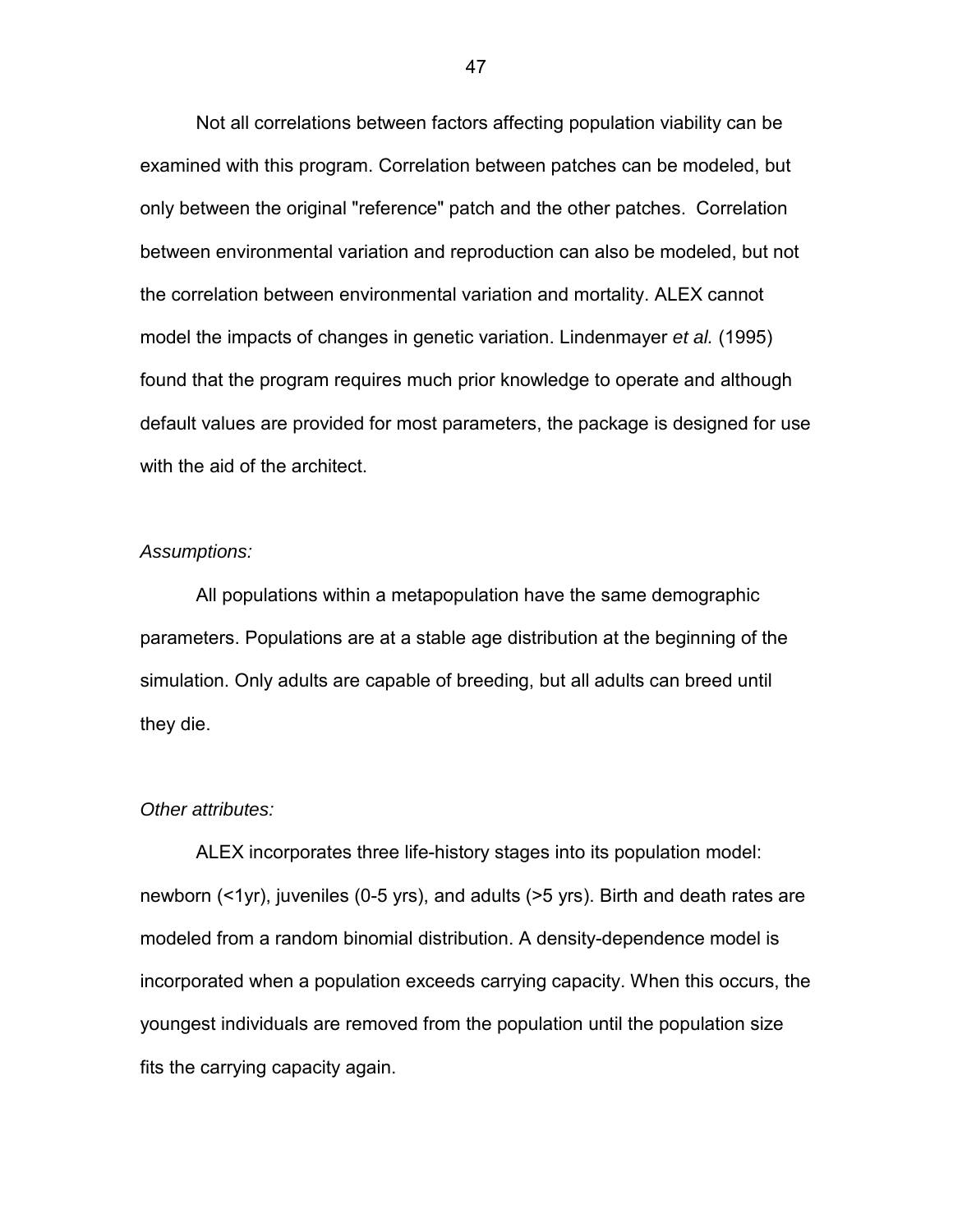Up to three types of catastrophes can be modeled. Catastrophes only directly affect the population size in the year that they occur, but affect habitat and breeding success in subsequent years. To model the frequency of each catastrophe, the user can specify an annual probability of the occurrence of each catastrophe. The annual probability will either be specified as habitat-dependent (e.g. fire) or density-dependent (e.g. disease). Catastrophes can either occur independently within patches, or simultaneously.

ALEX is particularly useful for monitoring movements of animals between patches. ALEX models two types of movements between patches, each with a different occurrence probability that varies between age classes and density in the source patch. To model "migration", each individual has a probability of migrating once the density in a patch exceeds the carrying capacity by a specified proportion. The user specifies the average distance that an individual can move, while the direction of movement is randomly determined. Thus, the probability of death increases with increasing distance between patches. Individuals that emigrate in a direction away from another patch will die. Also, if only one patch is examined, all emigrating animals will be lost from the population. "Diffusion", on the other hand, models movements between adjacent or connected patches. This model only works when more than one subpopulation is examined. The number of animals that can diffuse is defined by the common length of the boundary - the greater the common region, the greater the number of animals that can move between patches. Since movement is simply between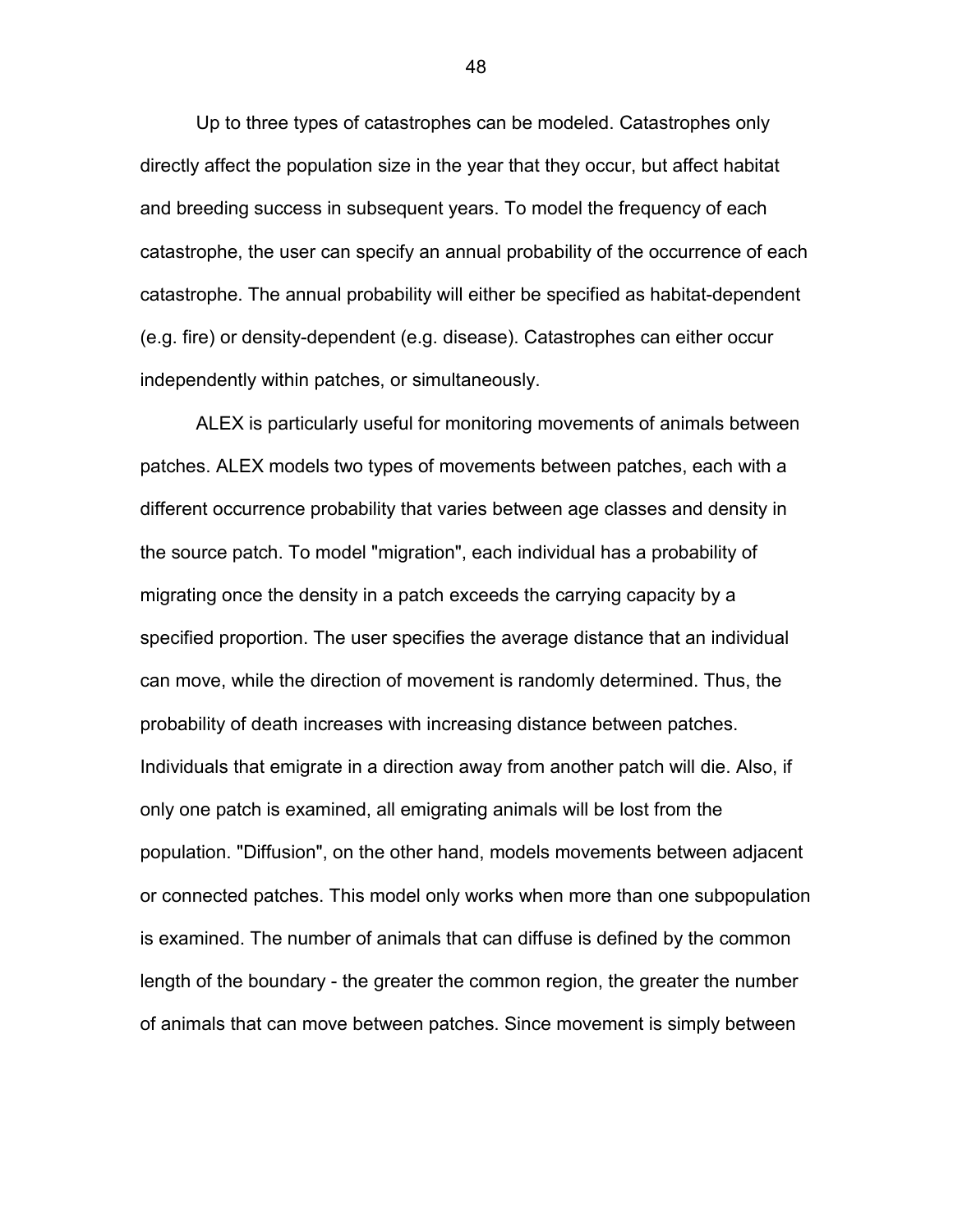connected patches, there is no mortality associated with diffusion. The user can specify preferential movements of animals to better habitat.

# **RAMAS (Risk Analysis and Management Alternatives Software)**

There are several RAMAS programs, each with a separate objective for population viability analysis.

# **RAMAS/Age** (Ferson and Akçakaya 1990)

RAMAS/Age was developed to analyze age-structured population dynamics. It models a single population's growth and development as it is affected by various factors. Age predicts the number of individuals in each age class in future years and estimates the probability of population growth or extinction.

### *Strengths:*

RAMAS/Age is particularly useful for species with high fecundity, as it was developed to examine very large population sizes. It is designed so that the user can obtain conservative risk estimates by using the default parameters when information about the population is incomplete.

#### *Limitations:*

RAMAS/Age is a very limited program. It would be useful to answer specific questions about the interactions between various factors and age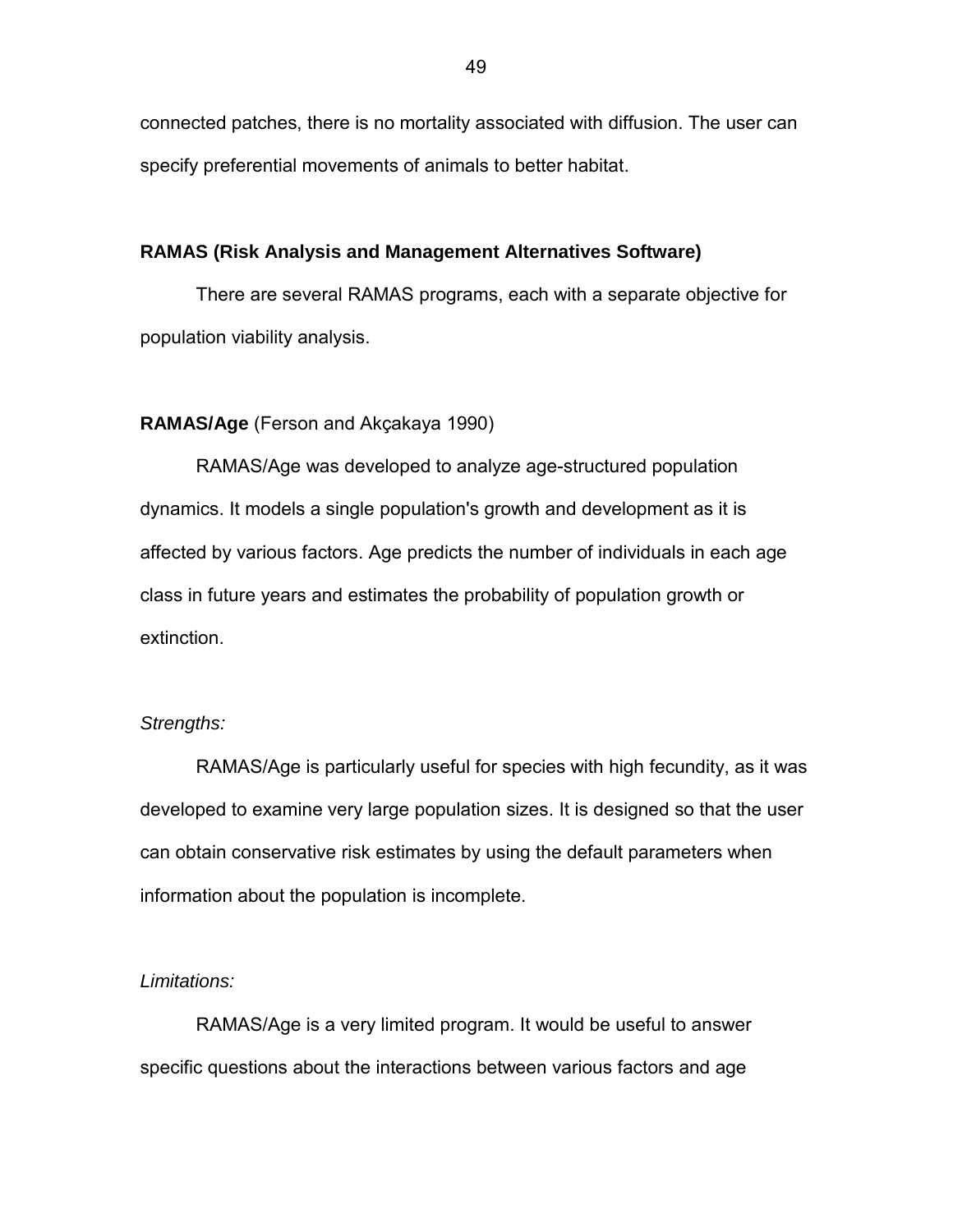distribution in a population. However, much information is required before the program can be used and the results cannot be extended to other populations (Ferson and Akçakaya 1991). RAMAS/Age examines neither catastrophic events, nor the effects of systemic pressures on population viability. The program also does not incorporate inbreeding depression or metapopulation structure into the models.

### *Assumptions:*

RAMAS/Age only models populations with a polygamous breeding system. As the sex ratio is incorporated in the fecundity estimate, the program does not model stochasticity in mate availability.

#### *Other attributes:*

RAMAS/Age is capable of performing sensitivity analyses to identify the important demographic factors in endangered species populations. The user specifies survival and fecundity rates, as well as characteristics about densitydependence models, sex ratios and migration to determine how different age classes of a specific population are influenced by these factors.

#### **RAMAS/Stage** (Ferson 1990)

RAMAS/Stage was developed for the population viability analysis of species whose demographic characteristics are structured by life stages, rather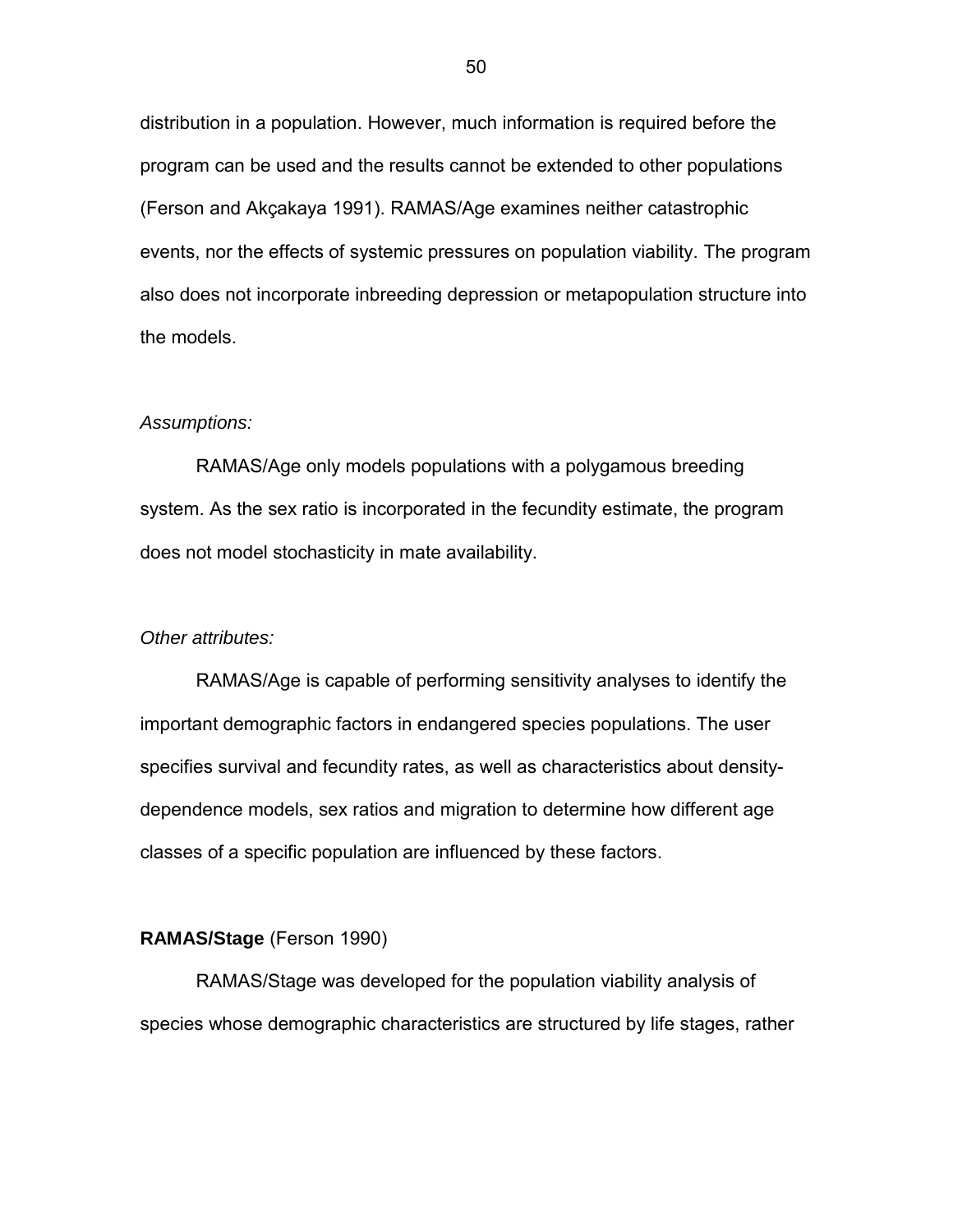than by age. The program is used to analyze discrete-time models for a population. It is especially useful for species with complex life-history traits.

### *Strengths:*

RAMAS/Stage differs from RAMAS/Age in that the program is able to incorporate both systemic pressures and catastrophic events into the population viability model. Because RAMAS/Stage does not assume a polygamous mating system, stochastic variation in sex ratio and availability of mates can also be modeled. This can be useful for monogamous populations in which the male can sometimes be the limiting sex. RAMAS/Stage has a number of templates that are easy to customize and can be used to model the population viability of many taxa (such as mammals, insects, fish, birds and plants). Although Stage can be used to construct simple models based on the developmental stages of a population, its primary strength lies in its ability to construct more complex life models that can incorporate multidimensional functions.

#### *Limitations:*

As with RAMAS/Age, RAMAS/Stage cannot incorporate inbreeding depression or metapopulation structure into the models. Also, the program is primarily useful for answering a specific question about a specific population (Ferson 1991). The results should not be extended to other populations.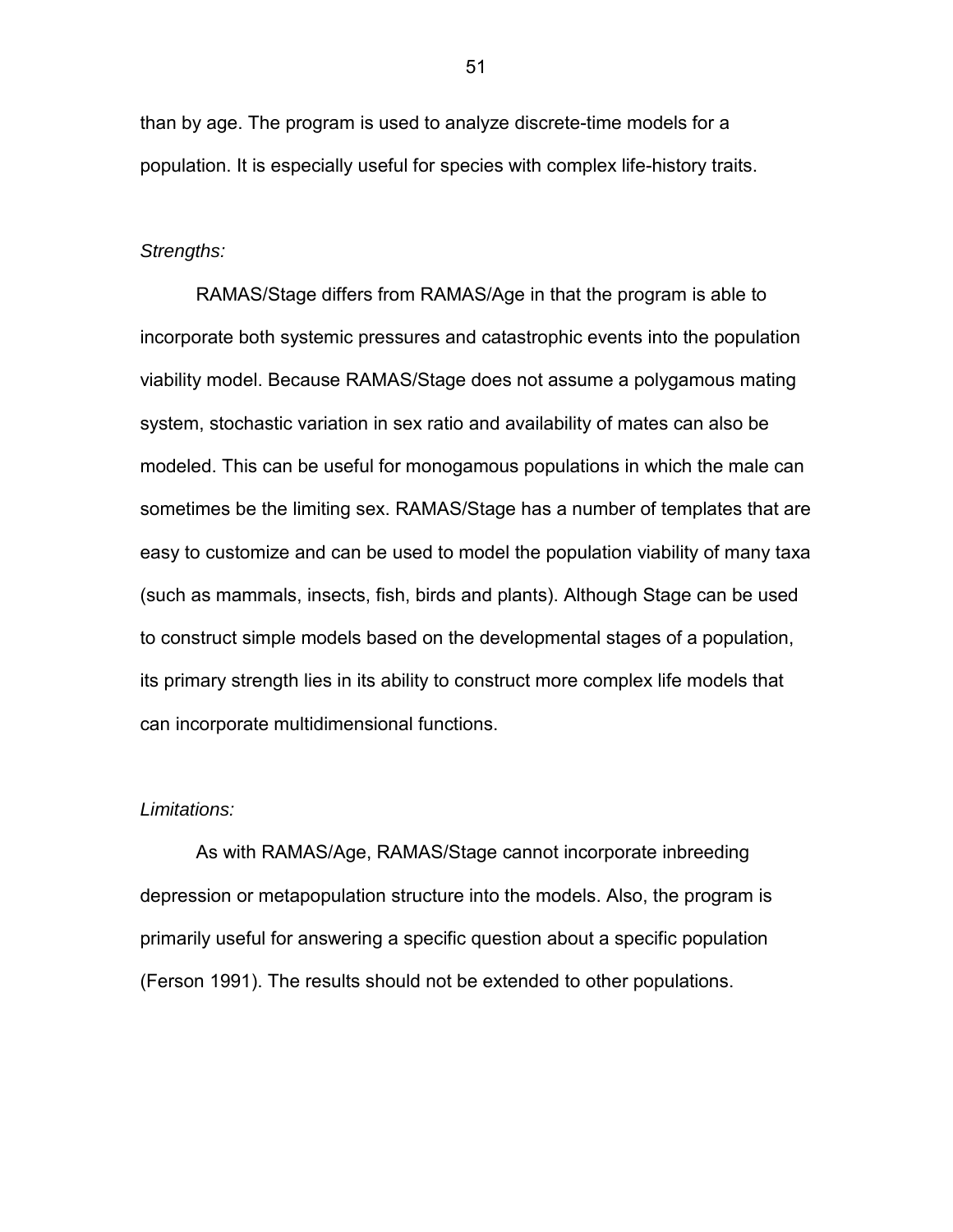*Other attributes:* 

RAMAS/Stage examines how environmental stochasticity affects populations through time and can perform risk assessments for any function within a life stage. RAMAS/Stage was derived from RAMAS/Age to incorporate more complex models that are based on stage-specific, rather than age-specific, survival rates. This is important for representing certain (rare) phenomena that can cause individuals to skip stages, revert to previous stages, or produce offspring of different status. Consequently, Stage is able to model the complex life histories of certain species.

# **RAMAS/Metapop** (Akçakaya 1996)

RAMAS/Metapop was designed to assess the impact of humans on fragmented populations and to explore management options such as translocations, reintroductions, and reserve design. The software was developed from RAMAS/Space to examine stage-structured metapopulation dynamics. This program can also be useful for single populations.

# *Strengths:*

RAMAS/Metapop can model the effects of spatial structure on population viability. It can also be used to analyze age- or stage-structured populations. The software accommodates multiple populations with very large sizes and therefore incorporates a density-dependent function. Up to 160 populations can be analyzed with 20 stages and 100 different types of age or stage matrices each.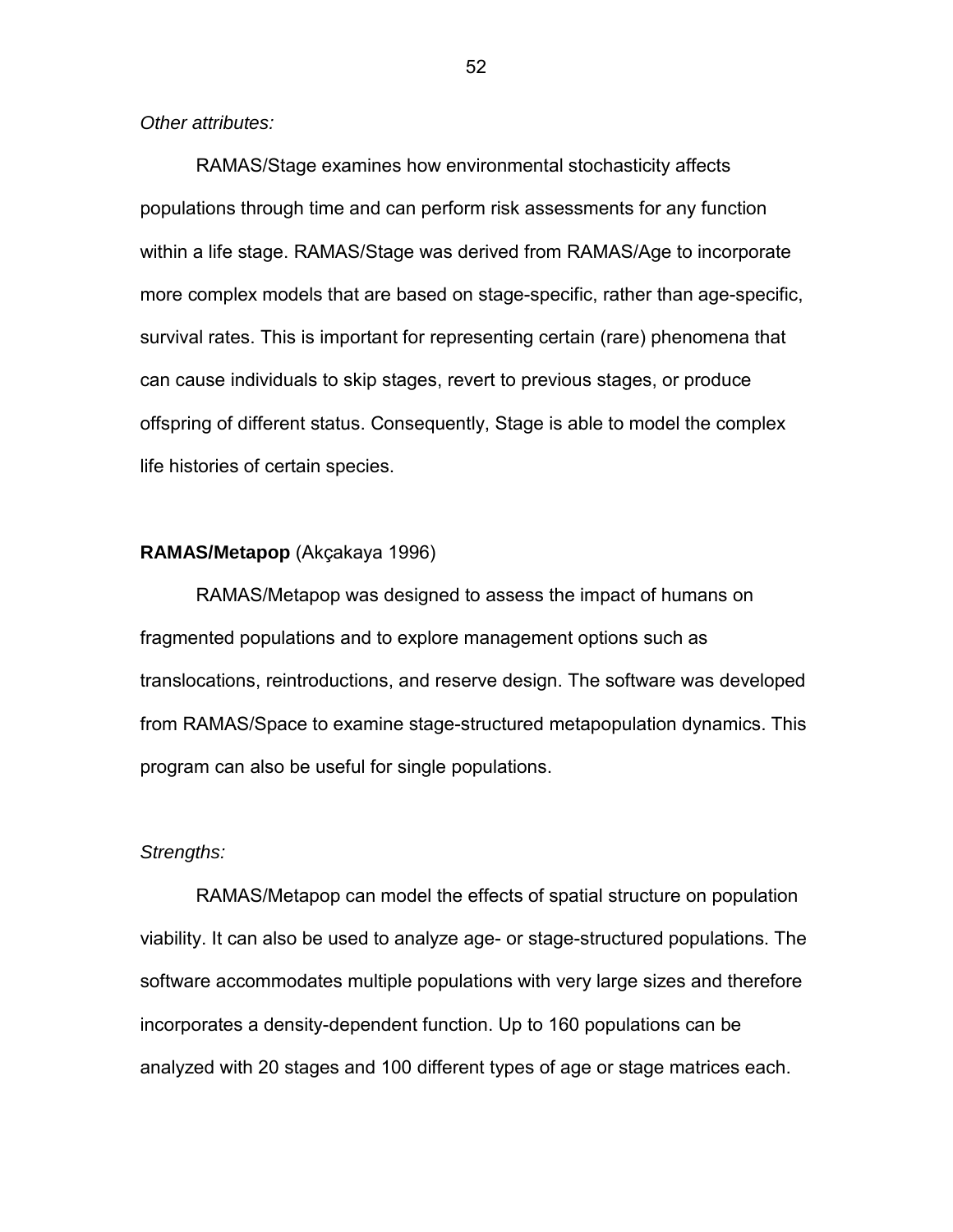### *Limitations:*

RAMAS/Metapop cannot model the effects of inbreeding depression on population viability.

# *Assumptions:*

Metapop assumes polygamous breeding and that the sex ratio is incorporated in the fecundity estimate. Therefore, it does not model stochasticity in mate availability.

# *Other attributes:*

The primary difference between RAMAS/Metapop and other RAMAS programs is that Metapop can incorporate metapopulation structure into the population projections. Many species occur as metapopulations in nature and the spatial structure of the different habitats used has an important influence on the population dynamics. Metapop can incorporate variables such as dispersal and recolonization, as well as the configuration of the populations and similarities of environmental patterns experienced by them. Each of these factors can affect metapopulation dynamics.

RAMAS/Metapop differs from RAMAS/Age in that it incorporates both catastrophic events and systemic pressures into the population viability models. Users can specify the probability of occurrence of catastrophic events as well as their impact on survivorship. This program can also incorporate a density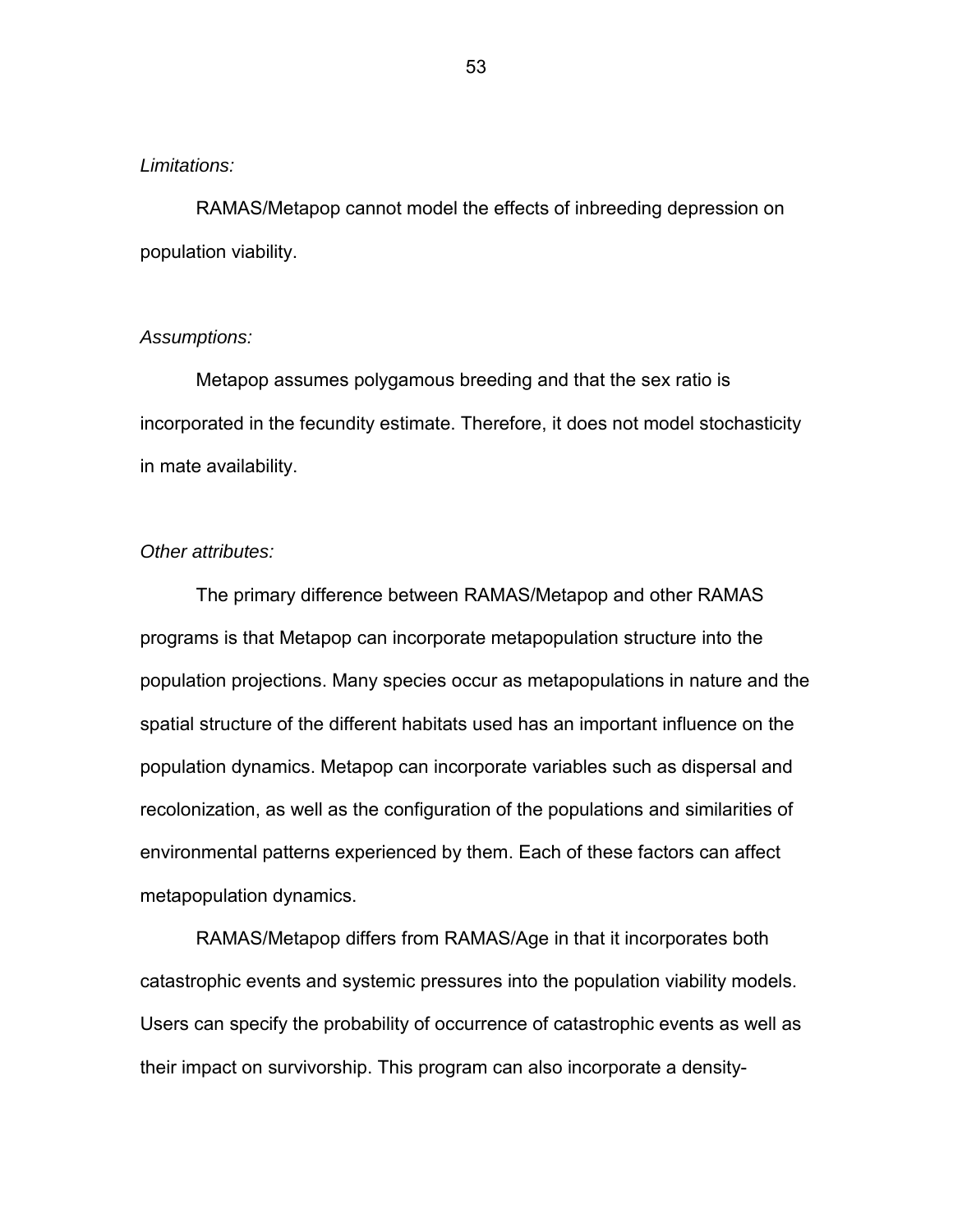dependent ceiling model to reflect competition based on breeding territories. When the population size exceeds the carrying capacity, the population is reduced to its carrying capacity by randomly eliminating individuals.

Metapop can estimate the risk of metapopulation decline and species extinction. As well, it can estimate time to extinction and provide probabilities of population growth. The program outlines estimates of the abundance of each population and the metapopulation through time.

# **RAMAS/Space** (Akçakaya and Ferson 1992)

RAMAS/Space was developed to examine various strategies for reintroduction and translocation of some species.

#### *Strengths:*

This software package is particularly useful for large populations with high levels of fecundity. The program allows users to analyze multiple population models; it can examine 160 populations at a time that contain up to 2 billion individuals. Consequently, RAMAS/Space also incorporates a wide range of density-dependent processes. Lindenmayer *et al.* (1995) found that RAMAS/Space was the most user-friendly of the three packages they examined, as they felt that the package could be used with a limited understanding of population dynamics.

#### *Limitations:*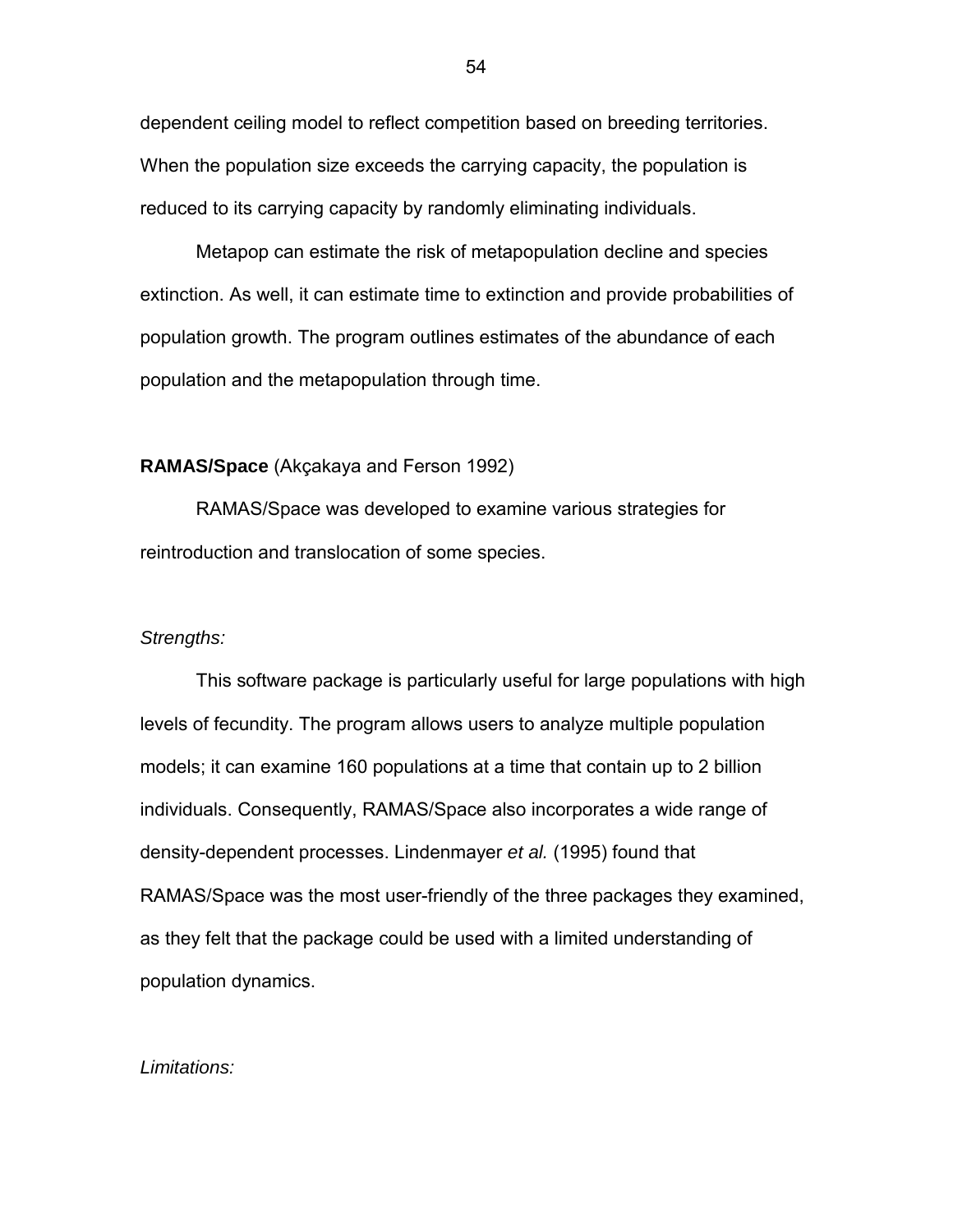RAMAS/Space is not age or stage structured. These factors can be incorporated by also running either RAMAS/Age or RAMAS/Stage. RAMAS/Space also cannot accommodate different mating systems or social structure in different subpopulations. In most instances, this will not be important, as most subpopulations will have similar mating and social systems. RAMAS/Space is not suitable for small (i.e. captive) populations or where catastrophes are important, as it does not incorporate catastrophes into the model. If there are many unknown parameters for the population, this program is not as useful due to the number of assumptions that must be made. There are fewer default values provided than in VORTEX and ALEX, and it is not intended to be run with the assistance of the architect. Contrary to the opinion of Lindenmayer *et al.* (1995), Akçakaya and Ferson (1990) found that Space was difficult to use without a strong understanding of population viability.

# *Assumptions:*

Catastrophes are represented by the extreme left tails of the distribution of population growth rates.

### *Other attributes:*

In RAMAS/Space, demographic variability is modeled by generating random numbers from a binomial distribution for survivorship and from a Poisson distribution for number of offspring. Different subpopulations can have different demographic parameters (e.g. growth rate, carrying capacity, survivorship). The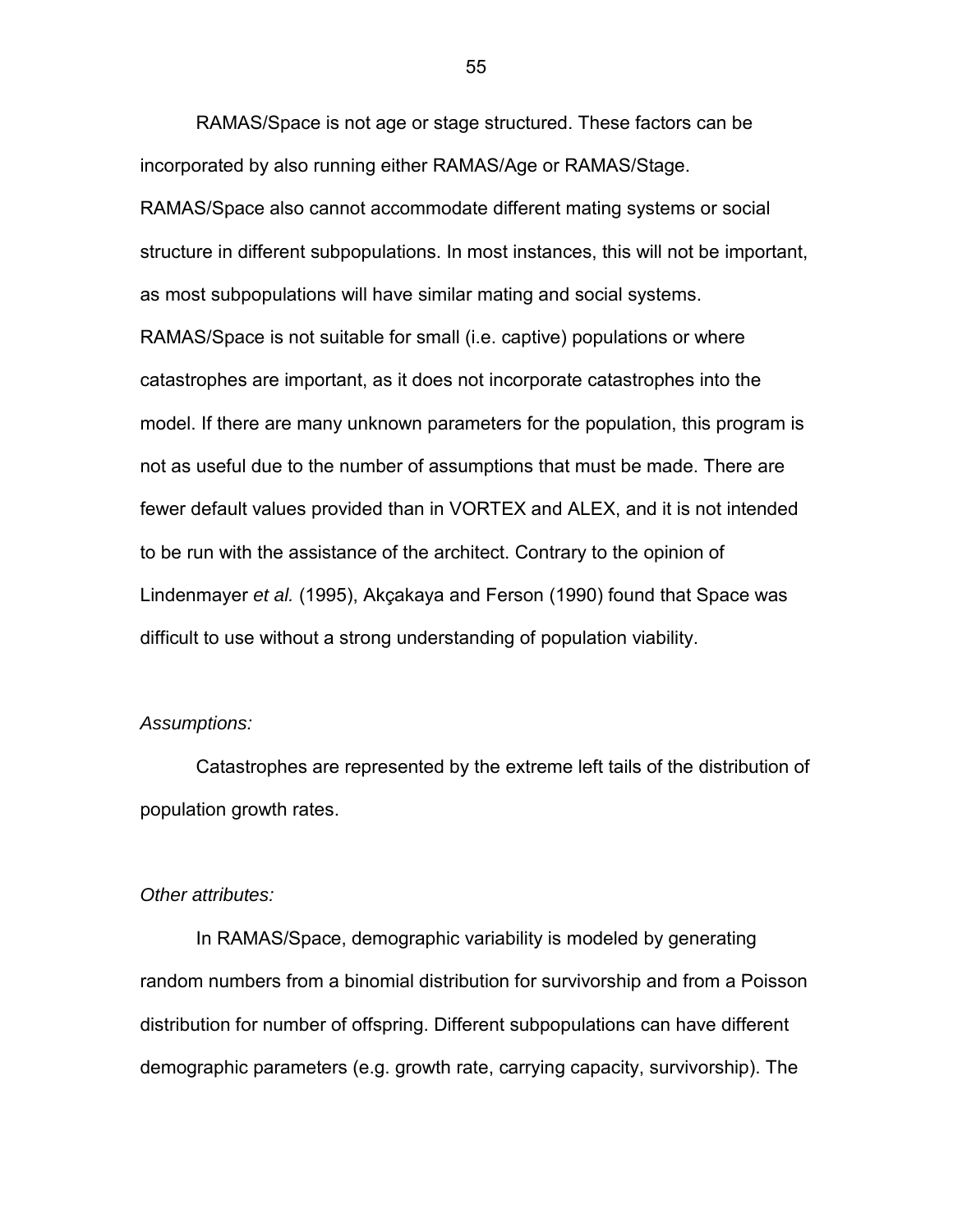correlation between subpopulations can also be examined. The user either specifies this level of correlation or it can be generated from a function that relates level of similarity between patches (based on growth rates) with distance between them. Environmental stochasticity is modeled by randomly specifying annual growth rate from a log normal distribution. Carrying capacities are not affected by environmental variation.

RAMAS/Space can incorporate four density-dependence models (logistic growth, Malthusian growth (density-independent, exponential growth when the population is unchecked by environmental or social constraints), the Ricker function (modified exponential growth) and Allee effects (undercrowding)). The density-dependent function can also be specified by the user to incorporate both overcrowding and undercrowding simultaneously - in which the population is at a maximum at an intermediate density and growth rate decreases as the population either increases or declines. Each subpopulation can have its own density-dependent function.

Migration is modeled by specifying probabilities of movements between each pair of subpopulations. This is often determined from the physical distance between subpopulations. RAMAS/Space can also incorporate corridors or barriers between subpopulations. Migration rates can also be density-dependent, as specified by the user. Direction of migration can also be specified to reflect asymmetry in the permeability between two patches (i.e. it allows for the possibility that it is easier to move from A to B than to move from B to A).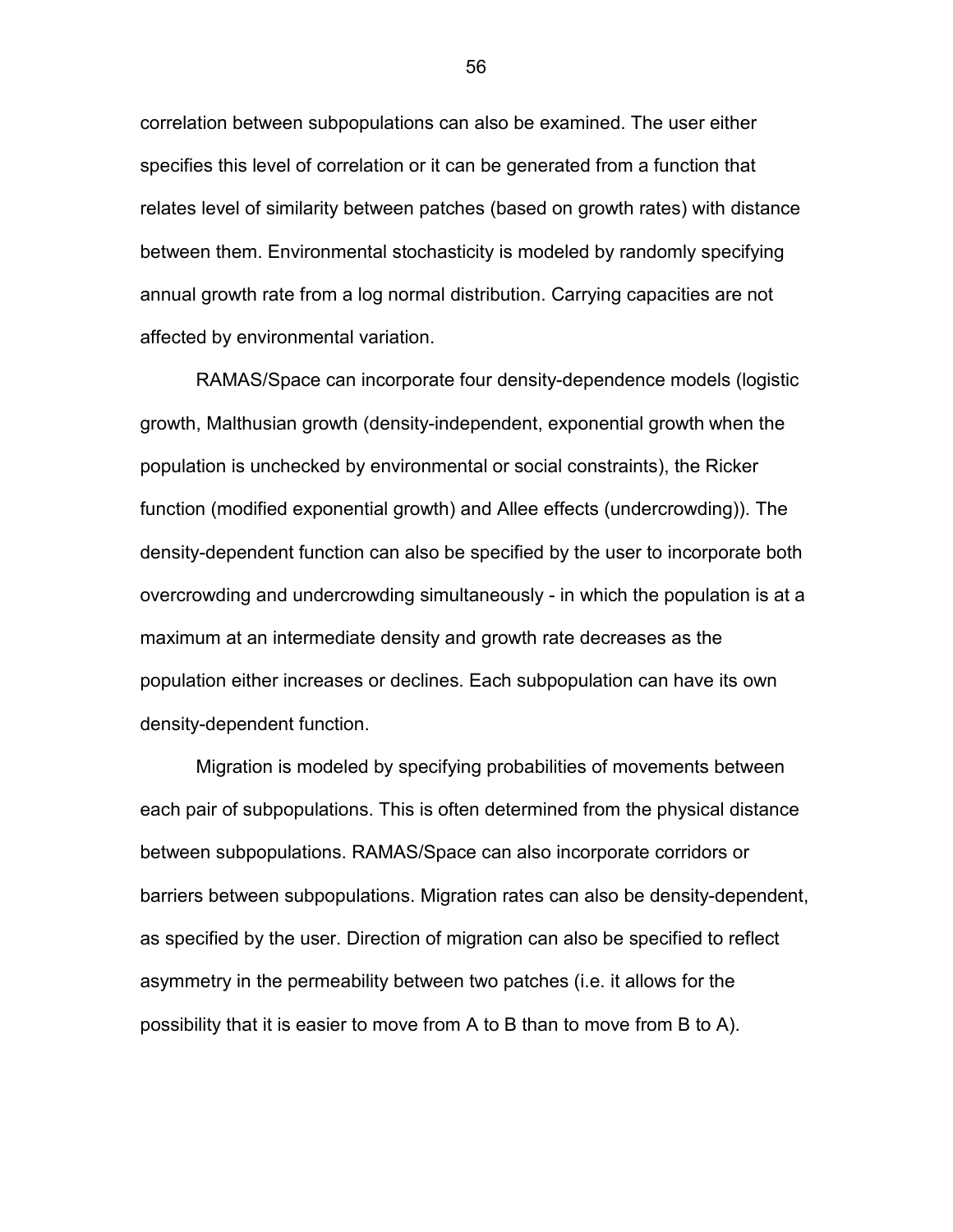### **GAPPS** (Harris *et al.* 1986)

GAPPS was developed specifically to examine grizzly bear populations. Since that time it has frequently been used to model other large mammalian populations (Dixon *et al.* 1991, Dobson *et al.* 1992).

# *Strengths:*

GAPPS is more flexible than VORTEX in modeling the effects of inbreeding depression on population viability. Also, the package can model different mating systems.

# *Limitations:*

GAPPS cannot incorporate metapopulation structure into its models. Also, systemic pressures are not included in the population projections. Consequently, environmental impacts such as habitat decline cannot be examined, although they may have a very significant influence on the viability of the population.

# *Other attributes:*

The effects of changes in the levels of genetic variation in the population can be simulated using GAPPS. The modeling of inbreeding depression in populations is more flexible with this program than with VORTEX, which only models the effect of inbreeding on juvenile survival. Both polygamous and monogamous breeding systems can be modeled. The monogamous breeding model gives lower projections than the polygamous model (Brook *et al.* 1999). In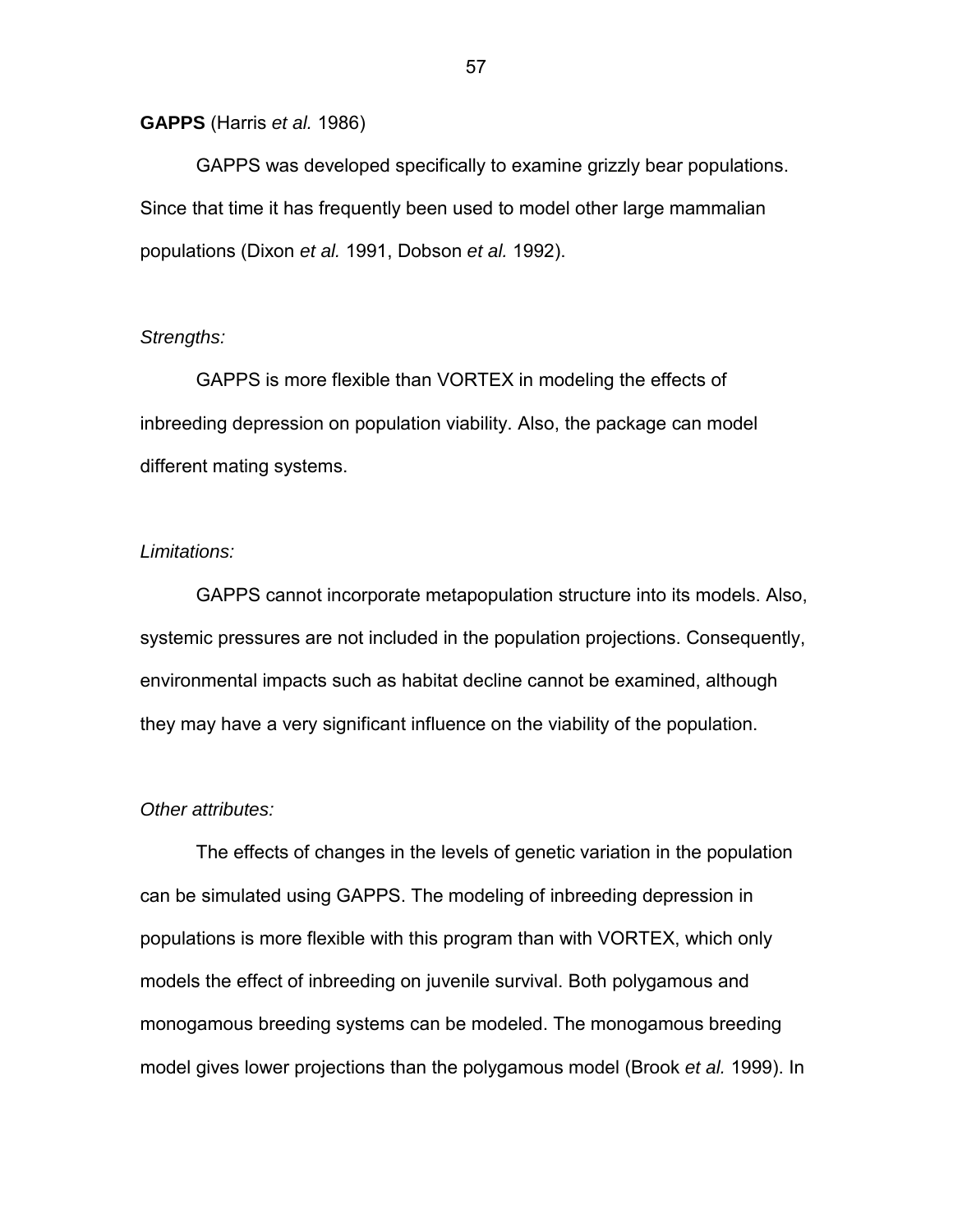order to model the effect of catastrophic events on population viability, the user can specify the probability of a particular catastrophe occurring and the impact the catastrophe has on survivorship. Stochastic variation in sex ratio and the availability of mates can also be modeled, which can be very important for monogamous populations (see VORTEX).

# **INMAT** (Mills and Smouse 1994)

INMAT was developed to examine the short-term effects of inbreeding under stochasticity.

# *Limitations:*

INMAT cannot incorporate metapopulation structure into its models. The program also does not model systemic pressures, and consequently, environmental effects such as habitat decline cannot be examined. INMAT does not incorporate any catastrophic events into its model of population viability. Managers should therefore be cautious when using the population projections derived from INMAT since they will be higher than will be possible to achieve in a natural population where catastrophes may occur.

# *Assumptions:*

INMAT assumes polygamous breeding in all populations examined. The sex ratio is incorporated in fecundity estimates. Consequently, INMAT cannot model stochasticity in mate availability.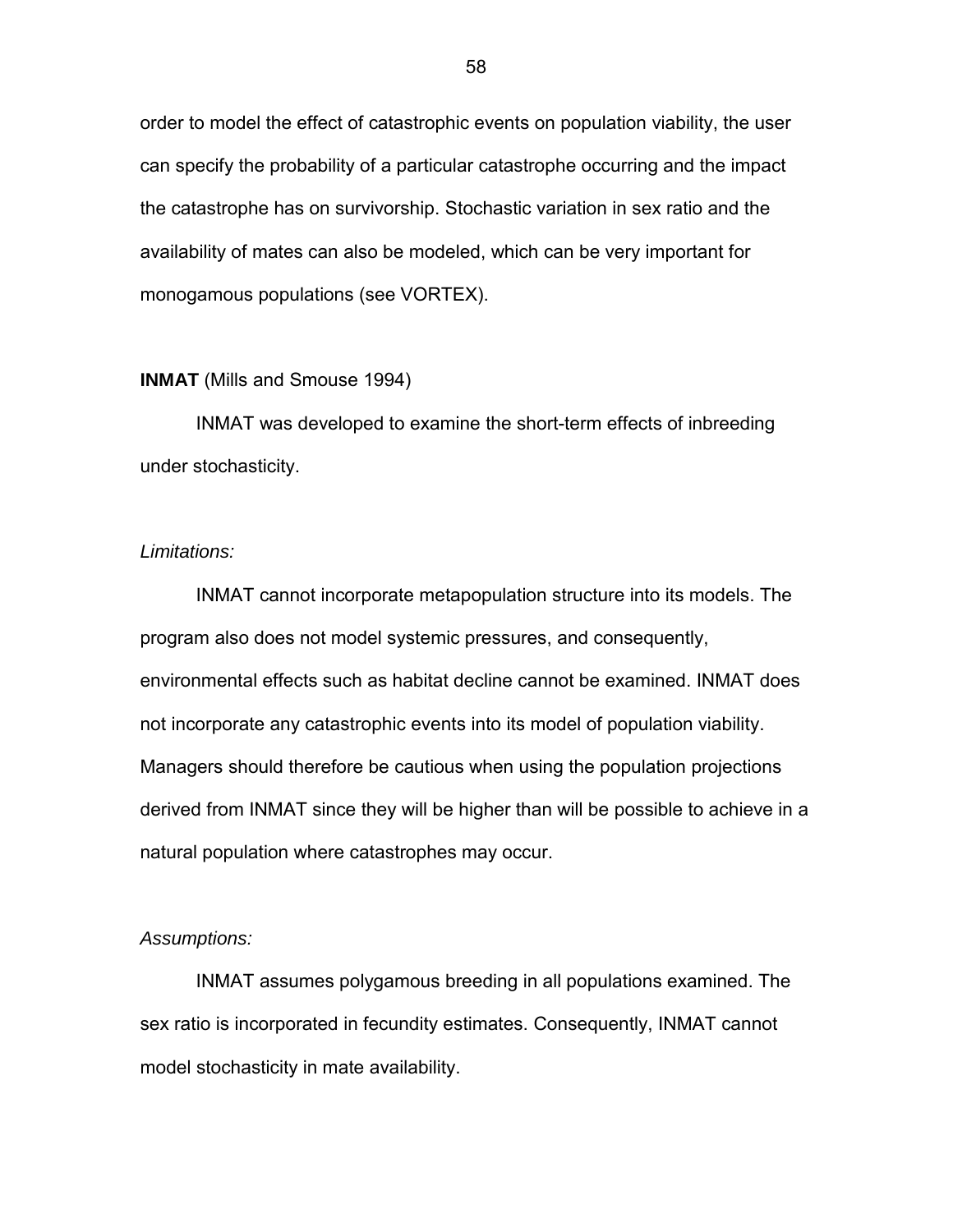*Other attributes:* 

INMAT uses a more flexible model than VORTEX for incorporating the effects of inbreeding depression on population viability. The program does not, however, allow the user to specify the initial relatedness within the population. INMAT can model competition based on breeding territories by incorporating a density-dependent "ceiling model". When the population exceeds its carrying capacity, it is reduced randomly to the appropriate size.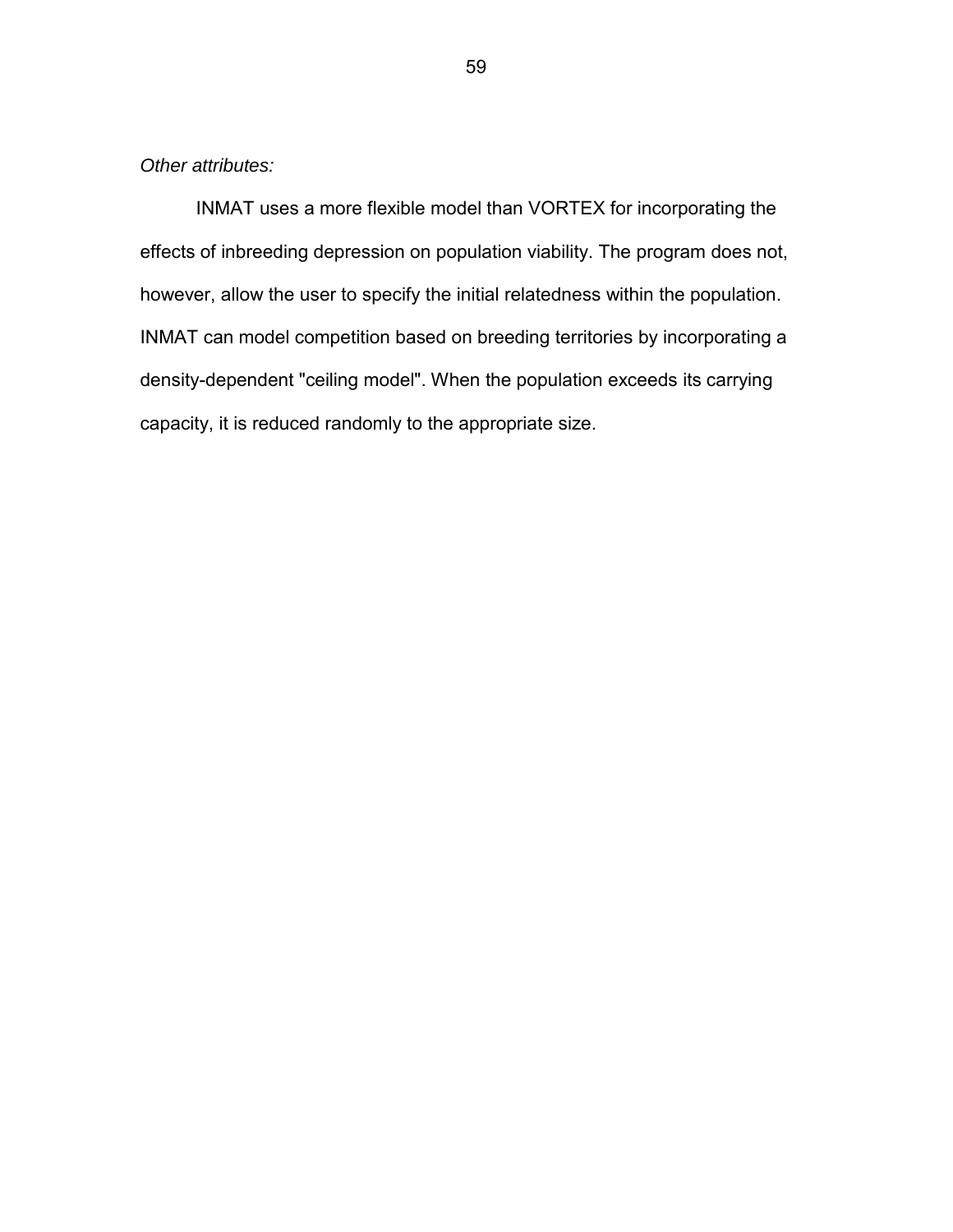|               | Package Objective                                                                                                                                                                                       | <b>Strengths</b>                                                                                                                                                                                                                                                                                                                                                                                                                                                                | Limitations                                                                                                                                                                                                                                                                                                                                                                                | References                                                            |
|---------------|---------------------------------------------------------------------------------------------------------------------------------------------------------------------------------------------------------|---------------------------------------------------------------------------------------------------------------------------------------------------------------------------------------------------------------------------------------------------------------------------------------------------------------------------------------------------------------------------------------------------------------------------------------------------------------------------------|--------------------------------------------------------------------------------------------------------------------------------------------------------------------------------------------------------------------------------------------------------------------------------------------------------------------------------------------------------------------------------------------|-----------------------------------------------------------------------|
|               | VORTEX Developed to<br>determine how<br>species<br>survival is<br>affected by the<br>interaction<br>between<br>genetic factors<br>and population<br>demography.                                         | - Useful for organisms with - A maximum of only 20<br>low fecundity and long<br>life spans.<br>- Can model the effects of<br>genetic changes in a<br>population.<br>- Can track the fate of<br>individuals, rather than<br>just cohorts.<br>- Allows the user to<br>supplement or harvest<br>the population.<br>Can model both<br>monogamous and<br>polygamous mating<br>systems.                                                                                               | populations can be<br>examined, with maximum<br>population sizes of 1000.<br>- Heavy data requirements.<br>- Not useful for populations<br>strongly affected by<br>predator-prey interactions.<br>- Inbreeding effects are<br>modeled in one of two<br>ways, neither of which is<br>realistic.                                                                                             | Lacy and<br>Kreeger<br>1992,<br>Lacy 1993,<br>Miller and<br>Lacy 1995 |
| <b>ALEX</b>   | Developed to<br>examine the<br>impact of<br>environmental<br>variation on<br>species<br>survival,<br>particularly for<br>organisms that<br>experience<br>much habitat<br>variation<br>among<br>patches. | - Flexibility in modeling<br>catastrophes<br>- Useful for modeling<br>preferential movements<br>of animals to better<br>quality habitat areas.<br>- Can examine up to 45<br>populations, with<br>population sizes of about<br>32 000.<br>- Useful for species that<br>use different habitat<br>types or prefer certain<br>stages of vegetation<br>succession.<br>- Can perform sensitivity<br>analyses<br>- Incorporates 3 life-history<br>stages into its population<br>model. | - Cannot model the impacts<br>of changes in genetic<br>variation.<br>- Only the fate of the limiting<br>sex is followed.<br>- Cannot model differences<br>in mating systems or<br>social structure.<br>- All populations within a<br>metapopulation are<br>modeled the same way.<br>- Requires much prior<br>knowledge to operate.                                                         | Possingham<br>et al. 1992                                             |
| RAMAS/<br>Age | Developed to<br>analyze age-<br>structured<br>population<br>dynamics.                                                                                                                                   | - Useful for species with<br>high fecundity.<br>- Designed so that the user<br>can obtain conservative<br>risk estimates by using<br>the default parameters<br>when information about<br>the population is<br>incomplete.                                                                                                                                                                                                                                                       | - Requires much<br>information and the results Akçakaya<br>cannot be extended to<br>other populations.<br>- Can only model<br>populations with a<br>polygamous breeding<br>system.<br>- Cannot model effects of<br>inbreeding depression or<br>metapopulation structure.<br>- Cannot examine<br>catastrophic events or the<br>effects of systemic<br>pressures on population<br>viability. | Ferson and<br>1990                                                    |

Table 4. Population Viability Analysis (PVA) computer packages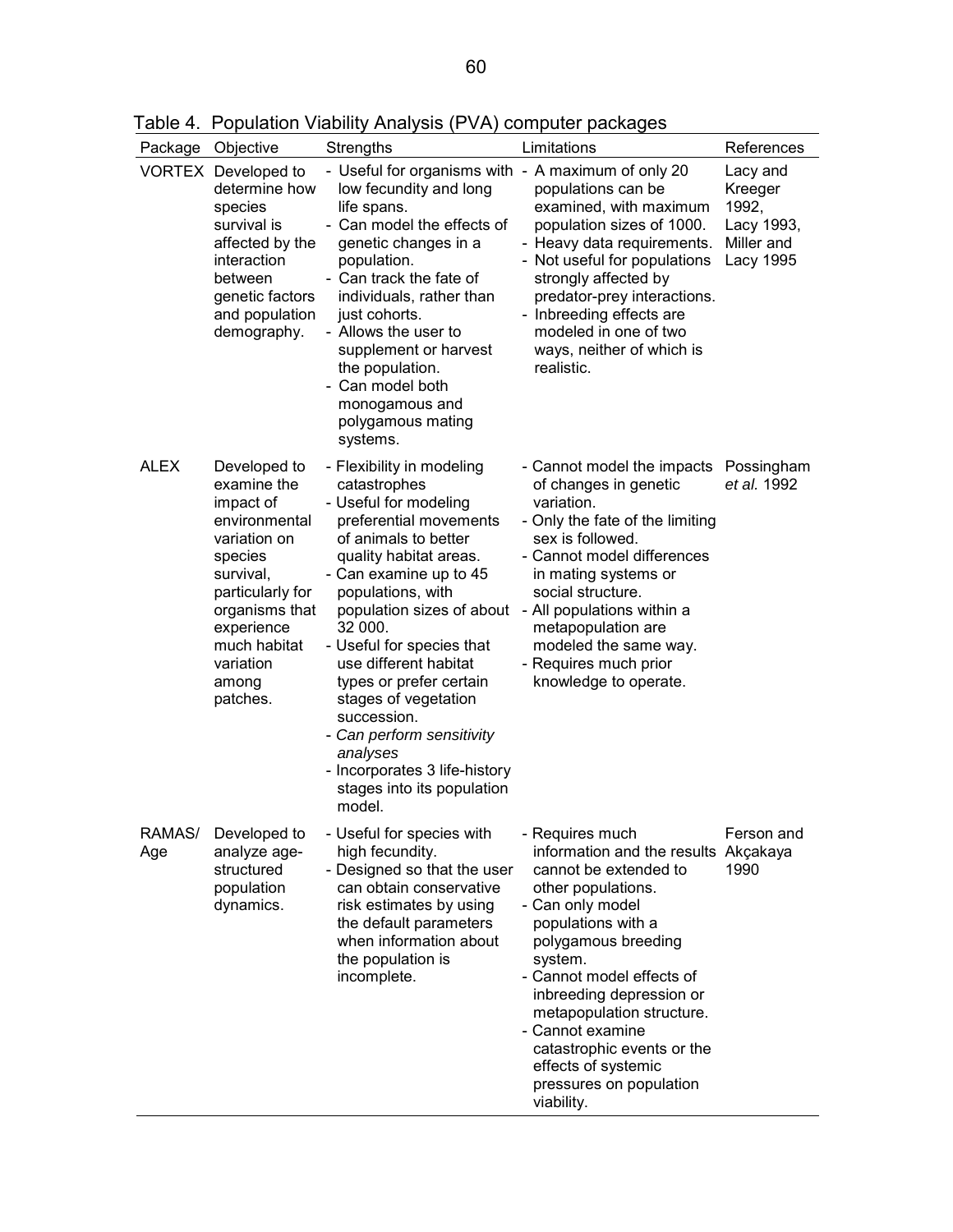| Table 4. Population Viability Analysis (PVA) computer packages (continued) |  |  |  |
|----------------------------------------------------------------------------|--|--|--|
|                                                                            |  |  |  |

| Package           | Objective                                                                                                                                                                                             | Strengths                                                                                                                                                                                                                                                                                                                                        | Limitations                                                                                                                                                                                                                                               | References                  |
|-------------------|-------------------------------------------------------------------------------------------------------------------------------------------------------------------------------------------------------|--------------------------------------------------------------------------------------------------------------------------------------------------------------------------------------------------------------------------------------------------------------------------------------------------------------------------------------------------|-----------------------------------------------------------------------------------------------------------------------------------------------------------------------------------------------------------------------------------------------------------|-----------------------------|
| RAMAS/<br>Stage   | Developed for<br>the PVA<br>analysis of<br>species whose<br>demographic<br>characteristics<br>are structured<br>by life stages,<br>rather than by<br>age.                                             | - Useful for species with<br>complex life-history traits.<br>- Can model both systemic<br>pressures and catastrophic<br>events.<br>- Can model both<br>monogamous and<br>polygamous mating<br>systems.<br>- Can model environmental<br>stochasticity.<br>- Can perform risk<br>assessments for any<br>function within a life stage.              | - Cannot incorporate<br>inbreeding depression or<br>metapopulation structure into<br>the models.<br>- The results cannot be<br>extended to other<br>populations.                                                                                          | Ferson 1990                 |
| RAMAS/<br>Metapop | Developed to<br>assess the<br>impact of<br>humans on<br>fragmented<br>populations and<br>to explore<br>management<br>options such as<br>translocations,<br>reintroductions.<br>and reserve<br>design. | - Can examine stage-<br>structured metapopulation<br>dynamics.<br>- Can model the effects of<br>spatial structure on<br>population viability.<br>- Up to 160 populations can<br>be analyzed with 20 stages<br>and 100 different types of<br>age or stage matrices each.<br>- Incorporates both<br>catastrophic events and<br>systemic pressures. | - Cannot model the effects of<br>inbreeding depression on<br>population viability.<br>- Can only model polygamous<br>breeding systems.<br>- Does not model stochasticity<br>in mate availability.                                                         | Akçakaya<br>1996            |
| RAMAS/<br>Space   | Developed to<br>examine various<br>strategies for<br>reintroduction<br>and<br>translocation of<br>some species.                                                                                       | - Can examine 160<br>populations at a time that<br>contain up to 2 billion<br>individuals.<br>density-dependent<br>processes.                                                                                                                                                                                                                    | - RAMAS/Space is not age or<br>stage structured<br>- Different subpopulations are<br>modelled the same way.<br>- Incorporates a wide range of - Cannot model catastrophes.<br>- Not useful if there are many<br>unknown parameters for the<br>population. | Akçakaya and<br>Ferson 1992 |
| <b>GAPPS</b>      | Developed<br>specifically to<br>examine grizzly<br>bear<br>populations, but<br>has recently<br>been used to<br>model other<br>large<br>mammalian<br>populations.                                      | - More flexible than VORTEX<br>in modeling the effects of<br>inbreeding depression<br>- Both polygamous and<br>monogamous breeding<br>systems can be modelled.                                                                                                                                                                                   | - Cannot incorporate<br>metapopulation structure into<br>its models.<br>- Cannot incorporate systemic<br>pressures into population<br>projections.                                                                                                        | Harris et al.<br>1986)      |
| <b>INMAT</b>      | Developed to<br>examine the<br>short-term<br>effects of<br>inbreeding<br>under<br>stochasticity.                                                                                                      | - Designed to model low<br>growth rate "ungulates",<br>medium growth rate "felids"<br>and high growth rate<br>"rodents".<br>- Examines inbreeding effects - Cannot incorporate<br>on survival and fertility<br>depression.<br>- Incorporates habitat<br>fragmentation and isolation<br>into model.                                               | - Cannot incorporate<br>metapopulation structure into Smouse 1994<br>its models<br>- Does not model systemic<br>pressures.<br>catastrophic events.                                                                                                        | Mills and                   |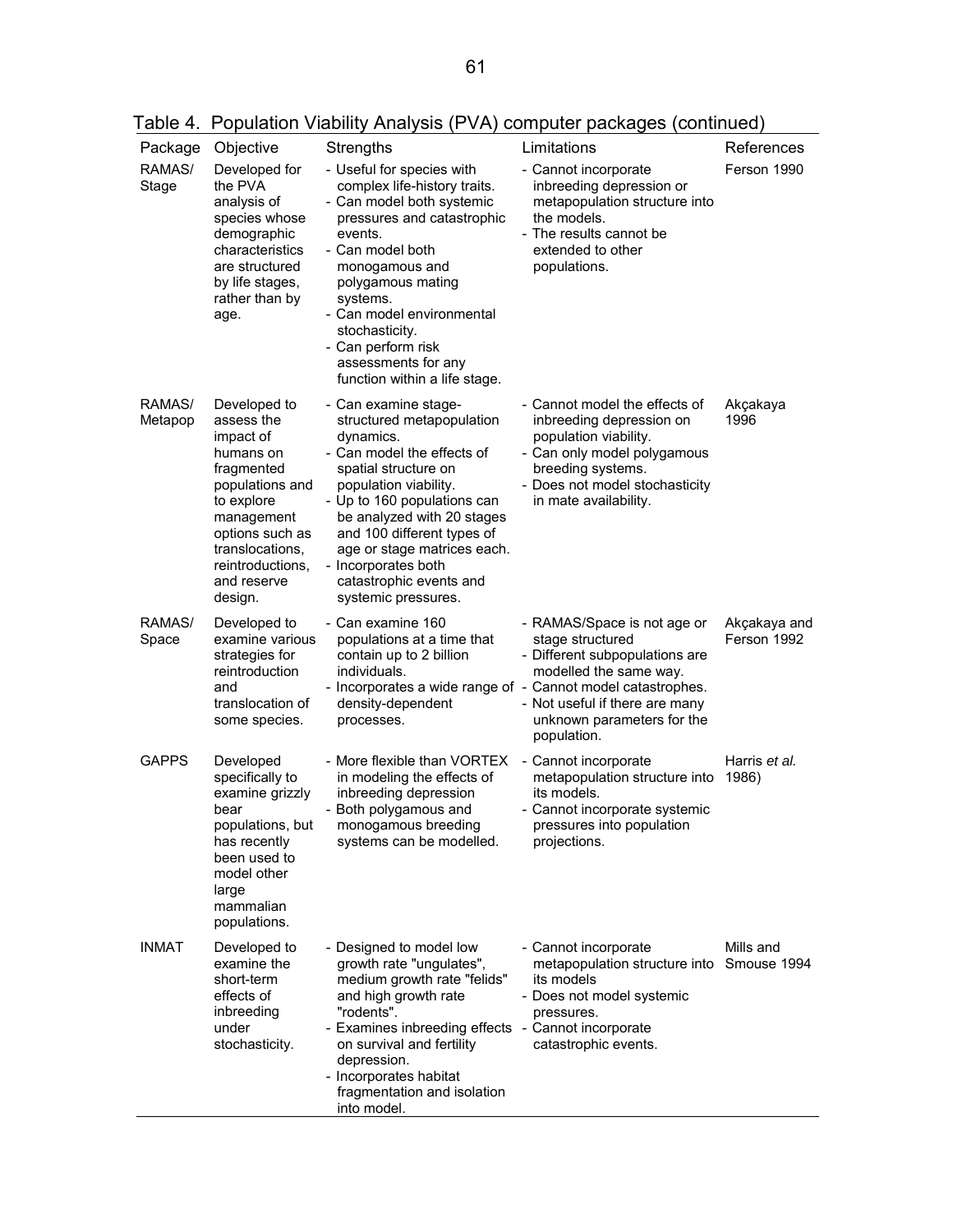# **5.3) Conclusions**

Due to the vast differences between models, it is important that the user explicitly state the question being asked to ensure that the correct program is used. If more than one program is applicable, it is recommended that they all be tried and the results of each program be compared before management decisions are made. This will ensure that only the effects of the important factors are recognized, while those that result in significant differences due to the model choice are ignored. Brook *et al.* (1999) recommend that risk estimates be conservative and all possible threats to the population be included in the analyses. If this is true, then VORTEX should be the best package as it incorporates the most factors. Unfortunately, as more threats are included, the model becomes more complex and more assumptions are made. Consequently, the population projections may no longer be accurately predicted.

Brook *et al.* (1997) found that INMAT, GAPPS, RAMAS/Age, RAMAS/Metapop and VORTEX all gave similar, but highly unrealistic results under density-independent conditions. When density-dependent factors were included, the population projections were still too high and no longer consistent among programs.

### **6. Recommendations**

As outlined in Section 3.2, there are a number of simple procedures that, when applied to the Hook Lake Wood Bison Recovery Project, will act to minimize the loss of diversity and adaptation to the captive environment in this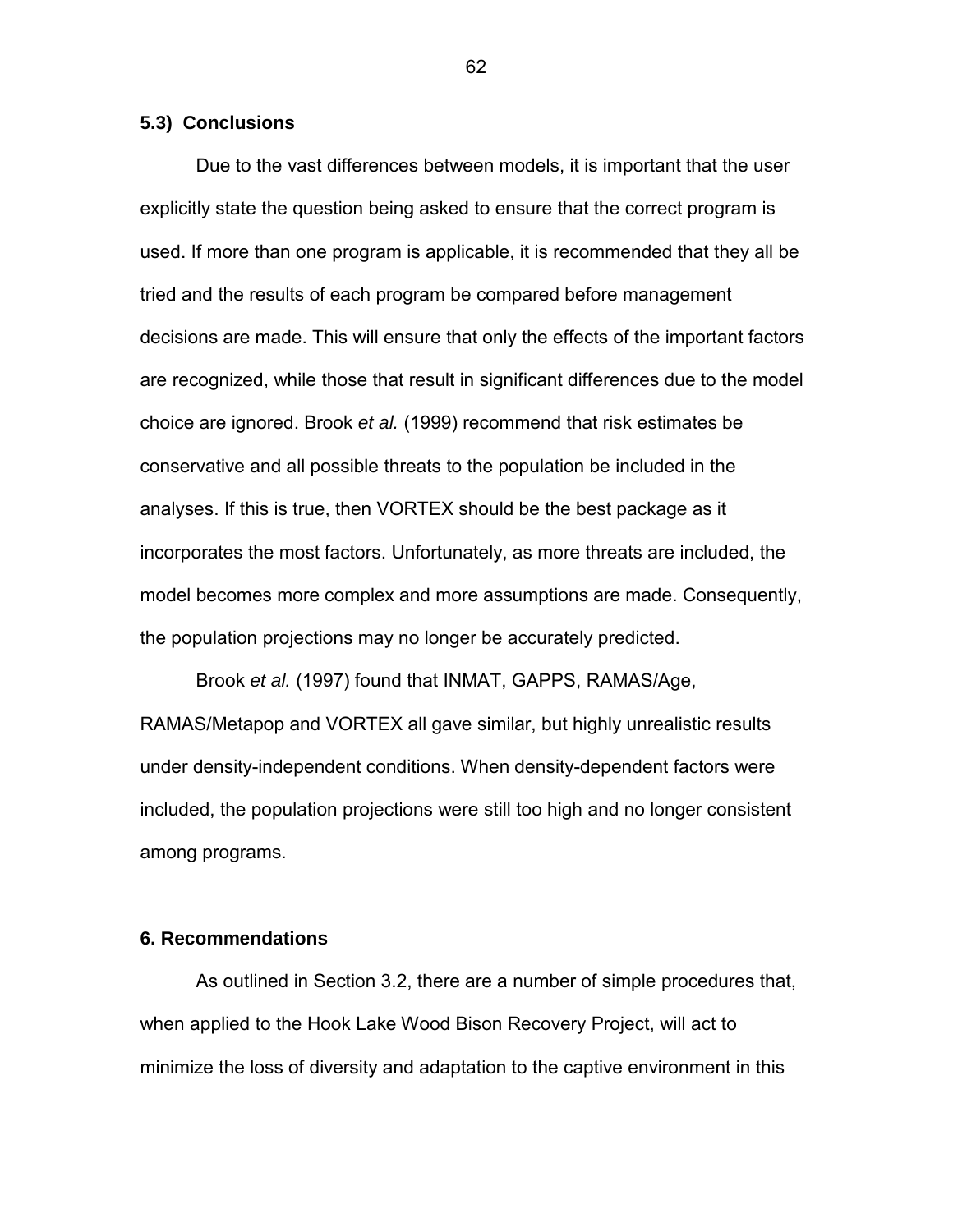population. If the effective size of this population is maximized, then loss of diversity will be minimized.  $N_e$  is greatest in a population when there are no fluctuations in population size, minimal differences in reproductive success between individuals, and equal sex ratios. To reduce population size fluctuations, the HLWBRP population should be managed at or near the carrying capacity of its holding region. If the population does decrease in size due to a management decision or natural event, it should be allowed to increase again as quickly as possible to avoid loss of diversity during the bottleneck. Ensuring that all animals are given a chance to reproduce can minimize differences in reproductive success. In order for each individual's reproductive success to be known, parentage should be established through the use of DNA microsatellite analysis. Maintaining an equal sex ratio is more difficult. In bison, a polygynous species, only a few males are allowed the opportunity to reproduce each year. As a result, establishing an equal sex ratio within the population will only increase the number of unsuccessful males if intense management for equal reproductive success is not performed on the population.

 Adaptation to the captive environment can be minimized by continued gene flow with the wild population, equalization of family size (discussed above), increased generation length, and increased similarity between the captive and natural environment. Continued gene flow with the wild population is not feasible for the HLWBRP, as any introduction of animals would endanger the attempts to obtain disease-free status for this population. As the processes of genetic drift and selection only occur between generations, lengthening the generation time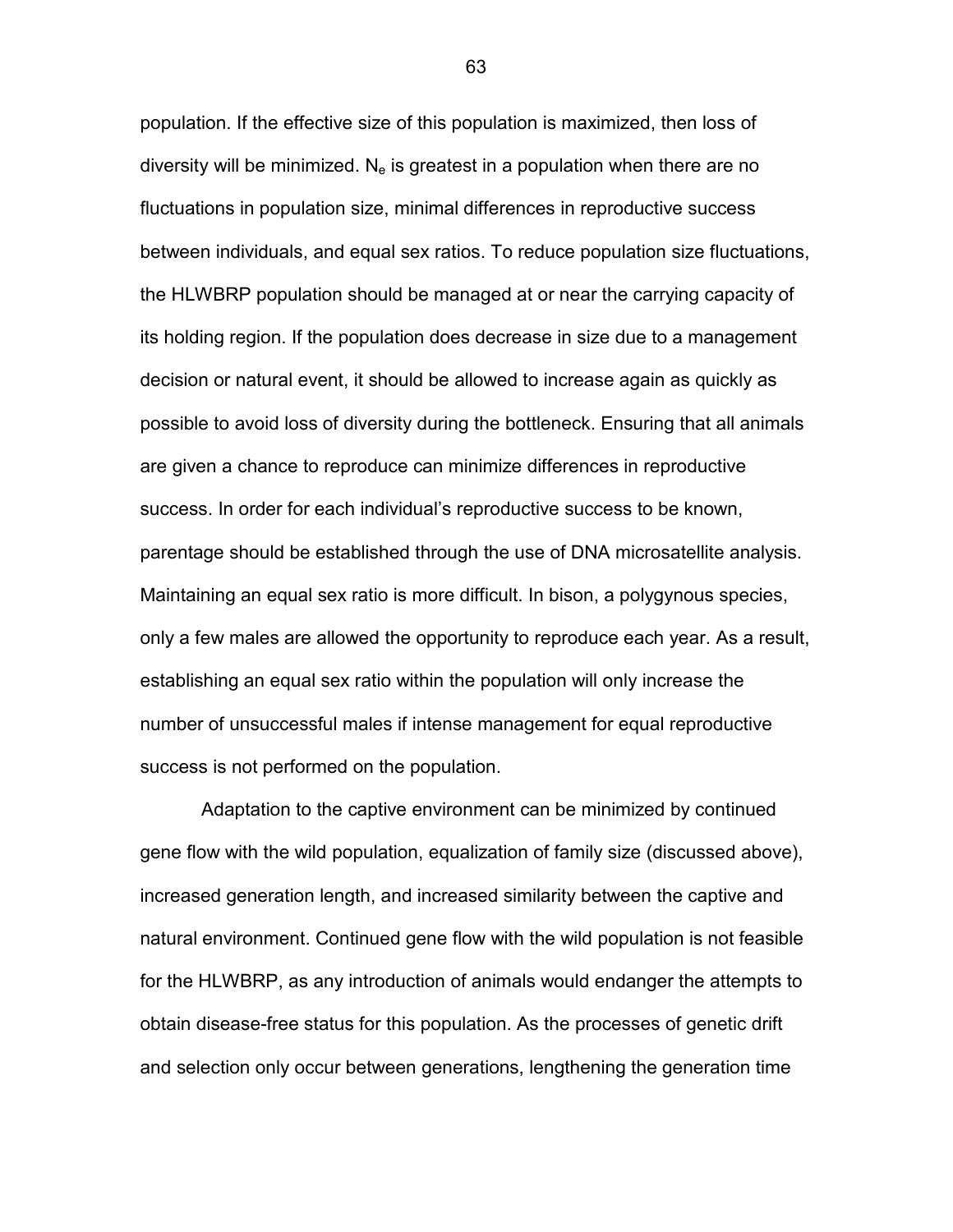would decrease the loss of diversity loss and adaptation per year. However, this should only be done when the population has reached carrying capacity. An increased generation length would have the added advantage of slowing the rate of growth in the population, resulting in fewer surplus animals. To ensure that animals would have an opportunity to reproduce before they die, one possibility would be to breed animals when they have reached reproductive age and then once more when they are nearing the end of their reproductive life. If space is an issue, the first-born animal could then be declared surplus. The HLWBRP is likely as similar to natural conditions as it can be, while still allowing for animal handling and ensuring the health of the individuals.

 While all of the above strategies will act to minimize the loss of genetic diversity through time, they do not allow for an estimate of the loss of this diversity. Also, they are unable to make recommendations as to which animals should be bred together to maximize the diversity in the population. Establishing reproductive strategies to maximize diversity will be further assisted by the use of a program such as GENES pedigree analysis or PM2000 software to determine the relationship between individuals in the population (Section 4). With this information and a measure of the genetic importance of each individual, animals with high genetic importance can be selected as potential breeders. We recommend kinship value (KV) as the preferred measure of individual genetic importance. This measure is based on mean kinship (MK), which has proven to be one of the most effective measures at retaining the diversity within a population (Section 4.2). Kinship value is weighted by the age structure of the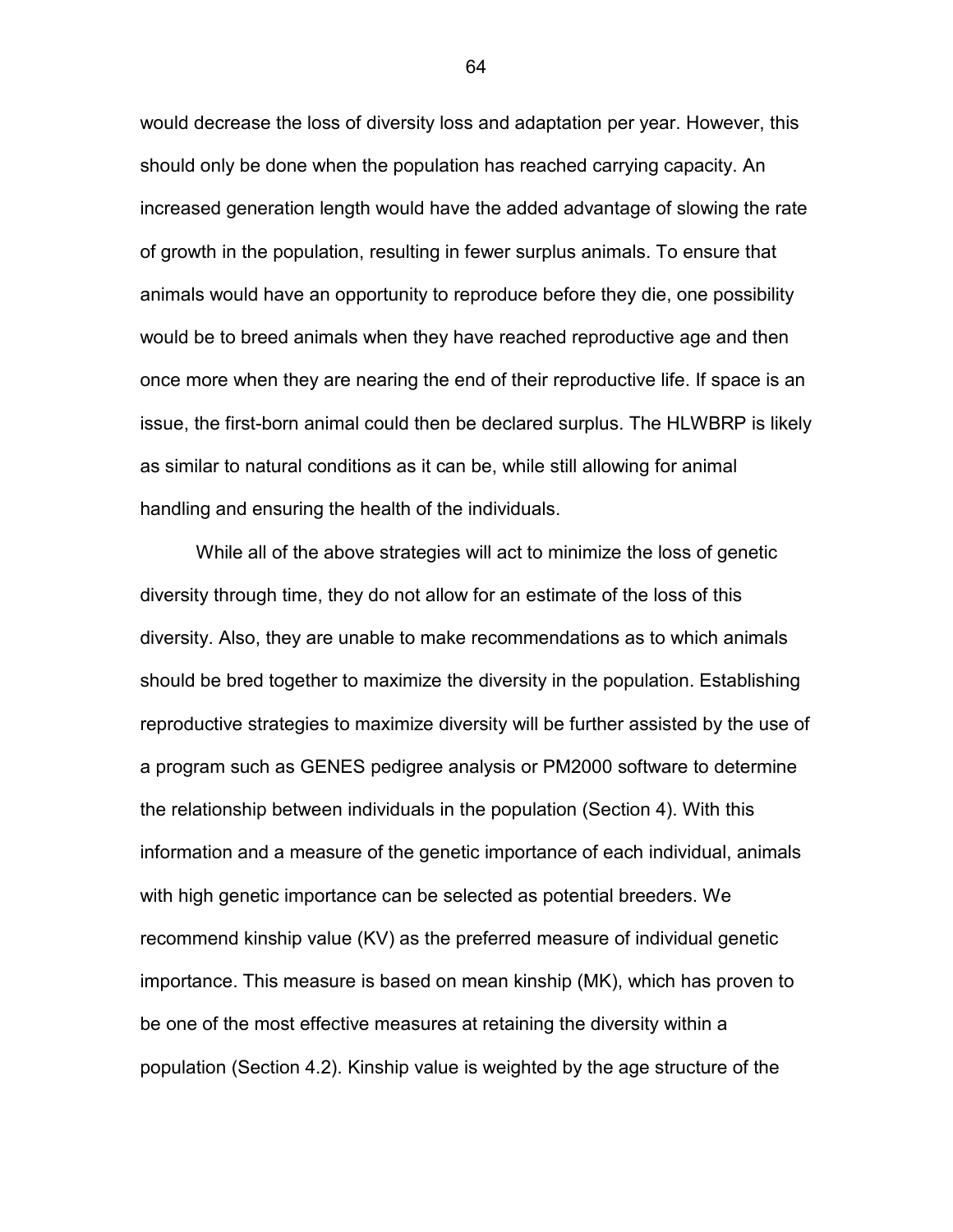population, thus ensuring that individuals who may soon be unavailable as breeders because of their age, but are important genetically, are given an opportunity to breed.

 A more global estimate of the likelihood of population persistence can be obtained by performing population viability analysis (PVA, Section 5). These analyses can combine the genetic information derived above with estimates of demographic and environmental stochasticity to model the likelihood of long-term population persistence. With the use of PVA software packages, we can determine the potential outcome of certain management practices and can thereby identify the optimal strategy for a particular herd.

 Each software program was created to answer a specific question. Consequently, the packages differ with respect to the information they require, as well as their strengths, limitations, and assumptions. Certain demographic factors will be deemed more important for one program and less important for another program. As a result, the population projections of each package often differ significantly. As indicated in Section 5.2, the selection of PVA package should be based on the objective of the study, and how well the program's requirements match the available population data. For any population modeling study, we recommend the use of at least two PVA software packages in order to avoid biases introduced by a particular package. Results that differ significantly based on the model choice are considered questionable and should be ignored.

 For the Hook Lake Wood Bison Recovery Project, we recommend the use of two PVA programs: VORTEX and INMAT. Both of these packages can model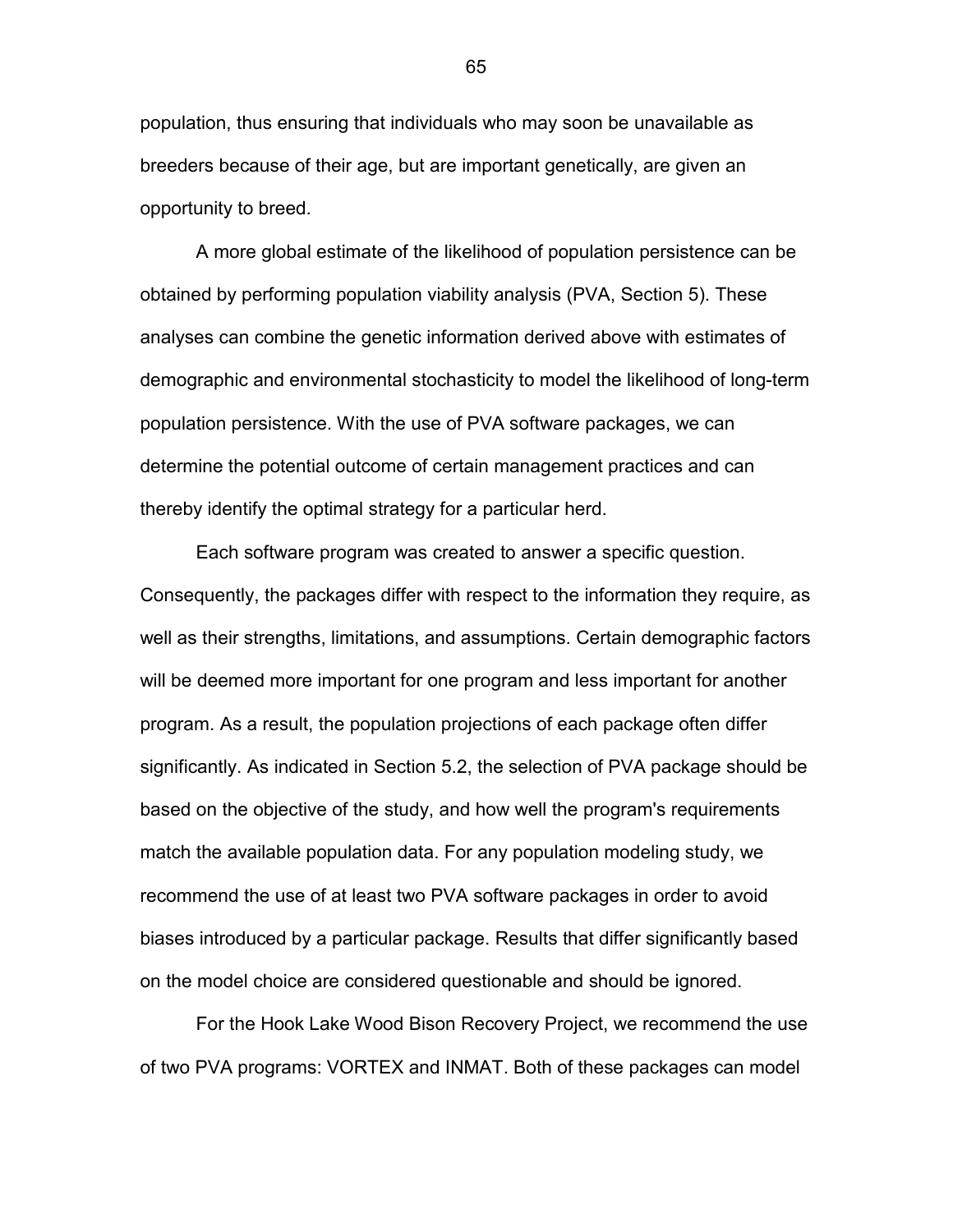genetic and demographic stochasticity in populations. As well, they can estimate the probability of extinction and the time to extinction. VORTEX is particularly useful for tracking individuals in populations of large mammals with low fecundity and long life spans. This program was specifically developed to establish conservation strategies for endangered species. VORTEX may be the best package for this study as it incorporates the most factors for its analysis. Its projection of population viability is likely conservative, as it includes all factors that influence the viability of the animals. Although VORTEX is probably the most detailed PVA package currently available, the large amount of information required can create problems if this information is not available for the population in question. However, for the HLWBRP, most of this information is either directly available, or can be estimated from other captive wood bison populations like Elk Island National Park.

 Inbreeding effects can be better incorporated by INMAT since VORTEX has only two options for modeling inbreeding, neither of which is realistic. VORTEX may provide a low estimate of the rate of loss of genetic diversity since it assumes an equal probability of mating. However, because INMAT does not allow the user to specify initial relatedness within a population, it is impossible to include information about genetic importance, previously derived using MK and GENES.

 Although both VORTEX and INMAT have limitations, we believe that these limitations are of little concern for the Hook Lake Wood Bison Recovery Project. For instance, we do not expect catastrophes or systemic environmental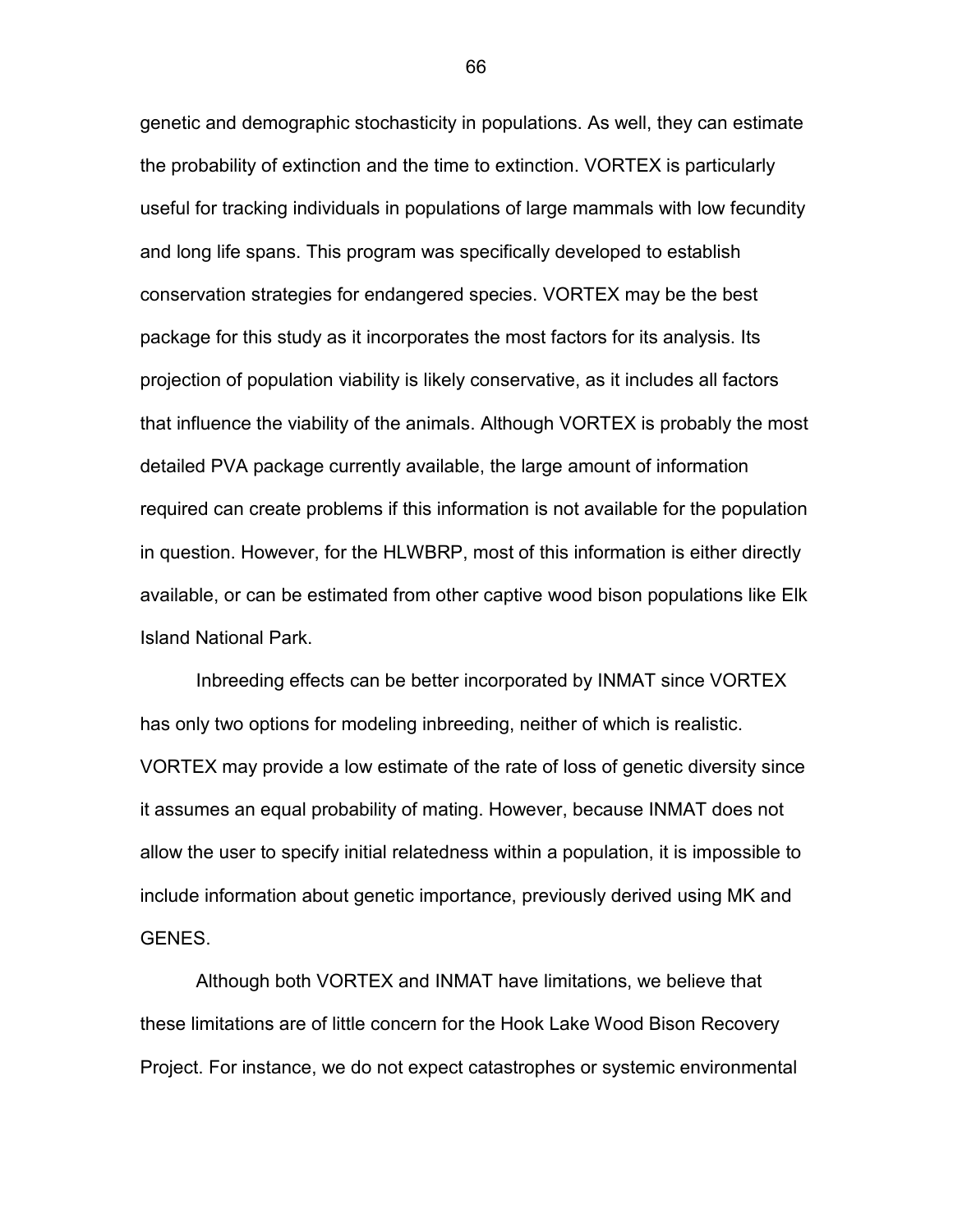pressures to influence the viability of this population. Because we are dealing with a managed captive population, variation in mate availability should be less of an issue than in wild populations.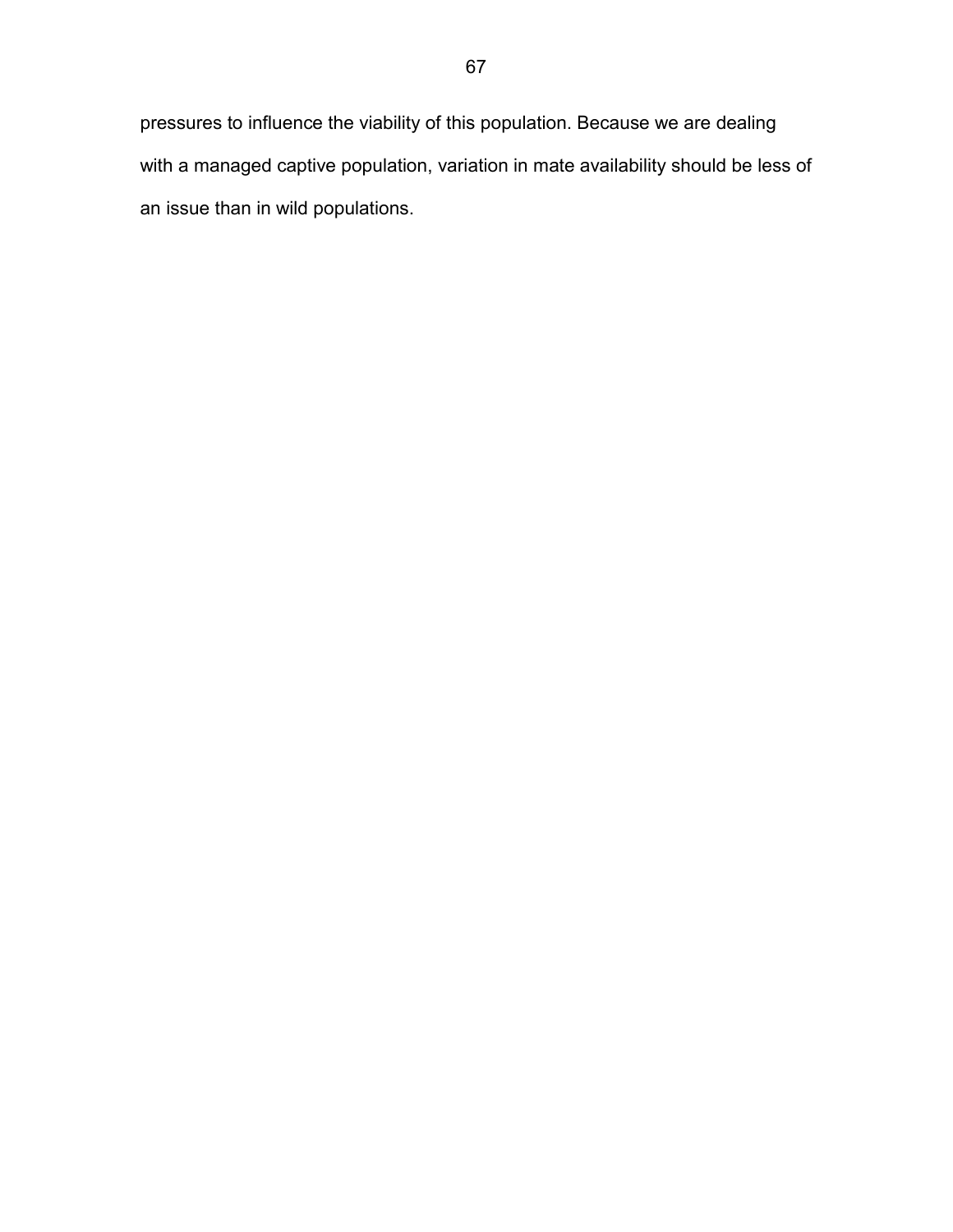## **ACKNOWLEDGEMENTS**

The Hook Lake Wood Bison Recovery Project is a cooperative conservation effort between the Deninu Kue' First Nation Aboriginal Wildlife Harvesters' Committee and the Government of the Northwest Territories. Operations and management of the HLWBRP is a collaborative effort involving many people. The AWHC board members (R. Sayine Sr., R. Ekinla, W. Delorme, D. Giroux, R. King, F. Lafferty), and project staff (S. Cuthbert and K. Delorme) in Fort Resolution have played a key role in the continuing and evolving success of the project. R. Boucher, T. Unka, D. Balsillie, C. Gates, D. Beaulieu, P. King, R. Sayine Jr. & J. Unka are recognized for their fundamental contributions to the project, as well as the untold number of student volunteers contributing their time and enthusiasm to the HLWBRP over the years. RWED staff, T. Ellsworth and B. Elkin, are especially acknowledged for their support and unwavering dedication and commitment to this long-term project.

This report was funded by the Department of Resources, Wildlife & Economic Development through a Service Contract (SC 361545) with the senior author.

We thank M. Sutherland for meticulous editing of previous versions of the manuscript.

68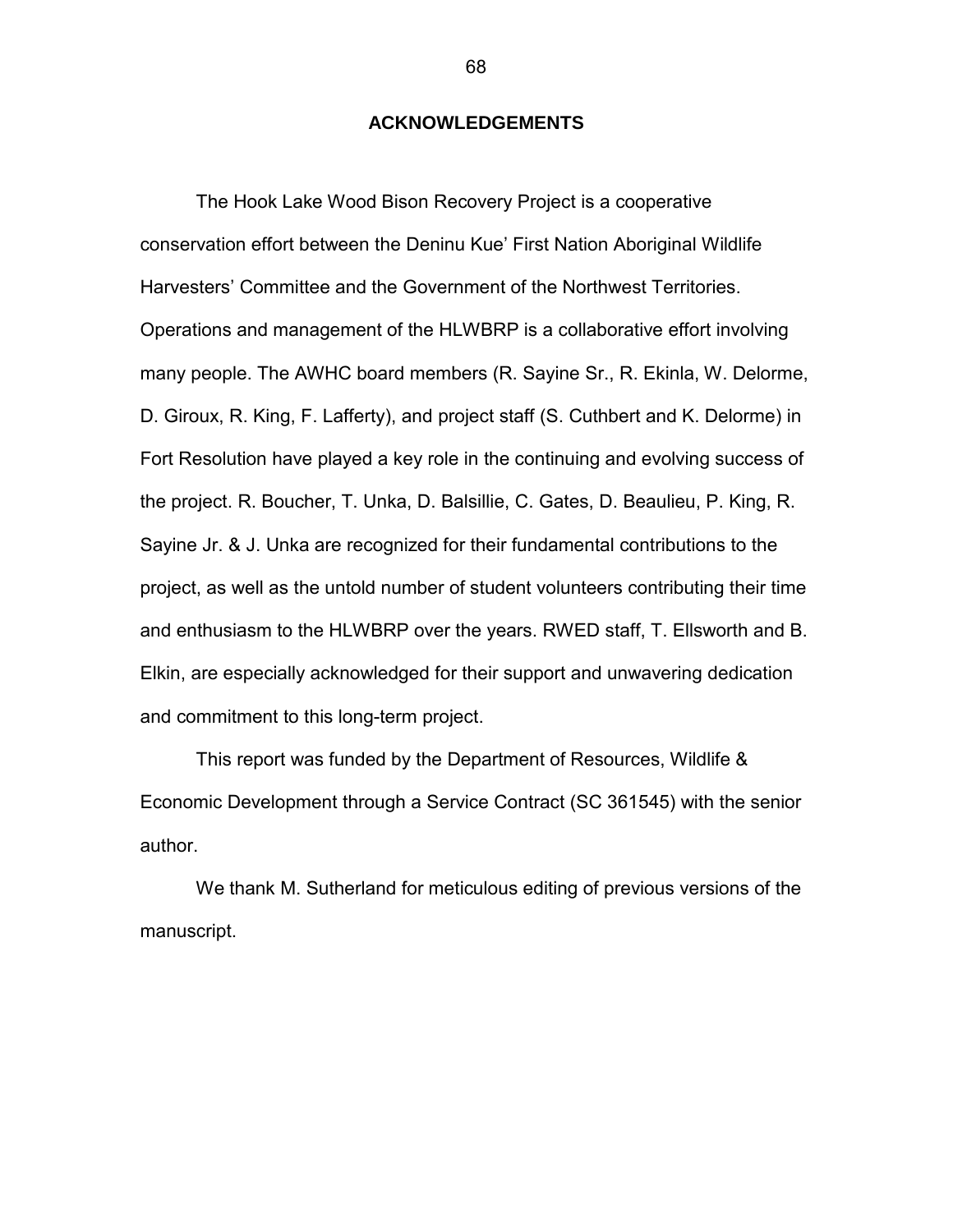## **LITERATURE CITED**

- Akçakaya, H.R. 1996. *RAMAS<sup>®</sup> Metapop: viability analysis for stage-structured metapopulations, Version 2.0*. Applied Biomathematics, Setauket, NY.
- Akçakaya, H.R. and S. Ferson. 1990. *RAMAS / SPACE*. Applied Biomathematics, Setauket, NY.
- Akçakaya, H.R. and S. Ferson. 1992. *RAMAS/Space: spatially structured population models for conservation biology, Version 1.3*. Applied Biomathematics, Setauket, NY.
- Allard, R.W. 1988. Genetic changes associated with the evolution of adaptedness in cultivated plants and their wild progenitors. Journal of Heredity 79:225-238.
- Allee, W.C., A.E. Emerson, O. Park, T. Park, and K.P. Schmidt. 1949. Principles of animal ecology. W.B. Saunders, Philadelphia, PA. 837 pp.
- Allendorf, F.W. and R.F. Leary. 1986. Heterozygosity and fitness in natural populations of animals. Pages 57-86 *in* Soulé, M.E., ed. Conservation biology: the science of scarcity and diversity. Sinauer Associates Inc., Sunderland, MA.
- Allendorf, F.W. and N. Ryman. 2002. The role of genetics in population viability analysis. Pages 50-85 *in* Beissinger, S.R., and McCullough, D.R, eds. Population viability analysis. University of Chicago Press, Chicago, IL.
- Asquith, N.M. 2001. Misdirections in conservation biology. Conservation Biology 15:345-352.
- Ballou, J.D. and T.J. Foose. 1996 Demographic and genetic management of captive populations. Pages 263-282 *in* Kleiman, D.G., ed. Wild mammals in captivity: principles and techniques. University of Chicago Press, Chicago, IL.
- Ballou, J.D. and R.C. Lacy. 1995. Identifying genetically important individuals for management of genetic diversity in pedigreed populations. Pages 76-111 *in* Ballou, J.D., Gilpin, M., Foose, T.J., eds. Population management for survival and recovery. Columbia Press, New York, NY.
- Barrett, S.C.H. and D. Charlesworth. 1991. Effects of a change in the level of inbreeding on the genetic load. Nature. 352:522-524.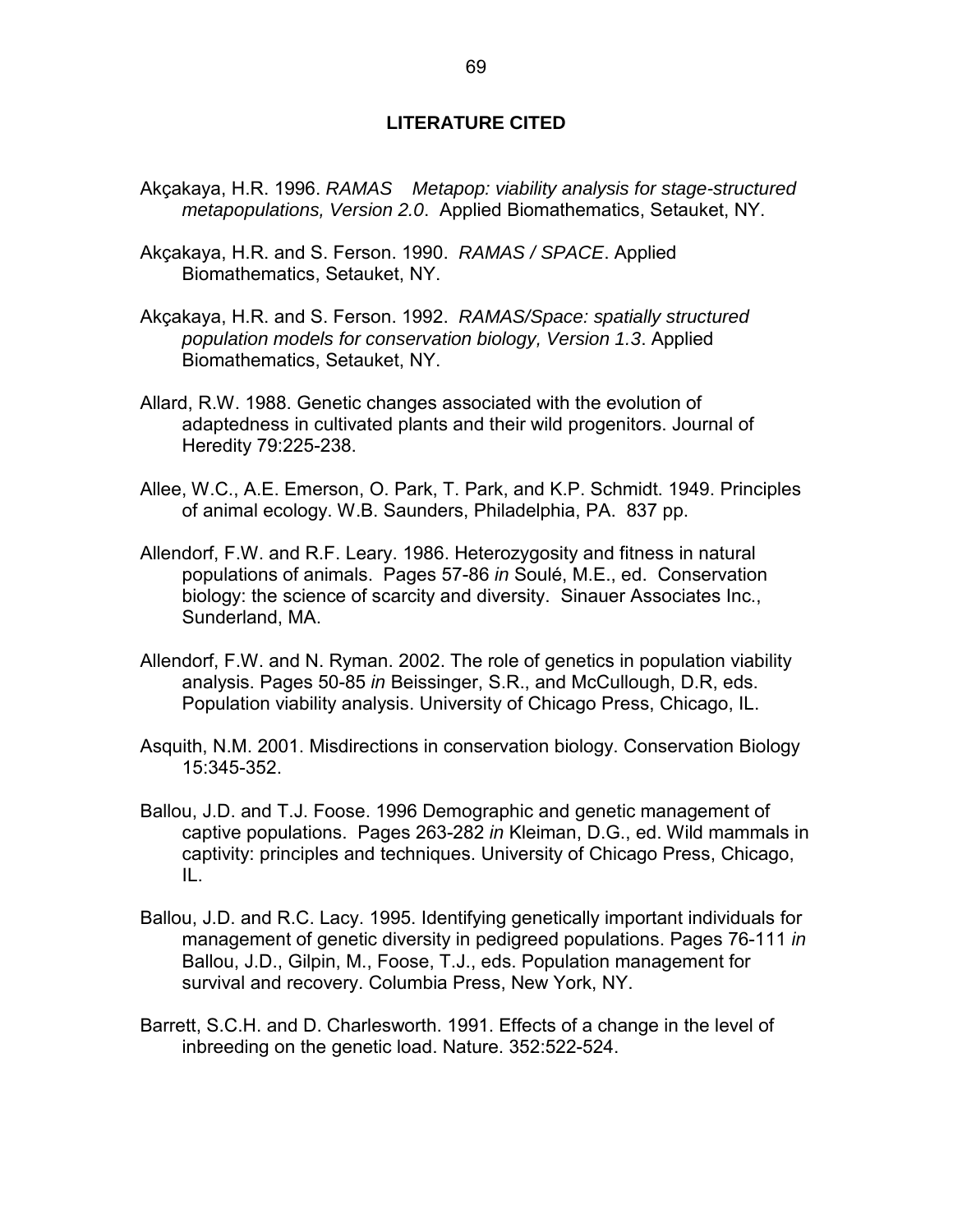- Beissinger, S.R. 2002. Population viability analysis: past, present, future. Pages 5-17 *in* Beissinger, S.R. and D.R. McCullough. 2002. Population viability analysis. University of Chicago Press, Chicago, IL.
- Beissinger, S.R. and D.R. McCullough. 2002. Population viability analysis. University of Chicago Press, Chicago, IL. 577 pp.
- Berger, J. 1990. Persistence of different-sized populations: an empirical assessment of rapid extinctions in bighorn sheep. Conservation Biology 4:91-98.
- Berger, J., and C. Cunningham. 1994. Bison: mating and conservation in small populations. Columbia University Press, New York, NY. 330 pp.
- Bijlsma, R., J. Bundgaard, and A.C. Boerema. 2000. Does inbreeding affect the extinction risk of small populations?: predictions from *Drosophila*. Journal of Evolutionary Biology 13:502-514.
- Bijlsma, R., J. Bundgaard, and W.F. Van Putten. 1999. Environmental dependence of inbreeding depression and purging in *Drosophila melanogaster*. Journal of Evolutionary Biology 12:1125-1137.
- Boyce, M. 1992. Population viability analysis. Annual Review of Ecology and Systematics 23:481-506.
- Briscoe, D.A., J.M. Malpica, A. Robertson, G.J. Smith, R. Frankham, R.G. Banks, and J.S.F. Barker. 1992. Rapid loss of genetic variation in large captive populations of *Drosophila* flies: implications for the genetic management of captive populations. Conservation Biology 6: 416-425.
- Brook, B.W., L. Lim, R. Harden, and R. Frankham. 1997. Does population viability analysis software predict the behaviour of real populations? A retrospective study on the Lord Howe Island woodhen *Tricholimnas sylvestris* (Sclater). Biological Conservation 82:119-128.
- Brook, B.W., J.R. Cannon, R.C. Lacy, C. Mirande and R. Frankham. 1999. Comparison of the population viability analysis packages GAPPS, INMAT, RAMAS and VORTEX for the whooping crane (*Grus americana*). Animal Conservation 2:23-31.
- Brook, B. W., J. J. O'Grady, A. P. Chapman, M. A. Burgman, R. Akcakaya, and R. Frankham. 2000. Predictive accuracy of population viability analysis in conservation biology. Nature. 404: 385–387.
- Bryant, E.H. and D.H. Reed. 1999. Fitness decline under relaxed selection in captive populations. Conservation Biology 13:665-669.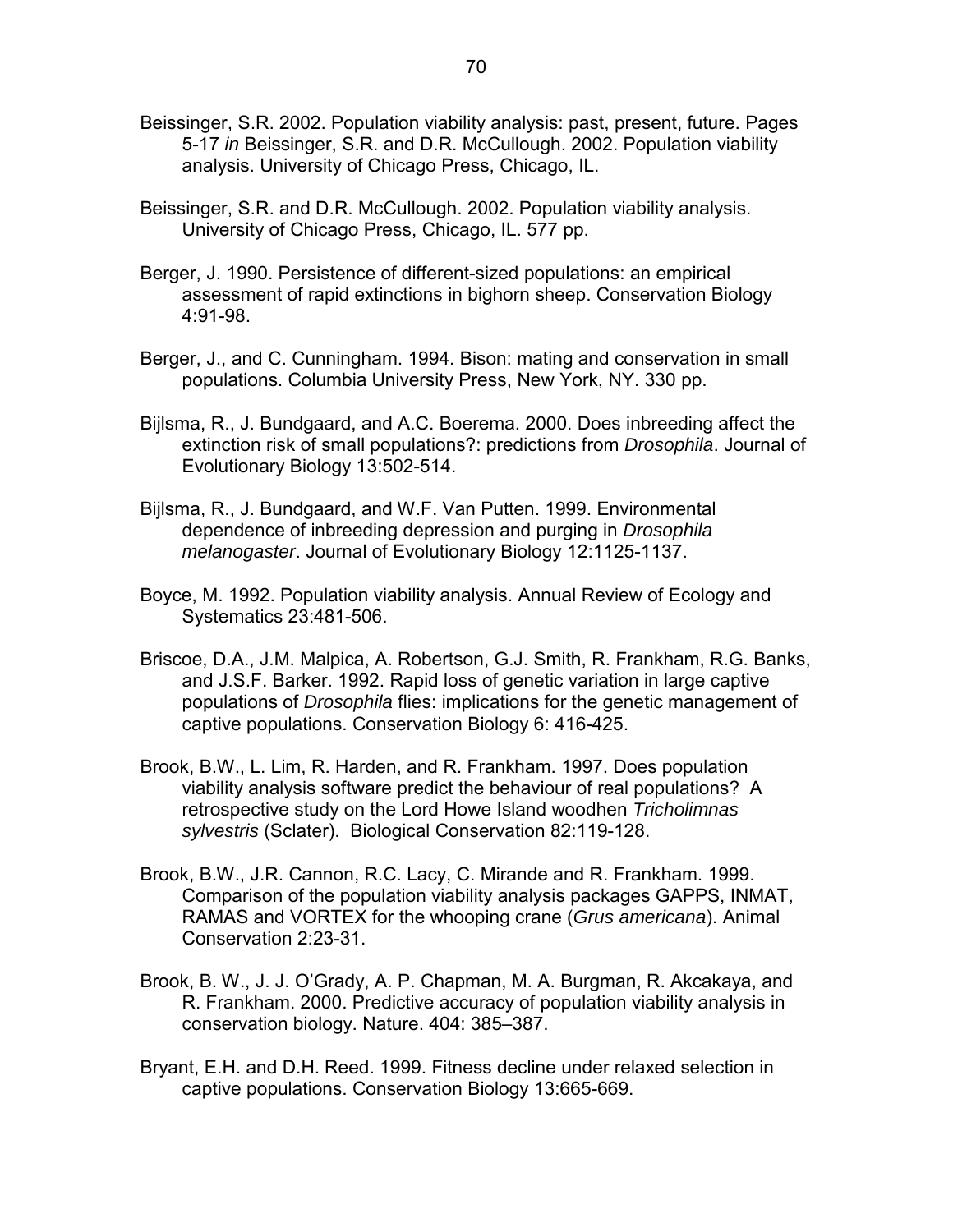- Caughley, G. 1994. Directions in conservation biology. Journal of Animal Ecology. 63: 215-244.
- Caughley, G, and A, Gunn. 1996. Conservation biology in theory and practice. Blackwell Science Inc, Cambridge, MA. 459 pp.
- Charlesworth, D. and B. Charlesworth. 1987. Inbreeding depression and its evolutionary consequences. Annual Review of Ecology and Systematics 18:237-268.
- Connelly, R., W. Fuller, G. Wobeser, R. Mercredi, and B. Hubert. 1990. Northern diseased bison report of the Environmental Assessment Panel. Environmental Assessment Review Office, Report 35. Hull, Quebec. 47 pp.
- Coulson, T., G. M. Mace, E. Hudson, and H. Possingham. 2001. The use and abuse of population viability analysis. Trends in Ecology and Evolution. 16: 219–221.
- Crow, J.F. and M. Kimura. 1970. An introduction to population genetics theory. Harper and Row, New York, NY. 591 pp.
- Darwin, C.R. 1868. The variation of animals and plants under domestication. John Murray, London, UK. 2 volumes. 494 & 568 pp.
- Dixon, A.M., Mace, G.M., Newby, J.E. and Olney, P.J.S. 1991. Planning for the re-introduction of scimitar-horned oryx (Oryx dammah) and addax (Addax nasomaculatus) into Niger. Symposium of the Zoological Society of London 62: 201-216.
- Dobson, A.P., Mace, G.M., Poole, J. and Brett, R.A. 1992. Conservation biology: the ecology and genetics of endangered species. In Genes in ecology: 405- 430. Berry, R. J., Crawford, T.J. and Hewitt, G.M. (Eds). Oxford: Blackwell Scientific.
- Ellegren, H., G. Hartman, M. Johansson, and L. Andersson. 1993. Major histocompatibility complex monomorphism and low levels of DNA fingerprinting variability in a reintroduced and rapidly expanding population of beavers. Proceedings of the National Academy of Sciences USA 90:8150-8153.
- Ferson, S. 1990. *RAMAS/Stage: generalised stage-based modeling for population dynamics*. Applied Biomathematics, Setauket, NY.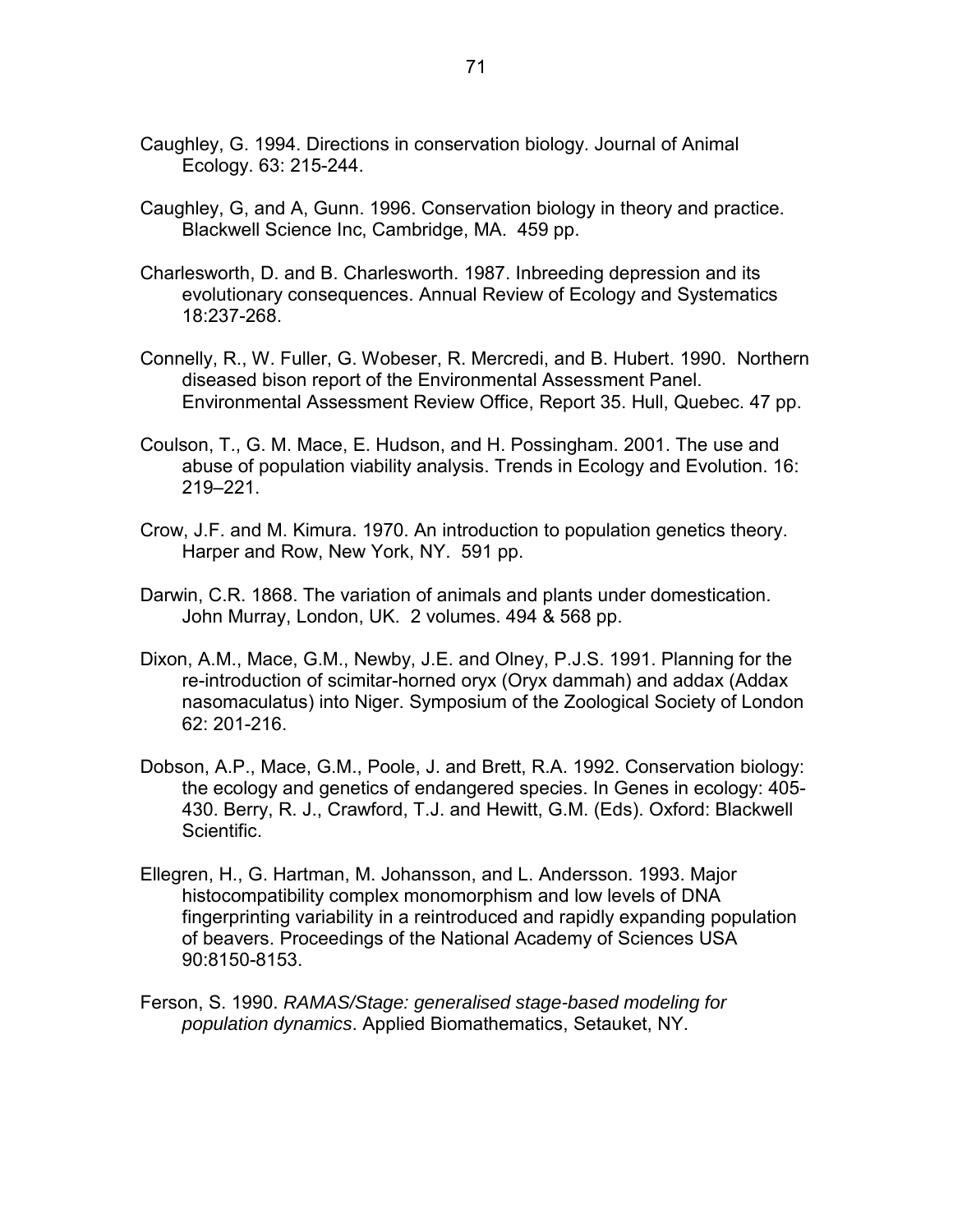- Ferson, S. and H.R. Akçakaya. 1990. *RAMAS Age users manual: modeling fluctuations in age-structured populations*. Applied Biomathematics, Setauket, NY.
- Ferson, S. and H.R. Akçakaya. 1991. *RAMAS / AGE*. Applied Biomathematics, Setaukety, NY.

Ferson. S. 1991. *RAMAS / STAGE*. Applied Biomathematics, Setauket, NY.

- Fitzsimmons, N.N., S.W. Buskirk, and M.H. Smith. 1995. Population history, genetic variability, and horn growth in bighorn sheep. Conservation Biology 9:314-323.
- Frankel, O.H. and M.E. Soulé. 1981. Conservation and evolution. Cambridge University Press, Cambridge, UK. 327 pp.
- Frankham, R. and D.A. Loebel. 1992. Modeling problems in conservation genetics using captive *Drosophila* populations: rapid genetic adaptation to captivity. Zoo Biology 11:333-342.
- Frankham, R., J.D. Ballou, and D.A. Briscoe. 2002. Introduction to conservation genetics. Cambridge University Press, New York, NY. 671 pp.
- Franklin, I.R. 1980. Evolutionary change in small populations. Pages 135-149 *in* Soulé, M.E. and Wilcox, B., eds. Conservation biology: an evolutionaryecological perspective. Sinauer Associates Inc., Sunderland, MA.
- Fuller, W.A. 2002. Canada and the "buffalo", Bison bison: a tale of two herds. Canadian Field Naturalist 116: 141-159.
- Gaona, P., P. Ferraras, and M. Delibes. 1998. Dynamics and viability of a metapopulation of the endangered Iberian lynx (*Lynx pardinus*). Ecological Monographs 68:349-370.
- Gates, C.C., B.T. Elkin, and D.C. Beaulieu. 1998. Initial results of an attempt to eradicate bovine tuberculosis and brucellosis from a wood bison herd in northern Canada. In: International Symposium on Bison Ecology and Management in North America. L. Irby and J. Knight, Eds: 221-228. Montana State University, Bozeman, MO.
- Gates, C.C., R.O. Stephenson, H.W. Reynolds, C.G. van Zyll de Jong, H. Schwantje, M. Hoefs, J. Nishi, N. Cool, J. Chisholm, A. James, and B. Koonz. 2001. National Recovery Plan for the Wood Bison *(Bison bison athabascae)*. National Recovery Plan No. 21. Recovery of Nationally Endangered Wildlife (RENEW). Ottawa, Ontario. 50 pp.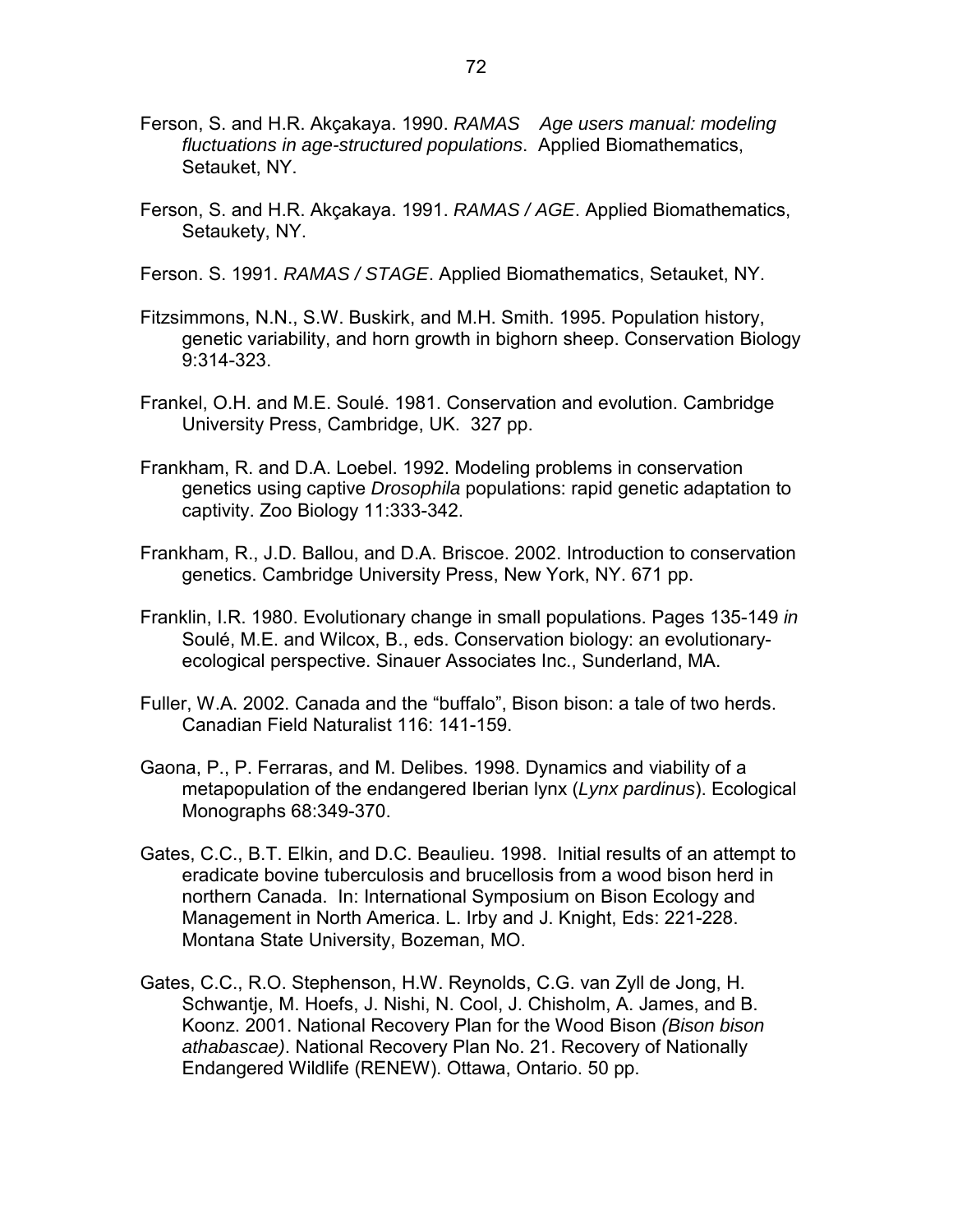- Geist, V. 1991. Phantom subspecies: the wood bison, *Bison bison "athabascae*" Rhoads 1897, is not a valid taxon, but an ecotype. Arctic 44:283-300.
- Gilligan, D.M., L.M. Woodworth, M.A. Montgomery, D.A. Briscoe, and R. Frankham. 1997. Is mutation accumulation a threat to the survival of endangered populations? Conservation Biology 11:1235-1241.
- Gilpin, M.E. and M.E. Soulé. 1986. Minimum viable populations: processes of species exitnction. Pages 19-34 *in* Soulé, M.E., ed. Conservation biology: the science of scarcity and diversity. Sinauer Associates Inc, Sunderland, MA.
- Goodman, D. 1987. The demography of chance extinction. Pages 11-34 *in* Soulé, M.E., ed. Viable populations for conservation. Cambridge University Press, Cambridge, UK.
- Guthrie, R.D. 1990. Frozen fauna of the Mammoth Steppe: the story of Blue Babe. University of Chicago Press, Chicago, IL. 323 pp.
- Haig, S.M., J.D. Ballou, and N.J. Casna. 1994. Identification of kin structure among Guam rail founders: a comparison of pedigrees and DNA profiles. Molecular Ecology 3:108-119.
- Harris, R.B., L.H. Metzgar, and C.D. Bevin. 1986*. GAPPS: generalized animal population projection system. Version 3.1*. Montana Co-operative Wildlife Research Unit, University of Montana, Missoula, MT.
- Hedrick, P.W. 1994. Purging inbreeding depression and the probability of extinction: full-sib mating. Heredity 73:363-372.
- Hedrick, P.W. and S.T. Kalinowski. 2000. Inbreeding depression in conservation biology. Annual Review of Ecological Systematics 31:139-162.
- Hewitt,C.G. 1921. The conservation of wildlife in Canada. C. Scribner's Sons, New York, NY. 334 pp.
- Hoelzel, A.R., J. Halley, S.J. O'Brien, C. Campagna, T. Arnbom, B. Le Boeuf, K. Ralls, and G.A. Dover. 1993. Elephant seal genetic variation and the use of simulated models to investigate historical population bottlenecks. Journal of Heredity 84:443-449.
- James, J.W. 1971. The founder effect and response to artificial selection. Genetical Research 12:249-266.
- Johnsson, J.L. and M.V. Abrahams. 1991. Interbreeding with domestic strain increases foraging under threat of predation in juvenile steelhead trout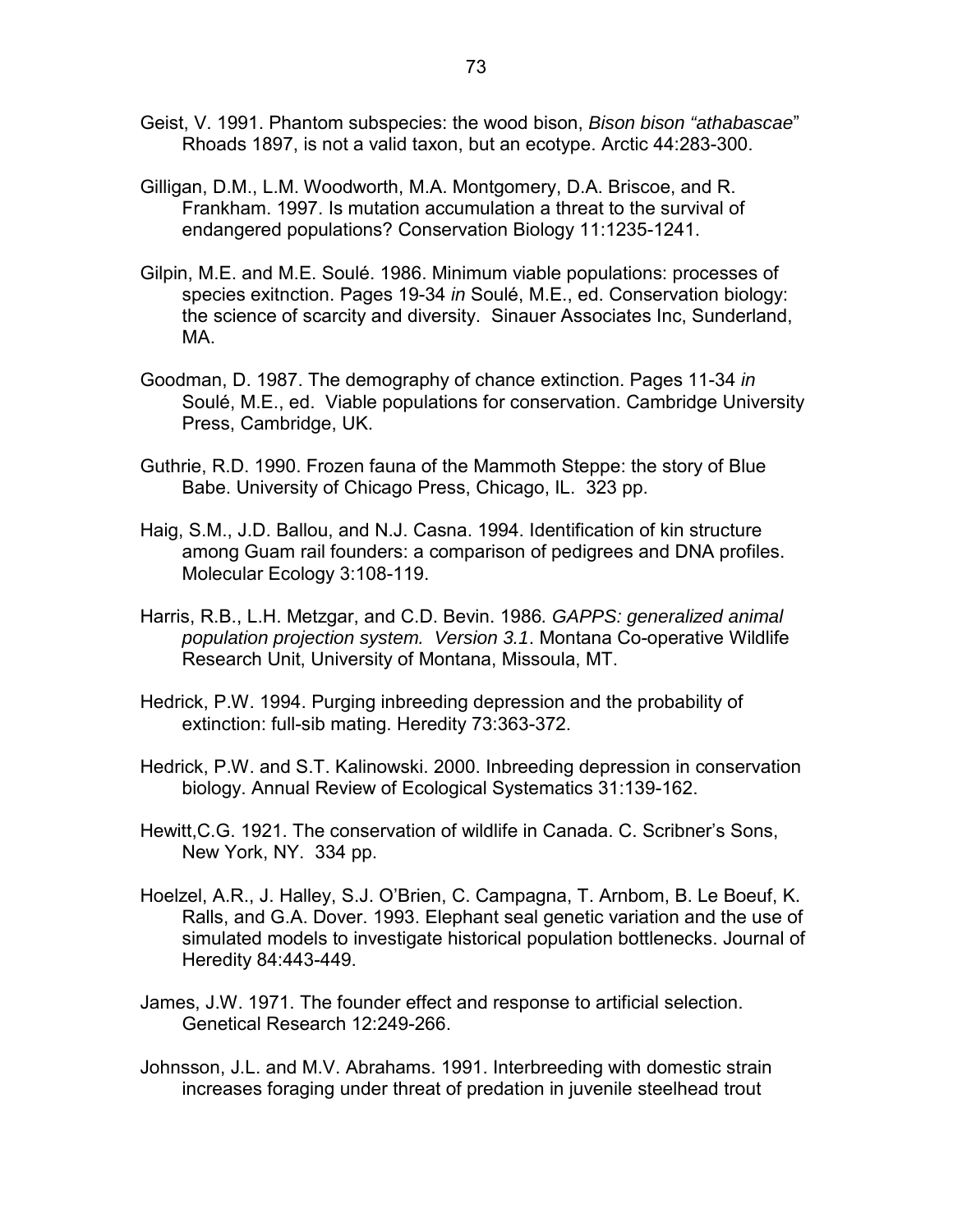(*Oncorhyncus mykiss*): an experimental study. Canadian Journal of Fisheries and Aquatic Sciences 48:243-247.

- Joly, D.O. and F. Messier. 2001. Limiting effects of bovine brucellosis and tuberculosis on wood bison within Wood Buffalo National Park. Final report submitted to Wood Buffalo National Park, Heritage Canada, Fort Smith, NT. 127 pp.
- Kelly, M.J. 2001. Lineage loss in Serengeti cheetahs: consequences of high reproductive variance and heritability of fitness on effective population size. Conservation Biology 15:137-147.
- Kimura, M. and J.F. Crow. 1963. On the maximum avoidance of inbreeding. Genetical Research 4:399-415.
- Kimura. M. 1983. The neutral theory of molecular evolution. Cambridge University Press, Cambridge, UK. 367 pp.
- Lacy, R.C. 1987. Loss of genetic diversity from managed populations: interacting effects of drift, mutation, immigration, selection, and population subdivision. Conservation Biology 1:143-158.
- Lacy, R.C. 1990. *GENES: pedigree analysis software*. Chicago Zoological Park, Brookfield, IL.
- Lacy, R.C. 1993. VORTEX: a computer simulation for use in population viability analysis. Wildlife Research 20:45-65
- Lacy, R.C. 1994. Managing genetic diversity in captive populations of animals. Pages 63-89 *in* Bowles, M.L. and Whelan, C.J., eds. Restoration of endangered species. Cambridge University Press, Cambridge, UK.
- Lacy, R.C. 1995. Clarification of genetic terms and their use in the management of captive populations. Zoo Biology 14:565-578.
- Lacy, R.C. 1997. Importance of genetic variation to the viability of mammalian populations. Journal of Mammalogy 78:320-335.
- Lacy, R.C. 2000. Should we select genetic alleles in our conservation breeding programs? *Zoo* Biology 19:279-282.
- Lacy, R.C. and T.J. Kreeger. 1992. *VORTEX: a stochastic simulation of the extinction process. Version 5.1*. Brookfield Zoo, Chicago Zoological Society, Chicago, IL.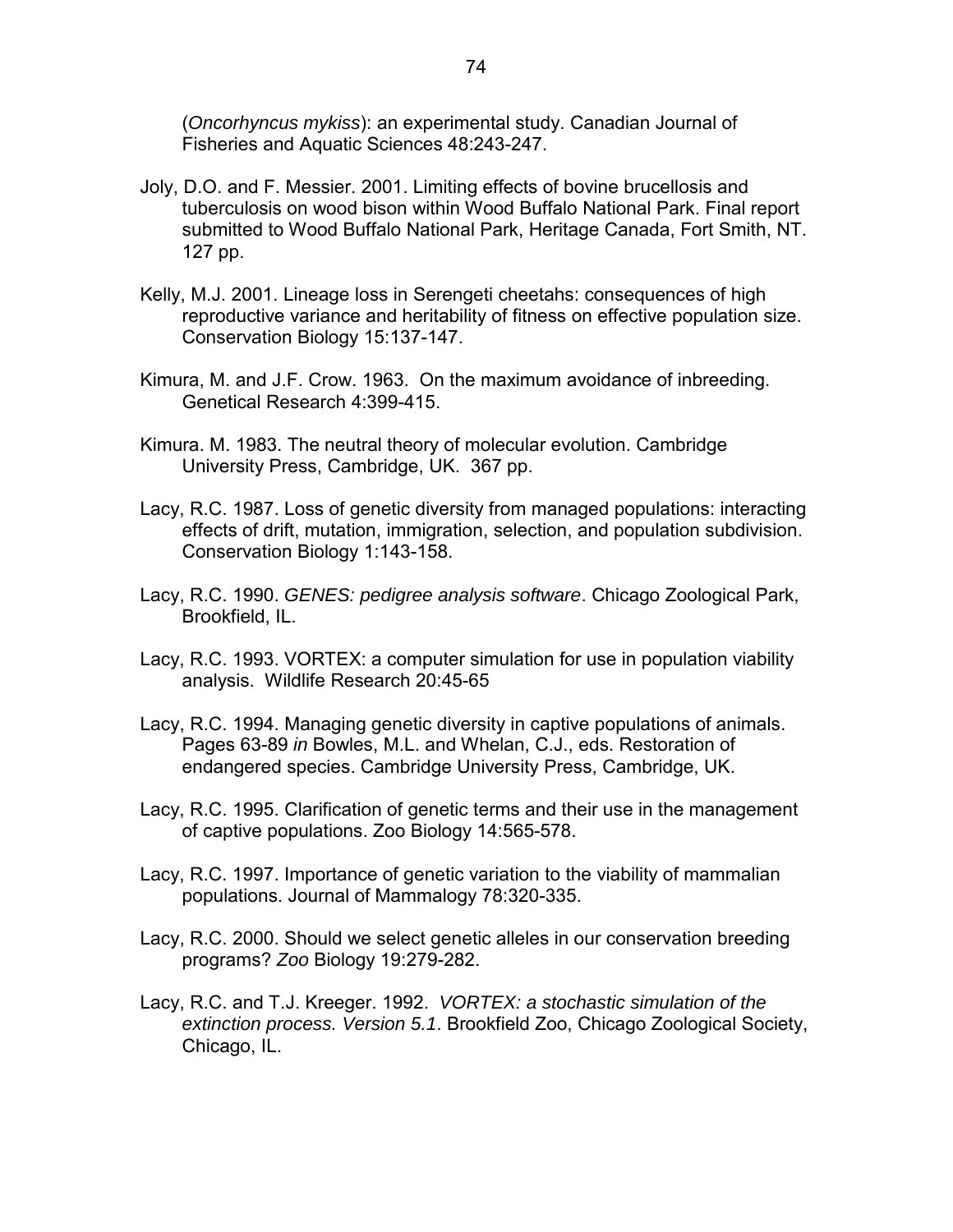- Lacy, R.C., M. Borbat, and J.P. Pollak. 2003. VORTEX: A Stochastic Simulation of the Extinction Process.Version 9. Brookfield, IL: Chicago Zoological Society. [Online] URL: http://www.vortex9.org/vortex.html
- Lande, R. 1994. Risk of population extinction from fixation of new deleterious mutation. Evolution 48:1460-1469.
- Lande, R. and G. Barrowclough. 1987. Effective population size, genetic variation, and their use in population management. Pages 87-123 *in* Soulé, M., ed. Viable populations for conservation. Cambridge University Press, Cambridge, UK.
- Leigh, E.G. 1975. Population fluctuations, community stability and environmental variability. Pages 87-123 *in* Cody, M.L. and Diamond, J.M., eds. Ecology and evolution of communities. Harvard University Press, Cambridge, MA.
- Lindenmayer, D.B., M.A. Burgman, H.R. Akçakaya, R.C. Lacy, and H.P. Possingham. 1995. A review of the generic computer programs ALEX, RAMAS/space and VORTEX for modelling the viability of wildlife metapopulations. Ecological Modelling 82:161-174
- Lynch, M. 1996. A quantitative-genetic perspective on conservation issues. Pages 471-501 *in* Avise, J.C. and J.L. Hamrlick, eds. Conservation genetics: case histories from nature. Chapman and Hall, New York, NY.
- Lynch, M. and W. Gabriel. 1990. Mutation load and the survival of small populations. Evolution 44:1725-1737.
- Lynch, M., J. Conery, and R. Burger. 1995. Mutation accumulation and the extinction of small populations. American Naturalist 146:489-518.
- MacArthur, R.H. and E.O. Wilson. 1967. The theory of island biogeography. Princeton University Press, Princeton, NJ.
- Maguire, L.A., G.F. Wilhere, and Q. Dong. 1995. Population viability analysis for red-cockaded woodpeckers in the Georgia piedmont. Journal of Wildlife Management 59:533-542.
- Miller, P.S. and R.C. Lacy. 1995. *VORTEX: a stochastic simulation of the extinction process. Version 8*. IUCN/SSC Conservation Breeding Specialist Group. Apple Valley, MN.
- Mills, L.S. and P.E. Smouse. 1994. Demographic consequences of inbreeding in remnant populations. American Naturalist 144: 412-431.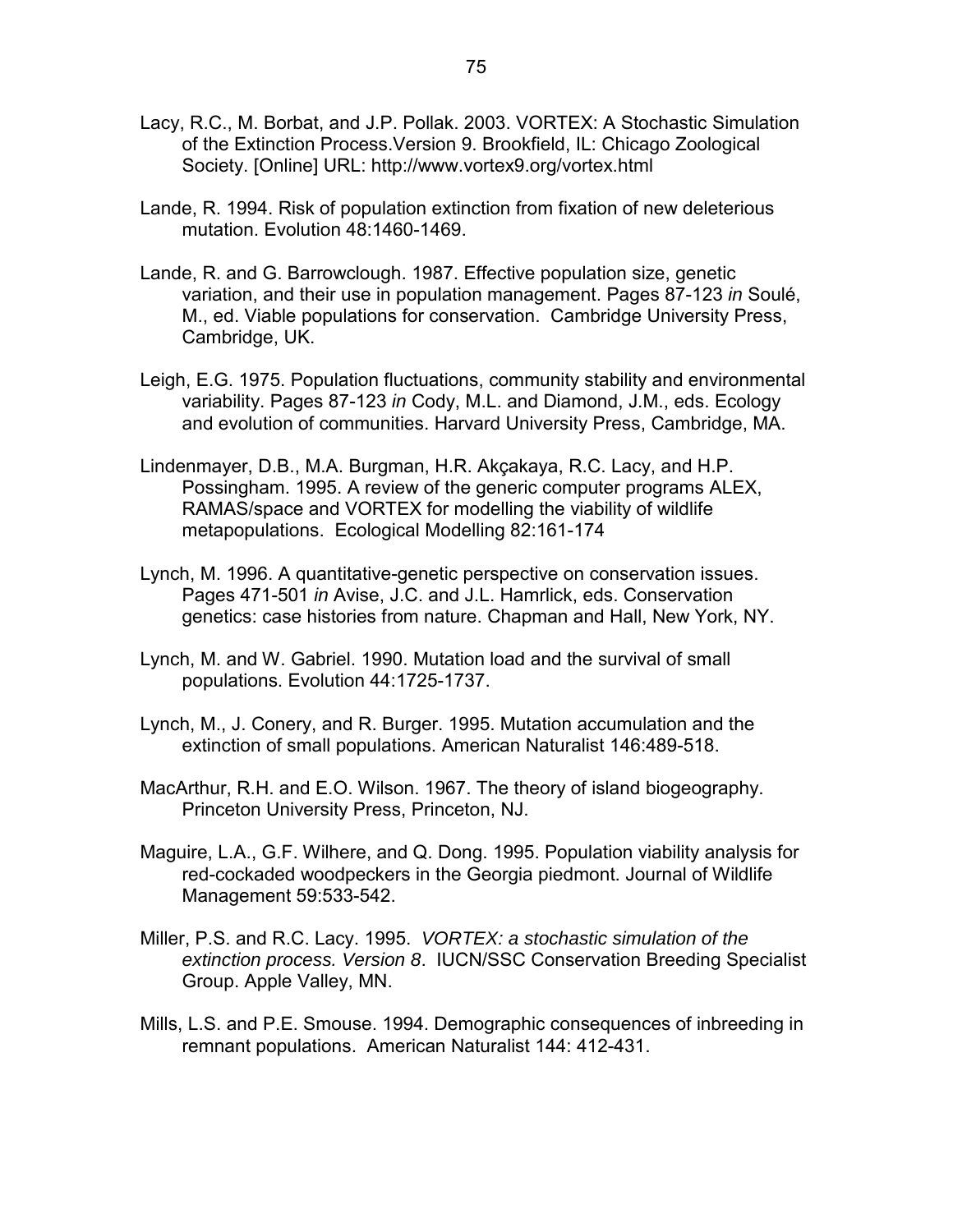- Mills, L.S., Hayes, S.G., Baldwin, C., Wisdom, M.J., Citta, J., Mattson, D.J. and Murphy, K. 1996. Factors leading to different viability predictions for a grizzly bear data set. Conservation Biology. 10: 863-873.
- Moehlman, P.D., G. Amato, and V. Runyoro. 1996. Genetic and demographic threats to the black rhinoceros population in the Ngorongoro crater. Conservation Biology 10:1107-1114.
- Montgomery, M.E., J.D. Ballou, R.K. Nurthern, P.R. England, D.A. Briscoe, and R. Frankham. 1997. Minimizing kinship in captive breeding programs. Zoo Biology 16:377-389.
- Nishi, J.S., B.T. Elkin, T.R. Ellsworth, D.W. Balsillie, G.A. Wilson, and J. van Kessel. 2001. An overview of the Hook Lake Wood Bison Recovery Project: where have we come from, where are we now, and where we would like to go? Pages 215-233 in Rutley, B.D., ed., Bison are Back – 2000. Proceedings of the Second International Bison Conference, Aug 2-4, 2000, Edmonton, AB.
- Nishi, J.S., B.T. Elkin, and T.R. Ellsworth. 2002a. The Hook Lake Wood Bison Recovery Project: Can a disease-free captive wood bison herd be recovered from a wild population infected with bovine tuberculosis and brucellosis? Ann. NY Acad. Sci. 969: 229-235.
- Nishi, J.S., C. Stephen, and B.T. Elkin. 2002b. Implications of agricultural and wildlife policy on management and eradication of bovine tuberculosis and brucellosis in free-ranging wood bison of northern Canada Ann. NY Acad. Sci. 969: 236-244.
- Novakowski, N.S. 1978. Status report on wood bison in Canada Bison bison athabascae. COSEWIC report. 22 pp.
- Nunney, L. and K.A. Campbell. 1993. Assessing minimum viable population size: demography meets population genetics. Trends in Ecology and Evolution 8:234-239.
- O'Brien, S.J. 1994. A role for molecular genetics in biological conservation. Proceedings of the National Academy of Sciences 91:5748-5755.
- O'Brien, S.J., M.E. Roelke, L. Marker, A. Newman, C.A. Winkler, D. Meltzer, L. Colly, J.F. Evermann, M. Bush, and D.E. Wildt. 1985. Genetic basis for species vulnerability in the cheetah. Science 227:1428-1434.
- Ogilvie, S.C. 1979. The park buffalo: the history of the conservation of the North American Bison. National and Provincial Parks Association of Canada, Calgary-Banff Chapter. Reid, Crowther and Partners, Calgary, AB. 70 pp.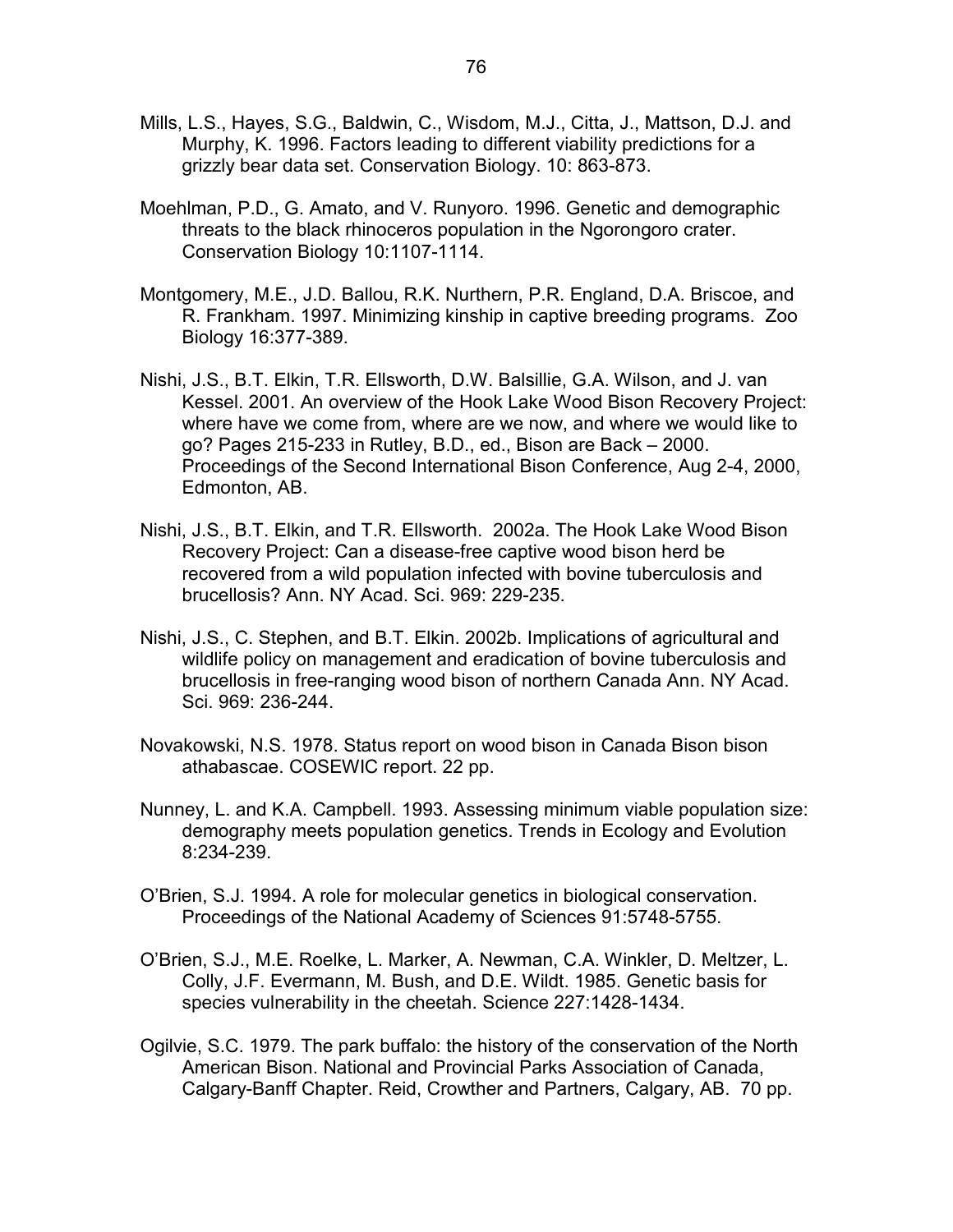- Packer, C., A.E. Pusey, H. Rowley, D.A. Gilbert, J. Martenson, and S.J. O'Brien. 1991. Case study of a population bottleneck: lions of the Ngorongo Crater. Conservation Biology 5:219-230.
- Pollak, J. P., R. C. Lacy and J. D. Ballou. 2002. Population Management 2000, version 1.163. Chicago Zoological Society, Brookfield, IL. [Online] URL: http://www.vortex9.org/pm2000.html
- Polziehn, R.O., R. Beech, J. Sheraton, and C. Strobeck. 1996. Genetic relationships among North American bison populations. Canadian Journal of Zoology 74:738-749.
- Polziehn, R.O., C. Strobeck, J. Sheraton, and R. Beech. 1995. Bovine mtDNA discovered in North American bison populations. Conservation Biology 9:1638-1643.
- Possingham, H.P., I. Davies, J.R. Noble, and T.W. Norton. 1992. A metapopulation simulation model for assessing the likelihood of plant and animal extinctions. Mathematical Computer Simulations 33:367-372.
- Ralls, K., J.D. Ballou, and A. Templeton. 1988. Estimates of lethal equivalents and the cost of inbreeding in mammals. Conservation Biology 2:185-193.
- Richter-Dyn, N. and N.S. Goel. 1972. On the extinction of a colonizing species. Theoretical Population Biology 3:406-433.
- Robertson, A. 1960. A theory of limits in artificial selection. Proceedings of the Royal Society of London, Series B 153:234-239.
- Rockwell, R.F. and G.F. Barrowclough. 1995. Effective population size and lifetime reproductive success. Conservation Biology 9:1225-1233.
- Roelke, M.E., J.S. Martenson, and S.J. O'Brien. 1993. The consequences of demographic reduction and genetic depletion in the endangered Florida panther. Current Biology 3:340-350.
- Ruckstuhl, K.E. 2000. Updated status report on wood bison *(Bison bison athabascae)* in Canada. June 18, 2000, Final report submitted to the Committee on the Status of Endangered Wildlife in Canada. 49 pp.
- Ryder, O.A. and R.C. Fleischer. 1996. Genetic research and its application in zoos. Pages 255-262 *in* Kleiman, D.G., M.E. Allen, K.V. Thompson, S. Lumpkin, eds. Wild mammals in captivity: principles and techniques. University of Chicago Press, Chicago, IL.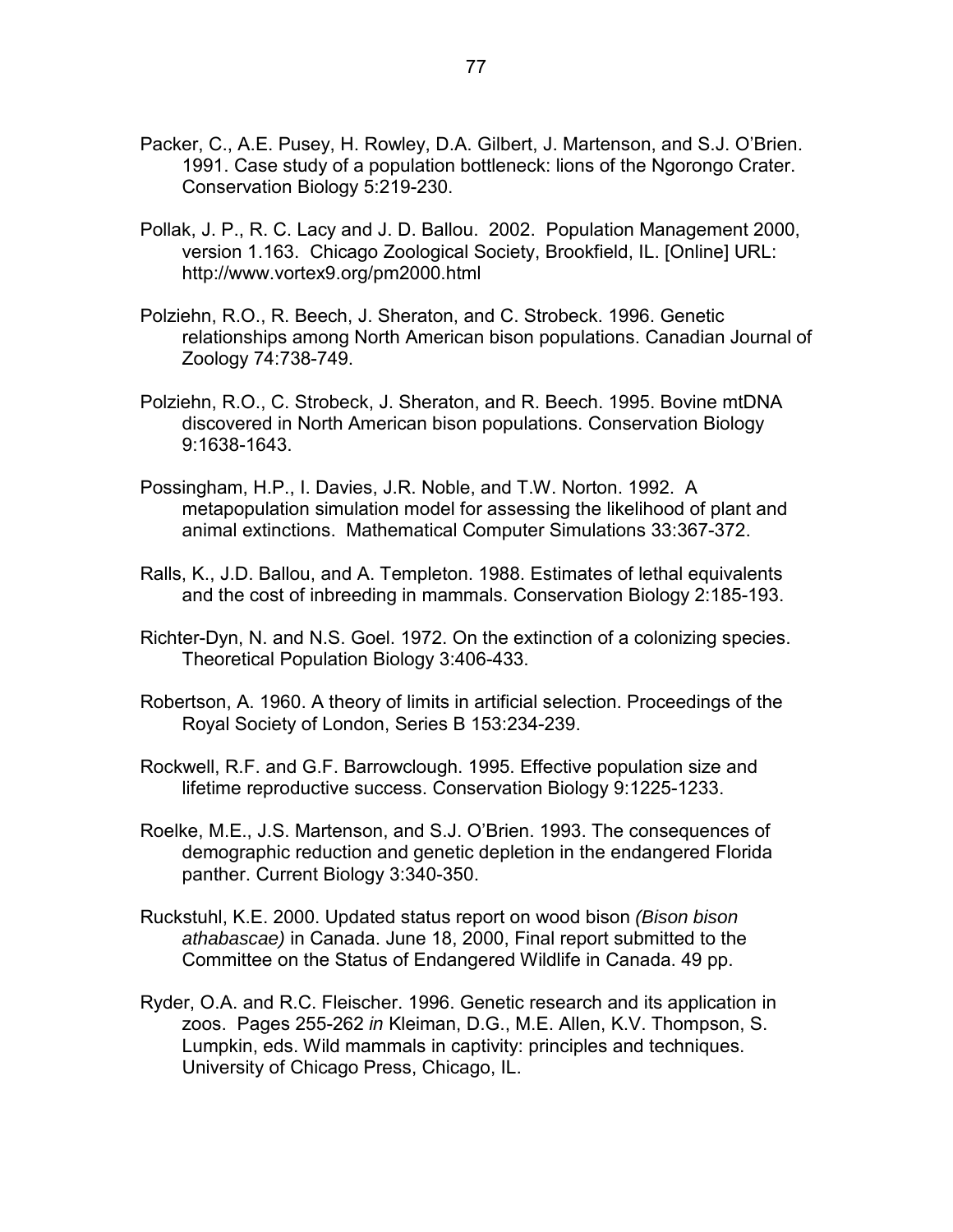- Saccheri, I, M. Kuussaari, M. Kankare, P. Vikman, W. Fortelius, and I. Hanski. 1998. Inbreeding and extinction in a butterfly metapopulation. Nature 392:491-493.
- Shaffer, M.L. 1981. Minimum population sizes for species conservation. BioScience 31:131-134.
- Shaffer, M.L. 1987. Minimum viable populations: coping with uncertainty. Pages 69-86 *in* Soulé, M.E., ed. Viable populations for conservation. Cambridge University Press, Cambridge, UK.
- Soper, J.D. 1941. History, range and home life of the northern bison. Ecological Monographs 11:347-412.
- Soulé, M., M. Gilpin, W. Conway, and T. Foose. 1986. The millenium ark: how long a voyage, how many staterooms, how many passengers? Zoo Biology 5:101-113.
- Stephenson, R.O., S.C. Gerlach, R.D. Guthrie, C.R. Harington, R.O. Mills, and G. Hare. 2001. Wood bison in late Holocene Alaska and adjacent Canada: paleontological, archeological and historical records. Pages 125-159 *in* Gerlach, S.C. and Murray, M.S., eds. People and wildlife in northern North America: essays in honor of R. Dale Guthrie. British Archeological Reports, International Series. University of Alaska, Fairbanks, AK.
- Swain, D.P. and B.E. Riddell. 1990. Variation in agonistic behavior between newly emerged juveniles from hatchery and wild populations of coho salmon *Oncorhyncus kisutch.* Canadian Journal of Fisheries and Aquatic Sciences 47:566-571.
- Templeton, A.R. and B. Read. 1984. Factors eliminating inbreeding depression in a captive herd of Speke's gazelle (*Gazella spekei*). Zoo Biology 3:177-199.
- Van Vuren, D. 1984. Abnormal dentition in the American bison *Bison bison*. Canadian Field-Naturalist 98:366-367.
- van Zyll de Jong, C.G. 1986. A systematic study of recent bison, with particular consideration of the wood bison (*Bison bison athabascae* Rhoads 1898). National Museum of Natural Sciences, Publication in Natural Sciences no. 6. Ottawa, ON. 69 pp.
- van Zyll de Jong, C.G., C. Gates, H. Reynolds, and W. Olson. 1995. Phenotypic variation in remnant populations of North American bison. Journal of Mammalogy 76:391-405.